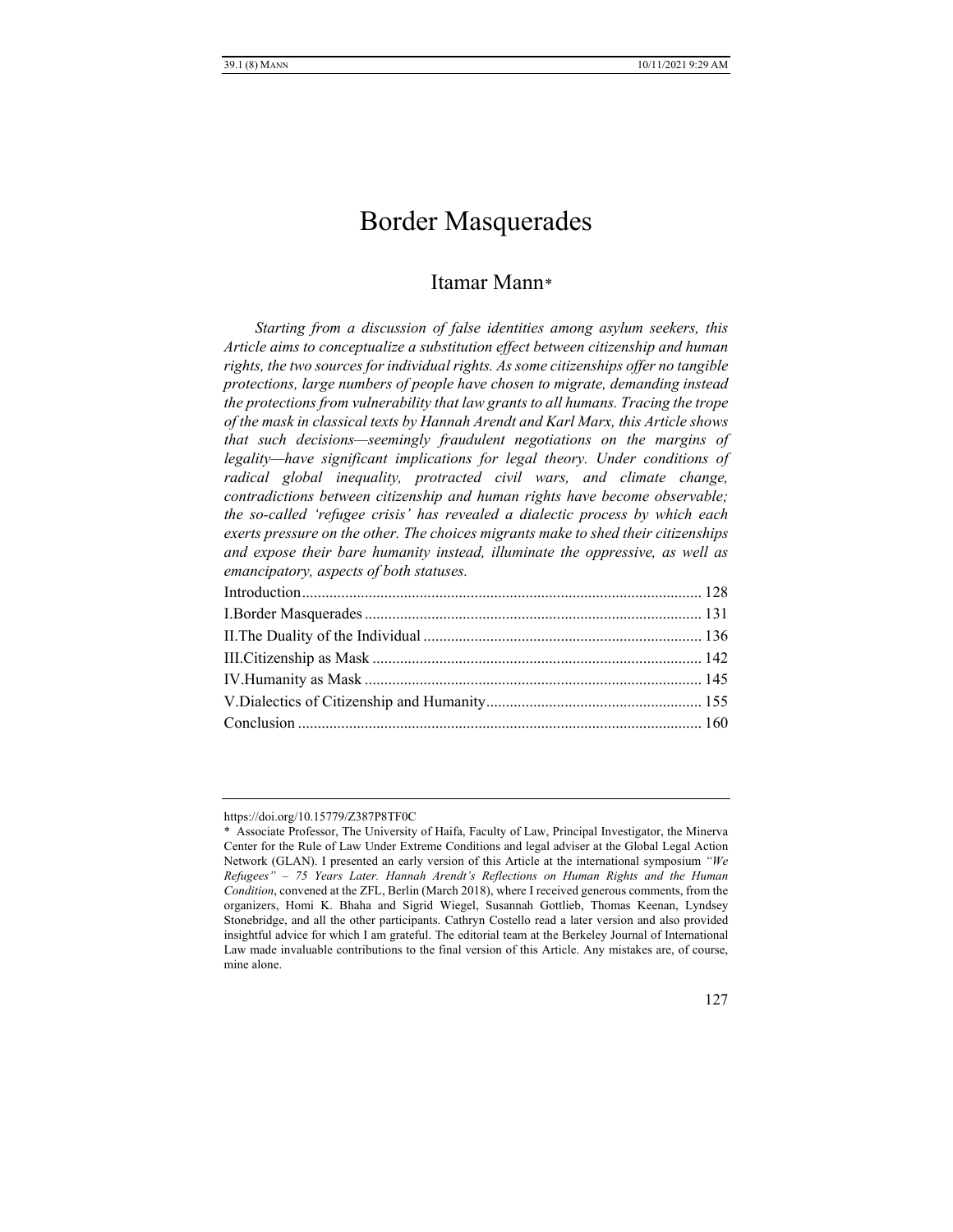#### **INTRODUCTION**

About a decade ago, several investigators for Human Rights Watch (HRW), myself included, rode in a rental car in the Northern Greek region of Evros. After landing in the small town of Alexandroupoli at the break of dawn, we drove through the green flatlands cutting through a thick layer of mist. Following reports about border guards abusing migrants and refugees entering the country from Turkey, we headed to conduct interviews in several detention centers close to the border.[1](#page-1-0)

When a group of two Black men and one Black woman appeared on the roadside, Simone Troller, then a researcher for HRW, proposed that we stop and ask about their experiences. They told us they had fled from Somalia. The woman wore a hijab, which suggested they were Muslim. They looked exhausted, were filthy from the muddy river water, and were not keen to talk. Around noon, we encountered them again at a detention center in the village of Feres, located nearby. They had been arrested by a Greek border patrol. When they were questioned, it became clear that they were not from Somalia. We were told that their native language was Spanish and that they were citizens of the Dominican Republic.[2](#page-1-1) This was hard to believe. What would a group of Dominicans be doing here, dressed up to be mistaken for Muslims, at the entry point often used by destitute migrants from closer regions?

Like many asylum seekers from around the world, migrants arriving in Greece often claimed false identities.<sup>[3](#page-1-2)</sup> At the time, Black people would often say they were Somali; people from Central Asia often claimed to be Afghan; and Arabic speakers often said they were Palestinian. In a 2010 report, the European Union's border enforcement agency, Frontex, indicated that "Three nationalities constitute 80% of the detections along the Eastern Mediterranean route: Afghan, Palestinian and Somali nationals. Over the past two years, these nationalities have

<span id="page-1-0"></span><sup>1.</sup> HUMAN RIGHTS WATCH, *The EU's Dirty Hands: Frontex Involvement in Ill-Treatment of Migrant Detainees* (2011), https://www.hrw.org/sites/default/files/reports/greece0911webwcover\_0.pdf.

<span id="page-1-1"></span><sup>2.</sup> Email from a senior colleague in Washington DC referencing a press release following this visit to Greece "Migrants from the Dominican Republic?!?! Too strange." (on file with the author, received December 3, 2010). Online sources do, however, indicate that Dominican migrants did at the time seek asylum in Greece. *See, e.g.*, MARIANELLA BELLIARD & CARIBBEAN MIGRANTS, DEPORTEES: THE HUMAN FACE OF A SOCIAL REALITY 18 (2011), http://obmica.org/images/Publicaciones/MigrationPolicyBrief/Deportados\_ingls\_final\_m%20pb.pdf; CTR. FOR EUR. CONST. L., EUROPEAN MIGRATION NETWORK 29 (2009), https://ec.europa.eu/homeaffairs/sites/default/files/what-we-do/networks/european\_migration\_network/reports/docs/emnstudies/non-eu-harmonised-protection-status/11a. greece\_national\_report\_noneu harmonised forms of protection final version 4dec09 en.pdf.

<span id="page-1-2"></span><sup>3</sup>*. See, e.g.*, EUR. MIGRATION NETWORK, *Challenges and Practices for Establishing the Identity of Third-Country Nationals in Migration Procedures*, 4 (2017).), https://ec.europa.eu/homeaffairs/sites/homeaffairs/files/00\_eu\_synthesis\_report\_identity\_study\_final\_en\_v2.pdf.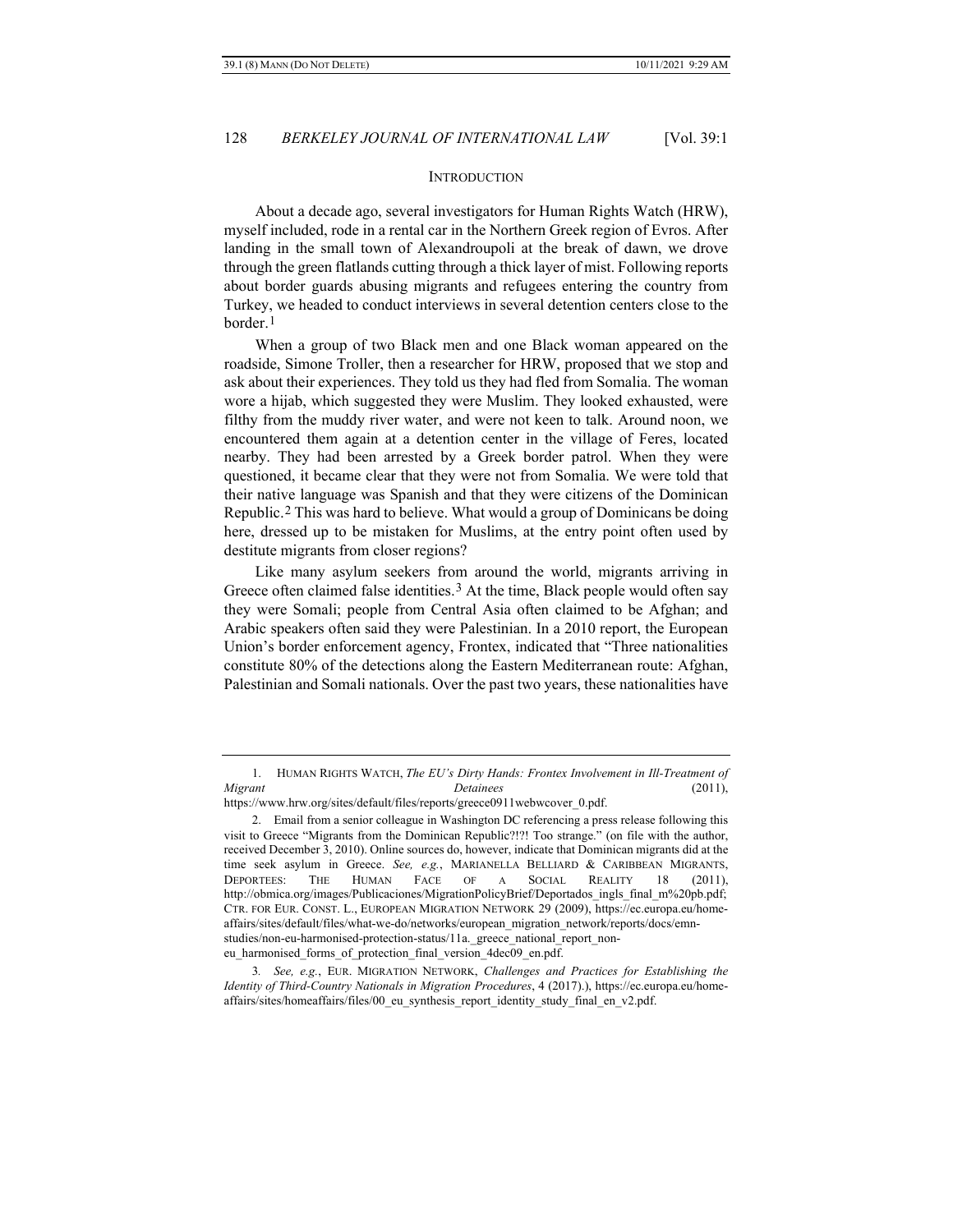consistently been the most often detected."[4](#page-2-1) What were the conditions that made being Somali, Afghan, or Palestinian desirable nationalities to have at this particular moment? What were the conditions that made it plausible for an asylum seeker to wear such an implausible disguise?[5](#page-2-2) While global disparities in wealth and multiple crises around the world are part of such conditions, these factors alone do not explain such a decision. Legal circumstances are part of what produces such identities, as is a certain political imagination of what it means to have rights. The ways that migrants assume false identities reveal critical insights about the law, and particularly about the relationship between citizenship (in the international law sense of nationality) and human rights. As novelist J.M. Coetzee writes, in an insight that goes back to Aristotle, "Our lies reveal as much about us as our truths."[6](#page-2-3)

The Frontex report observes that "there would be a large number of false declarations of nationality among claimed Palestinian nationals, in particular by nationals from Maghreb (Algeria, Morocco) and Middle East countries (Iraq)."[7](#page-2-4) While Frontex notes that "the reason for these false declarations is currently unclear" the agency also ventures to tentatively offer one: "Perhaps the most likely reason is that they wish to avoid return or at least to reduce the length of their stay in the detention centers, but these declarations are not linked with applications for international protection."[8](#page-2-5) Somalia, Afghanistan, and Palestine were all countries to which Greece and its EU supporters were unable to deport their unauthorized migrants.<sup>[9](#page-2-6)</sup> "Passing" as a member of one of these groups thus rendered unwanted migrants much more difficult to deport.

- 7. FRONTEX, *supra* note [4,](#page-2-0) at 16.
- 8*. Id.*

<span id="page-2-0"></span>

<span id="page-2-7"></span><span id="page-2-1"></span><sup>4.</sup> FRONTEX, *Extract from the Annual Risk Analysis 2010*, 15 (2010), https://data.europa.eu/euodp/en/data/storage/f/2016-03- 07T141501/Annual%20Risk%20Analysis%202010.pdf.

<sup>5.</sup> As is the case today, we were living under the long and global shadow of the 9/11 attacks.

<span id="page-2-2"></span>Intuitively, it did not seem like an outfit associated with the Muslim religion would be the right choice for someone trying to enter clandestinely. On "plausibility"," *see* Allan Mackey and John Barnes, *Assessment of Credibility in Refugee and Subsidiary Protection claims under the EU Qualification Directive - Judicial criteria and standards*, 33 INT'L ASS'N OF REFUGEE & MIGRATION JUDGES (2013), https://www.refworld.org/docid/557028564.html.

<sup>6.</sup> J.M. COETZEE, SLOW MAN: A NOVEL 189 (2006).

<span id="page-2-6"></span><span id="page-2-5"></span><span id="page-2-4"></span><span id="page-2-3"></span><sup>9.</sup> With regard to the Palestinian, Somali, and Afghan situation, *see generally* EUR. COMM'N, *Study on the situation of third-country nationals pending return/removal in the EU Member States and the Schengen Associated Countries* 110, 114 (Mar. 2013), https://ec.europa.eu/homeaffairs/sites/homeaffairs/files/e-library/documents/policies/irregular-migration-return/returnreadmission/docs/11032013\_sudy\_report\_on\_immigration\_return-removal\_annex\_1\_en.pdf; with regard to Somalia, *see* EUR. COMM'N, *Ad-Hoc Query on asylum proceeding and returns to Somalia*, (Dec. 7, 2012), https://ec.europa.eu/home-affairs/sites/homeaffairs/files/what-wedo/networks/european\_migration\_network/reports/docs/ad-hoc-queries/protection/434\_emn\_adhoc\_query\_on\_asylum\_proceeding\_and\_returns\_to\_somalia\_30octob\_widerd\_.pdf, (evincing Greece's policy of not carrying out removals to Somalia); with regard to Afghanistan, *see* Ahmade v. Greece, App. No. 26494/09, (Jan. 24, 2012), https://www.refworld.org/cases,ECHR,4f4370af2.html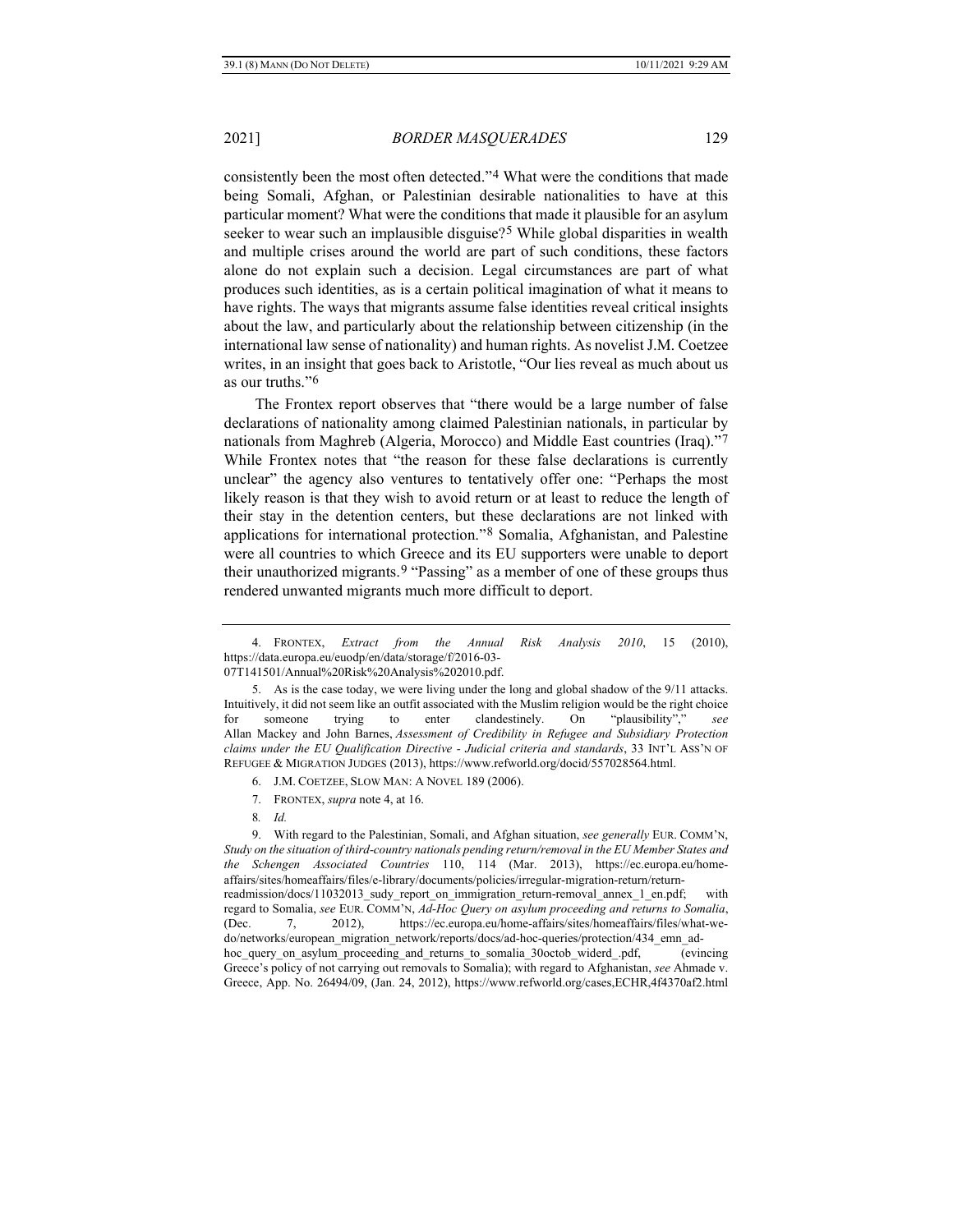<span id="page-3-0"></span>The narrative of an economic migrant assuming a false identity to game the asylum system is ubiquitous across the developed world,  $10$  and it has become closely linked to questions about migrant nationalities.[11](#page-3-2) States sometimes invoke it spuriously to close their borders, even at the price of violating legal obligations.[12](#page-3-3) For their own part, migrant advocates insist on an individual determination of protection needs, trying to stem the increasing tendency to shortcut legal niceties through collective procedures based on nationality.[13](#page-3-4) Neither of those issues is the purpose of this Article. Through an examination of such border masquerades, in which migrants and States play different roles, this Article examines the contradictions between two bases for individual rights.[14](#page-3-5) To do so, it revisits the trope of masking in politics, which Hannah Arendt famously developed but which appeared earlier in Karl Marx's essay, *On the Jewish Question*. Ultimately following Marx, this Article shows how tensions between two foundational legal constructs, citizenship and human rights, emerge from the ways both are severed from the economic relations they rest upon.[15](#page-3-6) The latter have played a key role in the constant redrawing of boundaries between "legitimate" and "illegitimate" migration during the so-called "refugee crisis."[16](#page-3-7)

<span id="page-3-11"></span><span id="page-3-10"></span><span id="page-3-9"></span>Below, I further identify the phenomenon of false and concealed identities among asylum seekers and other unauthorized migrants. I rely on various materials—academic as well as artistic—including a work by anthropologist Didier Fassin on migration and health in France<sup>[17](#page-3-8)</sup> and a scene from Nadine Labaki's award-winning film *Capernaum*, which poignantly depicts an attempt to

12. Crawley & Skleparis, *supra* note [10,](#page-3-0) at 58–59.

<span id="page-3-4"></span><span id="page-3-3"></span>13*. See, e.g.,* Elspeth Guild, *The Right to Dignity of Refugees: A Response to Fleur Johns*, 111 AJIL UNBOUND, 1933 (2017).

<span id="page-3-5"></span>14*. Cf.* Bridget Hayden, *What's in a Name? The Nature of the Individual in Refugee Studies,* 19(4) J. REFUGEE STUD., 471 (2006).

17. DIDIER FASSIN, HUMANITARIAN REASON (2012).

and M.S.S. v. Belgium and Greece, App. No. 30696/09, (Jan. 21, 2011), https://www.asylumlawdatabase.eu/en/content/ecthr-mss-v-belgium-and-greece-gc-application-no-3069609 (referring to the absence of removals to Afghanistan when not physically possible).

<span id="page-3-1"></span><sup>10.</sup> For a critique, *see* Heaven Crawley and Dimitris Skleparis, *Refugees, Migrants, Neither, Both: Categorical Fetishism in Europe's "Migration Crisis,* 44 J. ETHNIC & MIGRATION STUD. 48 (2017).

<span id="page-3-2"></span><sup>11.</sup> Take, for example, Dutch Commissioner Frans Timmermans, who, in 2016, claimed that 60 percent of new arrivals are "not refugees"," but "economic migrants," citing the fact that they are "mainly Moroccans or Tunisians." Peter Clusky, *Most Fleeing to Europe are "not refugees", EU official says*, IRISH TIMES (Jan. 26, 2016), https://www.irishtimes.com/news/world/europe/mostfleeing-to-europe-are-not-refugees-eu-official-says-1.2511133.

<span id="page-3-6"></span><sup>15</sup>*. See generally* Martti Koskenniemi, *What Should International Lawyers Learn from Karl Marx?*, 17 LEIDEN J. INT'L L. 229 (2004); Susan Marks, *Human Rights and Root Causes*, 74 MOD. L. REV. 57, 76 (2011) (suggesting that "where abuses are currently explained with reference to bad policies, laws and interpretations, the concept of planned misery would urge enquiry into the material context of such harmful thinking.").

<span id="page-3-8"></span><span id="page-3-7"></span><sup>16</sup>*. See* Crawley & Skleparis, *supra* note [10;](#page-3-0) Estela Schindel, *Migrants and Refugees on the Frontiers of Europe. The Legitimacy of Suffering, Bare Life, and Paradoxical Agency*, 59 REV. DE ESTUDIOS SOCIALES 16 (2017).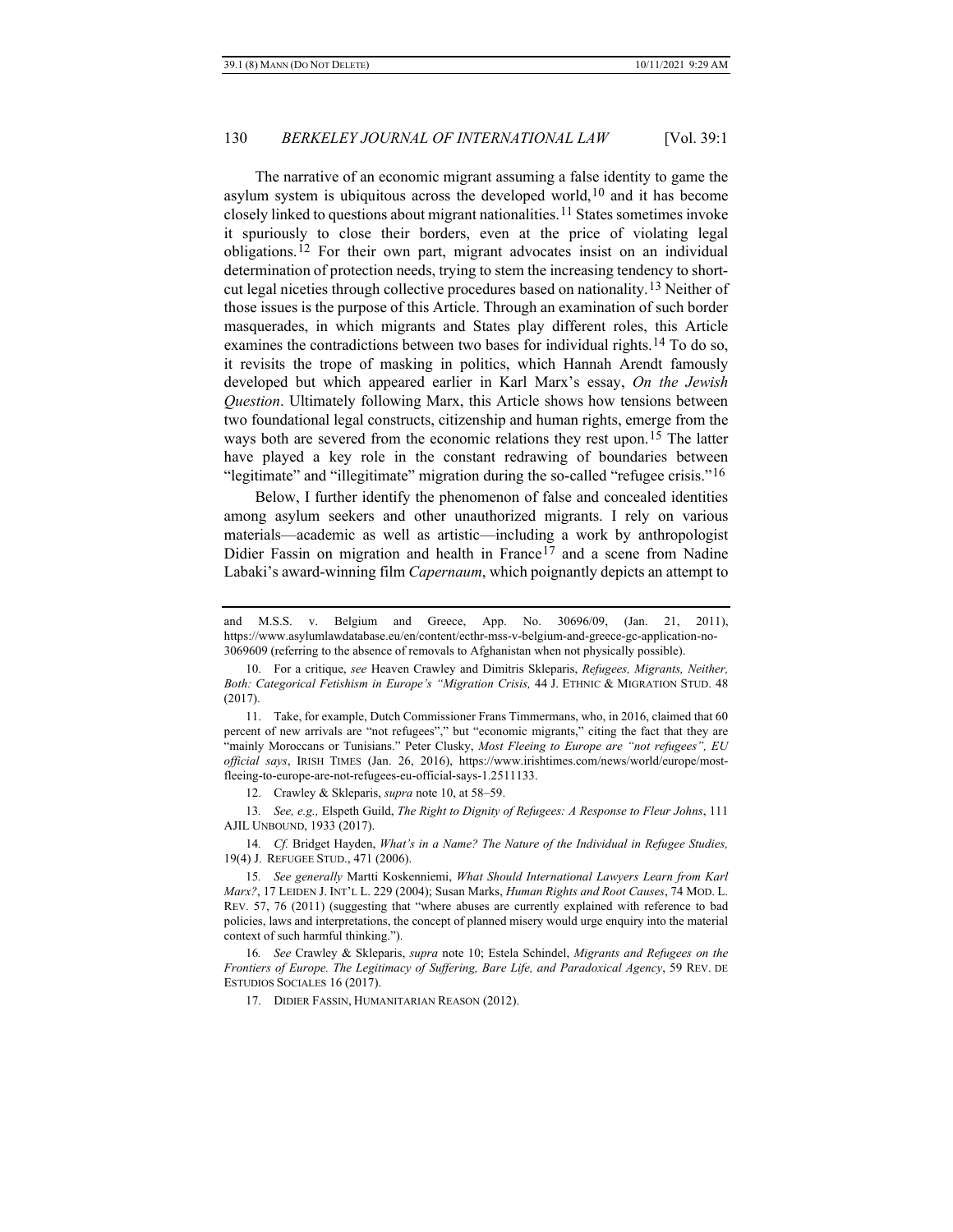<span id="page-4-7"></span><span id="page-4-6"></span>

claim false identity in order to obtain minimal legal protections.[18](#page-4-0) I then characterize two ways in which law seeks to protect individuals: membership in a polity (citizenship, nationality) and membership in humanity (human rights).[19](#page-4-1) I argue that these bases of legal status differ and even contradict each other in identifiable ways. I also discuss how the two have shaped the ways migrants and their advocates have fashioned migrant claims. Next, I engage Arendt's understanding of citizenship as a kind of mask. Through a metaphor drawing upon Roman theatre, Arendt conceived of citizenship as a mask, serving to equalize members of the political community and to allow them to participate.<sup>[20](#page-4-2)</sup> Forms of disguise among migrants reveal how, today, humanity plays a similar role of masking (in a global context). I then return to Marx's understanding of the separation between citizen and human in order to conceptualize the contradiction between the two bases of individual legal protection. This agonistic relationship reflects how both categories occlude contemporary questions of global inequality, which invariably remain central to unauthorized migration, and shed light on the oppressive, as well as emancipatory, potentials of law for the large part of humanity that is constantly on the move.

#### I.

#### BORDER MASQUERADES

Anthropologist Didier Fassin contextualizes France's protection of vulnerable migrants in the political economy of migrant labor in the late 20<sup>th</sup> century.[21](#page-4-3) Before the "closure of borders," announced in 1974,[22](#page-4-4) migrants were integrated in the lower strata of France's workforce, primarily in industrial labor and agriculture: "Coming from Southern Europe or Africa, the immigrant helped create national wealth but endured an indefinitely renewed provisional legal status. The body of the immigrant at that time was a productive body, assumed to be in good health."[23](#page-4-5) The rise of unemployment and a restructuring of French industry during the 1970s changed the situation and the cultural assumptions surrounding migrant bodies: "despite the fact that some sectors of the French

<sup>18.</sup> CAPERNAUM (Mooz Films 2018), https://www.capernaum.film/.

<span id="page-4-1"></span><span id="page-4-0"></span><sup>19.</sup> Though considerable scholarship has emphasized the capacious nature of the concept of citizenship, focusing on categories such as "social citizenship," "urban citizenship," or "transnational citizenship," this Article considers citizenship as synonymous with "nationality" and as a formal status. For a discussion of the variety of citizenships, *see, e.g.,* LINDA BOSNIAK, THE CITIZEN AND THE ALIEN: DILEMMAS OF CONTEMPORARY MEMBERSHIP (2008); Audrey Macklin, *Who Is the Citizen's Other? Considering the Heft of Citizenship*, 8 THEORETICAL INQUIRIES IN L. 333, 334 (2007).

<sup>20.</sup> ARENDT, *see infra* note [114.](#page-16-0)

<sup>21.</sup> FASSIN, *supra* not[e 17,](#page-3-9) at 83.

<span id="page-4-5"></span><span id="page-4-4"></span><span id="page-4-3"></span><span id="page-4-2"></span><sup>22</sup>*. See also* Georges Tapinos, *The Dynamics of International Migration in Post-War Europe*, *in* MIGRATION POLICIES IN EUROPE AND THE UNITED STATES 133 (Giacomo Luciani ed., 1993) (tracing concomitant border-closing policies in the mid-1970s in several European States, including France, Germany and Belgium).

<sup>23.</sup> FASSIN, *supra* not[e 17,](#page-3-9) at 86.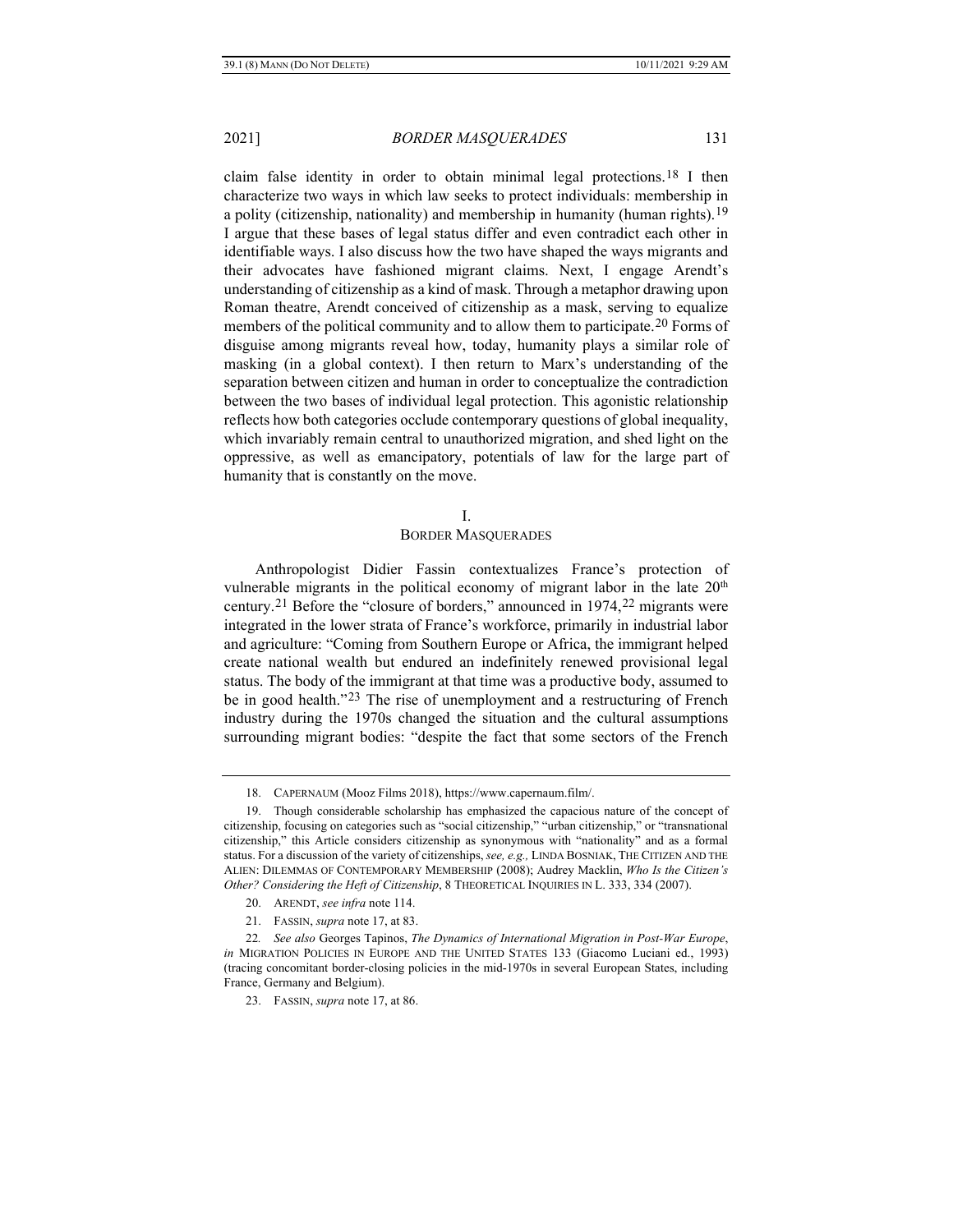economy continue to rely on it, either through temporary contracts (in agriculture and wine making) or in the form of illegal employment (in construction and the garment industry)," the immigration of unskilled labor has been rendered undesirable.[24](#page-5-0)

Relying on Franco-Algerian anthropologist, Abdelmalek Sayad, Fassin observes that, even under such conditions, the body of the migrant remained at the center of migrant identity in the public sphere.[25](#page-5-1) The disappearance of the need for large-scale immigrant labor "paved the way for a regime of solicitation on the part of foreigners."[26](#page-5-2) This dynamic culminated in a government push for deportations.[27](#page-5-3) In response, migrant advocates sought a humanitarian exception to deportation proceedings to stall deportations for migrants that suffered from serious illness, which could not be treated in their home countries.[28](#page-5-4) While their bodies remained central to the cultural imagination of migrants, the struggle for humanitarian exceptions medicalized their presence and necessitated the expertise of doctors.[29](#page-5-5)

<span id="page-5-9"></span>In response, a conservative French government first drafted a statement, which a socialist Minister of Interior ultimately introduced on June 24, 1997, which said migrants could stay in France if they were in need of medical protection for an acute condition, for which there was no available treatment offered in their home country.<sup>[30](#page-5-6)</sup> In the following decade, the number of undocumented migrants legalized under the measure swelled.<sup>31</sup> Fassin observes a change in the kind of claims migrants made. The 1951 Refugee Convention offers protection to those who suffer "well-founded fear" of persecution due to "race, religion, nationality, membership of a particular social group or political opinion."[32](#page-5-8) Human rights law sometimes provides a basis for preventing

<sup>24</sup>*. Id.*

<span id="page-5-2"></span><span id="page-5-1"></span><span id="page-5-0"></span><sup>25.</sup> ABDELMALEK SAYAD, THE SUFFERING OF THE IMMIGRANT (2004). While his analysis differs from my own, Sayad also argues that lying among migrant communities has a deeper significance, constitutive of migrant identity, than simply making false statements. *See Id.* at 18.

<sup>26.</sup> FASSIN, *supra* not[e 17,](#page-3-9) at 86.

<sup>27</sup>*. Id.*

<sup>28</sup>*. Id.*

<span id="page-5-5"></span><span id="page-5-4"></span><span id="page-5-3"></span><sup>29.</sup> In an earlier paper, Fassin observes that "for asylum seekers and lawyers, [medical certification] is an 'open sesame'; for officials and judges, it is a piece of evidence among others; and for both it is an innovation in governmentality." Didier Fassin, *The Truth from the Body: Medical Certificates as Ultimate Evidence for Asylum Seekers*, 107 AM. ANTHROPOLOGIST 597, 600 (2005).); *See also* Roberto Beneduce, *The Moral Economy of Lying: Subjectcraft, Narrative Capital, and Uncertainty in the Politics of Asylum*, 34 MED. ANTHROPOLOGY 551, 554 (2015).

<sup>30.</sup> FASSIN*, supra* not[e 17,](#page-3-9) at 86.

<span id="page-5-7"></span><span id="page-5-6"></span><sup>31</sup>*. See* MACROTRENDS, *France Refugee Statistics 1960-2021*, https://www.macrotrends.net/countries/FRA/france/refugee-statistics (last visited Mar 21, 2021).

<span id="page-5-8"></span><sup>32.</sup> Convention Relating to the Status of Refugees, art. 1, ¶ 2, July 28, 1951, 189 U.N.T.S. 137, https://www.unhcr.org/3b66c2aa10.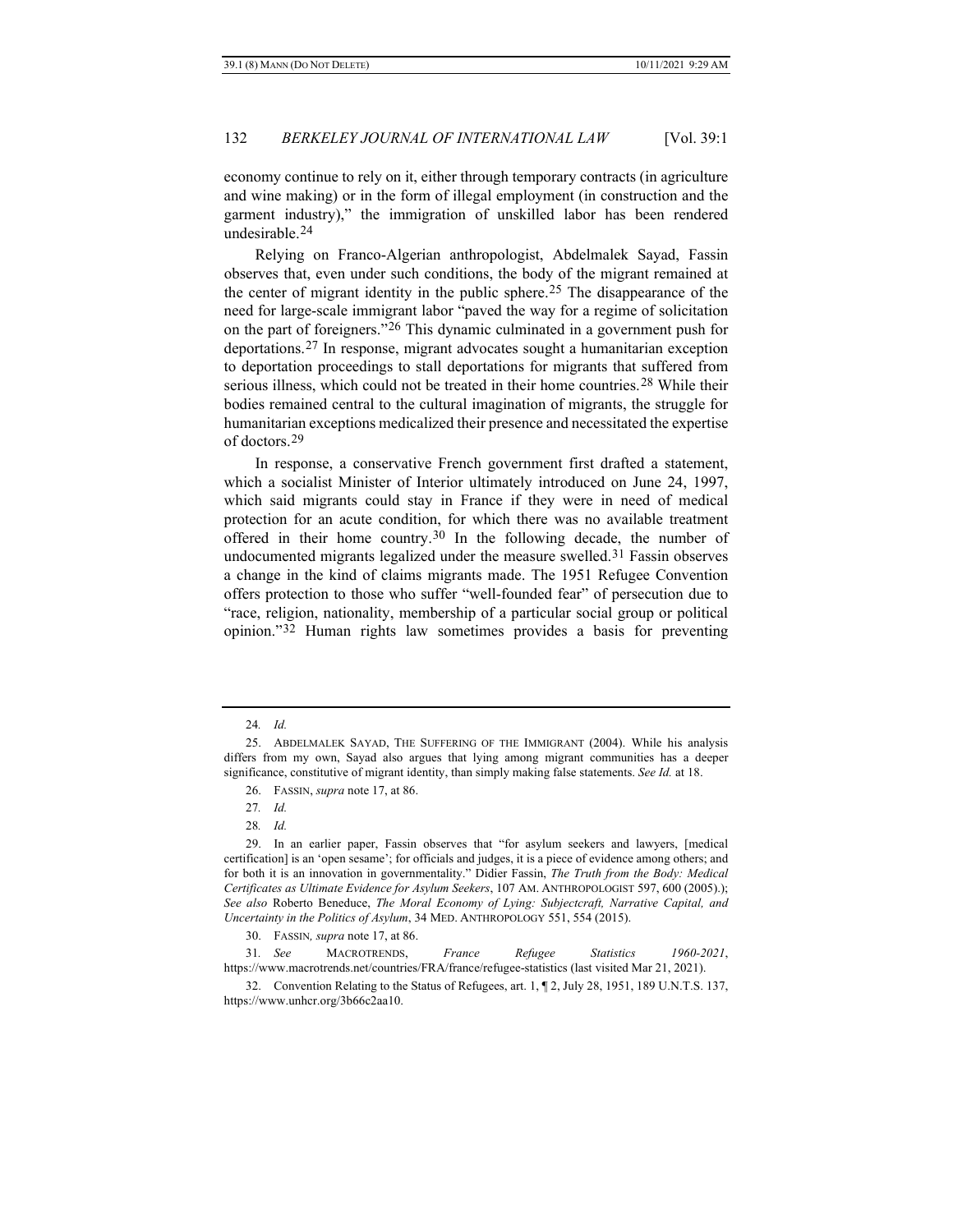deportation, anchored, for example, in the right to family life.[33](#page-6-0) Yet, individuals who could otherwise have claimed family reunification—and even "genuine" refugees fearing persecution—preferred to focus their arguments against deportation on medical conditions.[34](#page-6-1)

Many migrants hoping to secure residence in France either exaggerated or feigned illnesses.<sup>[35](#page-6-2)</sup> This trend challenged French doctors, implicating, to some degree, both their professional ethics and their political views. While the material demands of a working body (wage, benefits) became illegitimate as a basis for legal status, the minimal needs of a living body (medicine, treatment) were constructed as a measure of legitimation.[36](#page-6-3)

Fassin calls the process by which medical concessions replace legal rights, "humanitarian reason."[37](#page-6-4) For lawyers, the word "humanitarian" sometimes suggests an opposition to "legal," a disanalogy that emphasizes that charity is not a matter of legal duty, but of personal choice. The process that Fassin notes was nevertheless grounded in law, primarily human rights law. The main legal framework for humanitarian reason was Article 3 of the European Convention off Human Rights, and a broad interpretation of its imperative: "No one shall be subjected to torture or inhuman or degrading treatment or punishment."<sup>[38](#page-6-5)</sup> As Veelke Derckx observed, "The area of application of Article 3 [of the] ECHR by the European Court has gradually extended from the question whether the alien, if sent back to his country of origin was at risk of being intentionally subjected to torture or inhuman or degrading treatment … to include also considerations regarding an individual's physical or mental health.["39](#page-6-6) Fassin's narrative is one in which the *material* demands of migrants who have long sought to work are transformed, through Article 3, into claims about *minimal protections* that all humans should enjoy.

Yet, the new Ministry of Interior's rule granting medical protection only lasted for a decade. As conservative observers identified the growing number of migrants avoiding deportation, they came to object to the measure and overturned it in 2008.[40](#page-6-7) Here, too, legal institutions had an active role. The European Court

<span id="page-6-7"></span><span id="page-6-6"></span>39. Veelke Derckx, *Expulsion of Illegal Residents (Aliens) with Medical Problems and Article 3 of the European Convention on Human Rights*, 13 EUR. J. HEALTH 313, 314 (2006).

40. FASSIN, *supra* not[e 17,](#page-3-9) at 106–08.

<span id="page-6-1"></span><span id="page-6-0"></span><sup>33</sup>*. See* COUNCIL OF EUR., COMM'R OF HUM. RTS., REALISING THE RIGHT TO FAMILY REUNIFICATION OF REFUGEES IN EUROPE (2017), https://rm.coe.int/prems-052917-gbr-1700 realising-refugees-160x240-web/1680724ba0.

<sup>34.</sup> FASSIN, *supra* not[e 17,](#page-3-9) at 84.

<sup>35</sup>*. Id.* at 102.

<sup>36</sup>*. Id*. at 86.

<sup>37</sup>*. Id.* at 83.

<span id="page-6-5"></span><span id="page-6-4"></span><span id="page-6-3"></span><span id="page-6-2"></span><sup>38</sup>*. Id.* at 102. The landmark case starting this development was D v. United Kingdom, 24. Eur. H.R. Rep. 423 (1997). ); *see also* B.B. v. France, App. No. 30930/96, (Sept. 7, 1998), https://www.hrdp.org/contents/600, where the European Commission of Human Rights found a breach of the ECHR, but a settlement was achieved.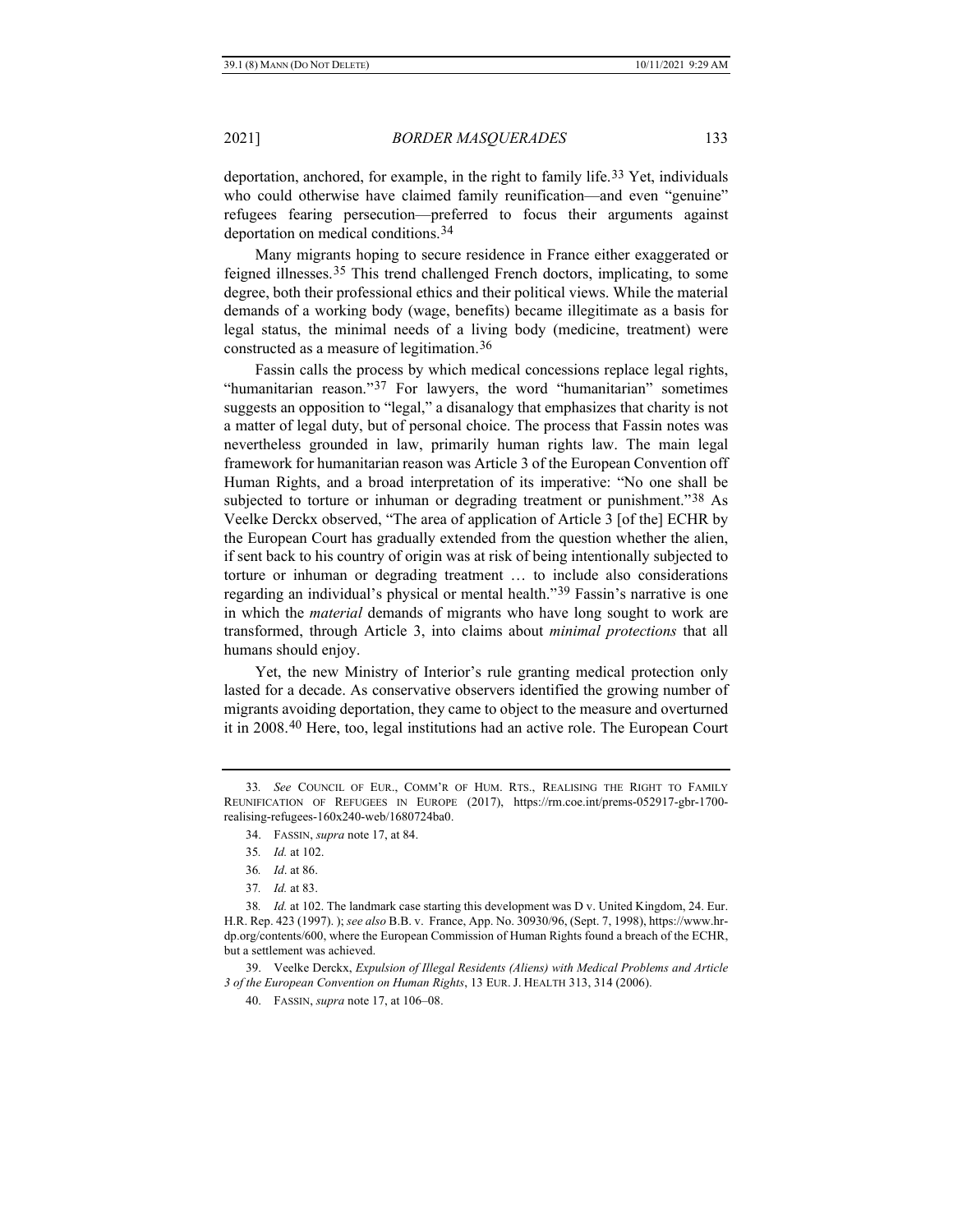<span id="page-7-9"></span>of Human Rights (ECtHR) rejected "humanitarian reason" once it was perceived as an avenue for global economic redistribution. As Fassin puts it, the ECtHR held that "European countries could not be required to redress the disparities in health care between nations."[41](#page-7-0) Fassin refers to *N. v. The United Kingdom*, where Ms. N.—an HIV-positive Ugandan national—applied to the court to dispute her failed asylum request.[42](#page-7-1) Though Ms. N. was ill, her condition was not considered sufficiently dire, and the majority thought the case was about disparities of wealth.[43](#page-7-2) In the Grand Chamber's own words: "Article 3 does not place an obligation on the Contracting State to alleviate such disparities," including "[a]dvances in medical sciences, together with social and economic differences between countries."[44](#page-7-3)

<span id="page-7-10"></span>Since the Syrian civil war began in 2011, asylum seekers hoping to enter or stay in Europe have pursued similar strategies of concealment and misrepresentation.[45](#page-7-4) During this time, a kind of "fast lane" for Syrians emerged at processing centers on the Greek Islands, and Greece limited the detention of Syrians.[46](#page-7-5) Multiple European governments disallowed the deportation of Syrians under "temporary protection" or "humanitarian protection" statutes, <sup>[47](#page-7-6)</sup> or by granting refugee status under the Refugee Convention.[48](#page-7-7) Several countries also granted Syrians significant social benefits, with Germany notably leading the

<span id="page-7-2"></span>43. *Id.*at 17 ("Although many of the rights it contains have implications of a social or economic nature, the Convention is essentially directed at the protection of civil and political rights")

<span id="page-7-3"></span>44*. Id*. *But see* dissenting opinion at 23. ; *see also* Marlies Hesselman's useful analysis of the case law both, leading to, and following *N. v The United Kingdom* in Marlies Hesselman, *Sharing International Responsibility for Poor Migrants: An Analysis of Extra-Territorial Socio-Economic Human Rights Law*, 15 EUR. J. SOC. SEC. 187, 200–04 (2013).

<span id="page-7-4"></span>45*. See generally* Krishnadev Calamur, *The Flourishing Black Market in Syrian Passports*, THE ATL. (Nov. 18, 2015), https://www.theatlantic.com/international/archive/2015/11/fake-syrianpassports/416445/; Souad Mekhennet & William Booth, *Migrants are Disguising Themselves as Syrians to Enter Europe*, WASH. POST (Sept. 23, 2015), https://www.washingtonpost.com/world/europe/migrants-are-disguising-themselves-as-syrians-togain-entry-to-europe/2015/09/22/827c6026-5bd8-11e5-8475-781cc9851652\_story.html; Susannah George, *The Men Who Pretend to Be Syrian Refugees*, FOREIGN POL'Y (Oct. 7, 2015), https://foreignpolicy.com/2015/10/07/the-men-who-pretend-to-be-syrian-refugees-greece/.

<span id="page-7-5"></span>46. Schindel, *supra* note [16,](#page-3-10) at 17 (this 'fast lane' ended with the 'EU-Turkey' deal, signed in 2016, in which Turkey took on expanded responsibilities over Syrian asylum seekers); CIRCULAR ORDER OF THE HELLENIC POLICE 71778/13/511278 of 9 April 2013; *see generally* S.Z. v. Greece, App. No. 66702/13, (Jun. 21, 2018), https://www.refworld.org/cases,ECHR,5b2cc52e4.html.

47. Also termed 'subsidiary protection' outside the UK.

<span id="page-7-7"></span><span id="page-7-6"></span>48. Hélène Lambert, *Temporary Refuge from War: Customary International Law and the Syrian Conflict*, 66 INT'L COMP. L. Q. 723, 741–44 (2017); Cynthia Orchard & Arthur Miller, *Protection in Europe for Refugees from Syria* REFUGEE STUD. CTR. 21 (2014), https://www.rsc.ox.ac.uk/files/files-1/pb10-protection-europe-refugees-syria-2014.pdf.

<span id="page-7-8"></span><sup>41</sup>*. Id.* at 108.

<span id="page-7-1"></span><span id="page-7-0"></span><sup>42.</sup> N. v. United Kingdom, App. No. 26565/05, (May 27, 2008), https://www.refworld.org/cases,ECHR,483d0d542.html. For an illuminating analysis and critique, *see*  Virginia Mantouvalou, *N v UK: No Duty to Rescue the Nearby Needy*?, 72(5) MOD. L. REV. 815 (2009).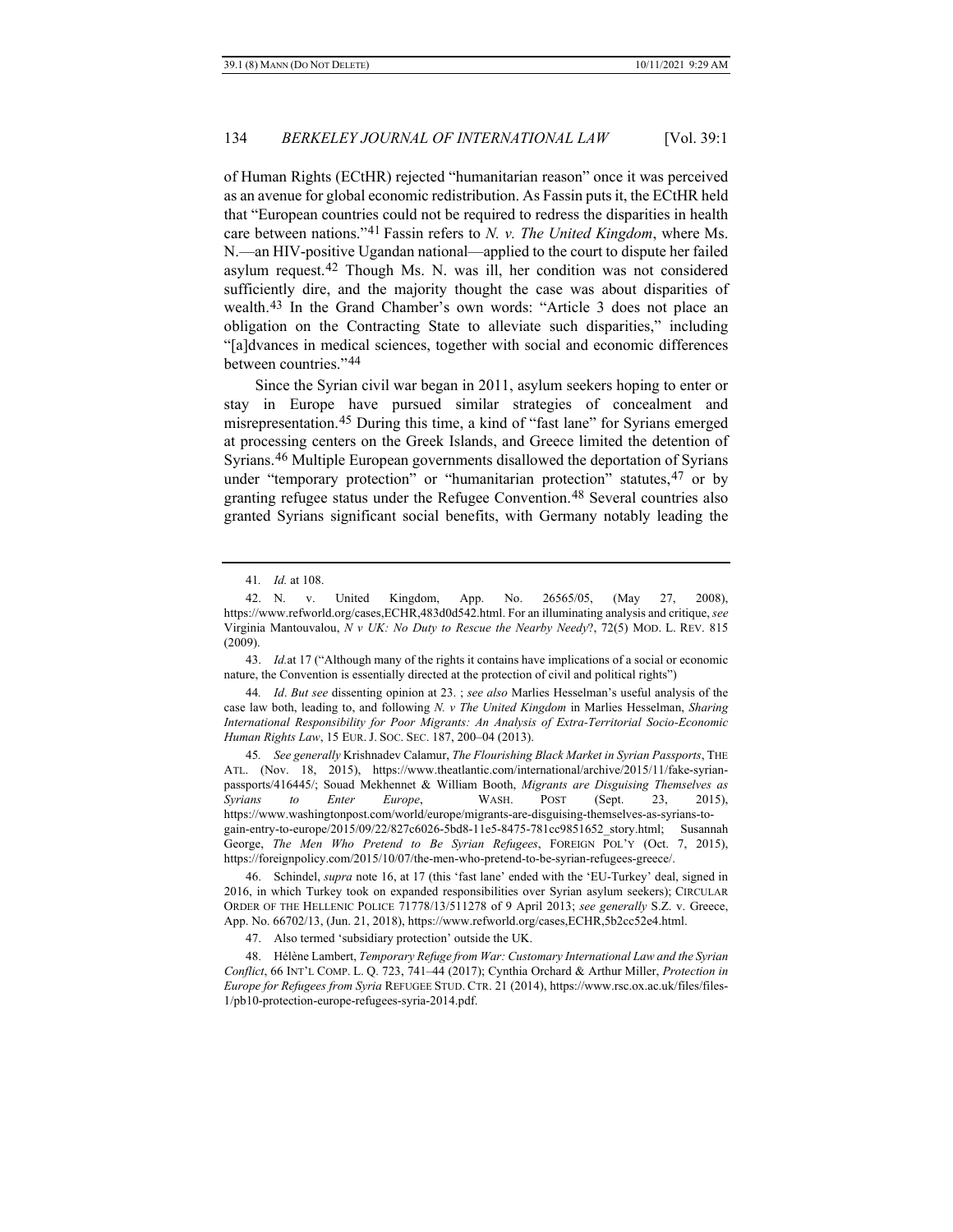way.[49](#page-8-0) Unlike in Fassin's French account, health was not the central issue that prevented the deportation of Syrians. At stake was a bloody civil war, and what refugee lawyers sometimes call, "generalized violence."[50](#page-8-1) In Germany and elsewhere, some migrants pretended they were Syrians to gain opportunities to request asylum, as well as benefits that would otherwise be saved only for Syrian refugees.[51](#page-8-2) As Peter Bouckaert noted, "this has created a huge market for fake passports in Turkey. Many non-Syrians want to pass through [the Syrian camp,] so many Iraqis and Lebanese are buying fake passports to be processed [faster]."[52](#page-8-3) Being able to present oneself as Syrian became a desirable commodity.[53](#page-8-4)

<span id="page-8-8"></span>In popular media, Nadine Labaki's award-winning film, *Capernaum*, highlights the significance of such border masquerades for destitute individuals from the Middle East with no legally cognizable asylum claims.[54](#page-8-5) As a fictional portrait of the lives of stateless residents of Beirut, the film capturers remarkably the use of false identities. The twelve-year-old protagonist—a stateless, Lebanese child named Zain Al-Hajj—rehearses his Syrian accent in search of a way out of his infernal life and into Europe.<sup>[55](#page-8-6)</sup> As critic Yasmine El-Rashidi explains, Zain has a torturous existence in Beirut, on "the margins where the undocumented live: refugees, domestic workers who have fled abusive sponsors, poverty-stricken locals." His parents were unable "to register their children's births for lack of the necessary fees," and so have fallen "into a no-man's-land and are no longer recognized by the [S]tate."[56](#page-8-7) He practices Syrian Arabic after he discusses a trip

<span id="page-8-3"></span>52. John Domokos & Patrick Kingsley, *Chaos on Greek islands as refugee registration systems favours Syrians*, THE GUARDIAN (Nov. 21, 2015), https://www.theguardian.com/world/2015/nov/21/chaos-greek-islands-three-tier-refugeeregistration-system-syria-lesbos. Compare to another well-known story, in which extreme right-wing soldier "Franco A," received benefits under the fabricated identity of a Syrian asylum seeker for a year before his story broke out and created a significant bang in the media: Andrea Grunau, *A German right-wing extremist soldier's double lif*e, DEUTSCHE WELLE (DW) (Apr. 26, 2018), https://www.dw.com/en/a-german-right-wing-extremist-soldiers-double-life/a-43540639.

<span id="page-8-4"></span>53. Compare with Ayelet Shachar, who has explored an analogy between birthright citizenship and inherited property. As she explains, "This perspective creates a space in which to explore membership entitlement in the broader context of today's urgent debates about global justice and the distribution of opportunity." AYELET SHACHAR, THE BIRTHRIGHT LOTTERY: CITIZENSHIP AND GLOBAL INEQUALITY 3 (2009).

<sup>49</sup>*. See* Orchard, *supra* not[e 48,](#page-7-8) at 7.

<span id="page-8-1"></span><span id="page-8-0"></span><sup>50</sup>*. See, e.g.,* U.N. HIGH COMM'R FOR REFUGEES (UNHCR), *International Protection Considerations with Regard to People Fleeing the Syrian Arab Republic, Update V,* U.N. DOC. HCR/PC/SYR/17/01 (2017),

https://www.refworld.org/type,COUNTRYPOS,UNHCR,SYR,59f365034,0.html.

<span id="page-8-2"></span><sup>51.</sup> Ghaith Abdul-Ahad & Patrick Kingsley, *Concern over burgeoning trade in fake and stolen Syrian passports*, THE GUARDIAN (Sept. 8, 2015), https://www.theguardian.com/world/2015/sep/08/growing-concern-over-trade-in-fake-and-stolensyrian-passports.

<sup>54.</sup> CAPERNAUM, *supra* note [18.](#page-4-6)

<sup>55</sup>*. Id.*

<span id="page-8-7"></span><span id="page-8-6"></span><span id="page-8-5"></span><sup>56.</sup> Yasmine El Rashidi, *Growing up in Hell*, N.Y. REV. OF BOOKS (Jun*.* 6, 2019), https://www.nybooks.com/articles/2019/06/06/capernaum-growing-up-in-hell/.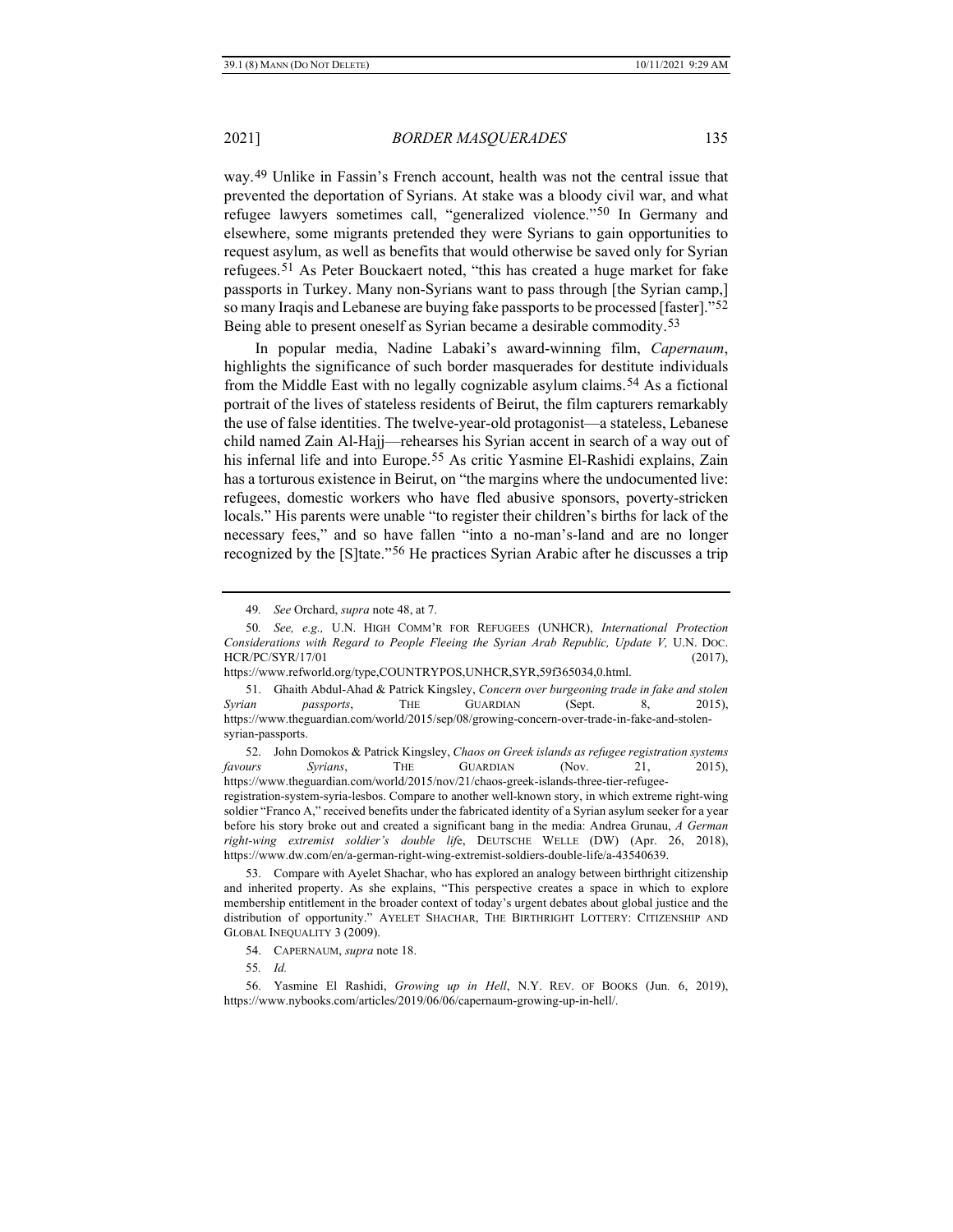to Europe with a ruthless smuggler working from a stall in the local market.<sup>[57](#page-9-0)</sup> The smuggler is supposed to coordinate his delivery to Greece by boat, where Zain is expected to confront a screening interview.[58](#page-9-1)

Zain learned about the plans of a Syrian refugee girl to embark on a boat to Greece and became jealous of her hopes: to deliver herself from degrading squalor and obtain a comfortable bed.[59](#page-9-2) He symbolizes a global underclass of humans, whose lack of legal status places them *beneath* bona fide asylum seekers from areas of large-scale, mediatized crisis.[60](#page-9-3) Syrian asylum seekers' needs for international protection are, at least, presumed to be minimally recognized by the law.[61](#page-9-4) But a stateless Lebanese child who lives off selling powdered pain killers on the streets does not necessarily have a legal protection claim under current asylum law.[62](#page-9-5) If, at least, he had fled from the Syrian civil war, he would have been elevated to the status of this Syrian girl. Presumably, he would have a better chance of being granted asylum in Europe.

From Fassin's health imposters to Labaki's Zain—including countless men, women, and children—"false declarations" reveal important aspects of a political imagination of what it means to be an individual human being.

#### <span id="page-9-9"></span><span id="page-9-8"></span>II.

#### THE DUALITY OF THE INDIVIDUAL

Recent decades have seen an increase in literature on the legal status of the individual under international law.[63](#page-9-6) But how is this status established? Contemporary legal theory offers two basic answers to this question.[64](#page-9-7)

- 60*. See* Schindel, *supra* not[e 16,](#page-3-10) at 18.
- 61*. See* Lambert, *supra* not[e 48.](#page-7-8)

<span id="page-9-1"></span><span id="page-9-0"></span><sup>57.</sup> European policymakers have mobilized the way in which language (and accent) move with the asylum seeker in order to determine his or her 'true' origin. *See* Elena Faddian-Qasmiyeh, *Representations of Displacement from the Middle East and North Africa*, 28 PUB. CULTURE 457, 462. (2016).

<sup>58.</sup> CAPERNAUM, *supra* note [18.](#page-4-6)

<sup>59</sup>*. Id*.

<span id="page-9-5"></span><span id="page-9-4"></span><span id="page-9-3"></span><span id="page-9-2"></span><sup>62.</sup> MICHELLE FOSTER, INTERNATIONAL REFUGEE LAW AND SOCIO-ECONOMIC RIGHTS: REFUGE FROM DEPRIVATION 1–3 (2007) (discussing the difficultly of granting legal protection to those who have fled economic death and whether the Refugee Convention framework can overcome it, through creative interpretation).

<span id="page-9-6"></span><sup>63</sup>*. See generally* Simone Gorski, *Individuals in International Law*, MAX PLANCK ENCYCLOPEDIA OF PUB. INT'L L., (2013), https://opil.ouplaw.com/view/10.1093/law:epil/9780199231690/law-9780199231690-e829; *see also* KATE PARLETT, THE INDIVIDUAL IN THE INTERNATIONAL LEGAL SYSTEM:CONTINUITY AND CHANGE IN INTERNATIONAL LAW (2011); Chiara Giorgetti, *Rethinking the Individual in International Law*, 22 LEWIS & CLARK L. REV. 1085 (2018).

<span id="page-9-7"></span><sup>64</sup>*. See* ITAMAR MANN, HUMANITY AT SEA: MARITIME MIGRATION AND THE FOUNDATIONS OF INTERNATIONAL LAW 211 (2016).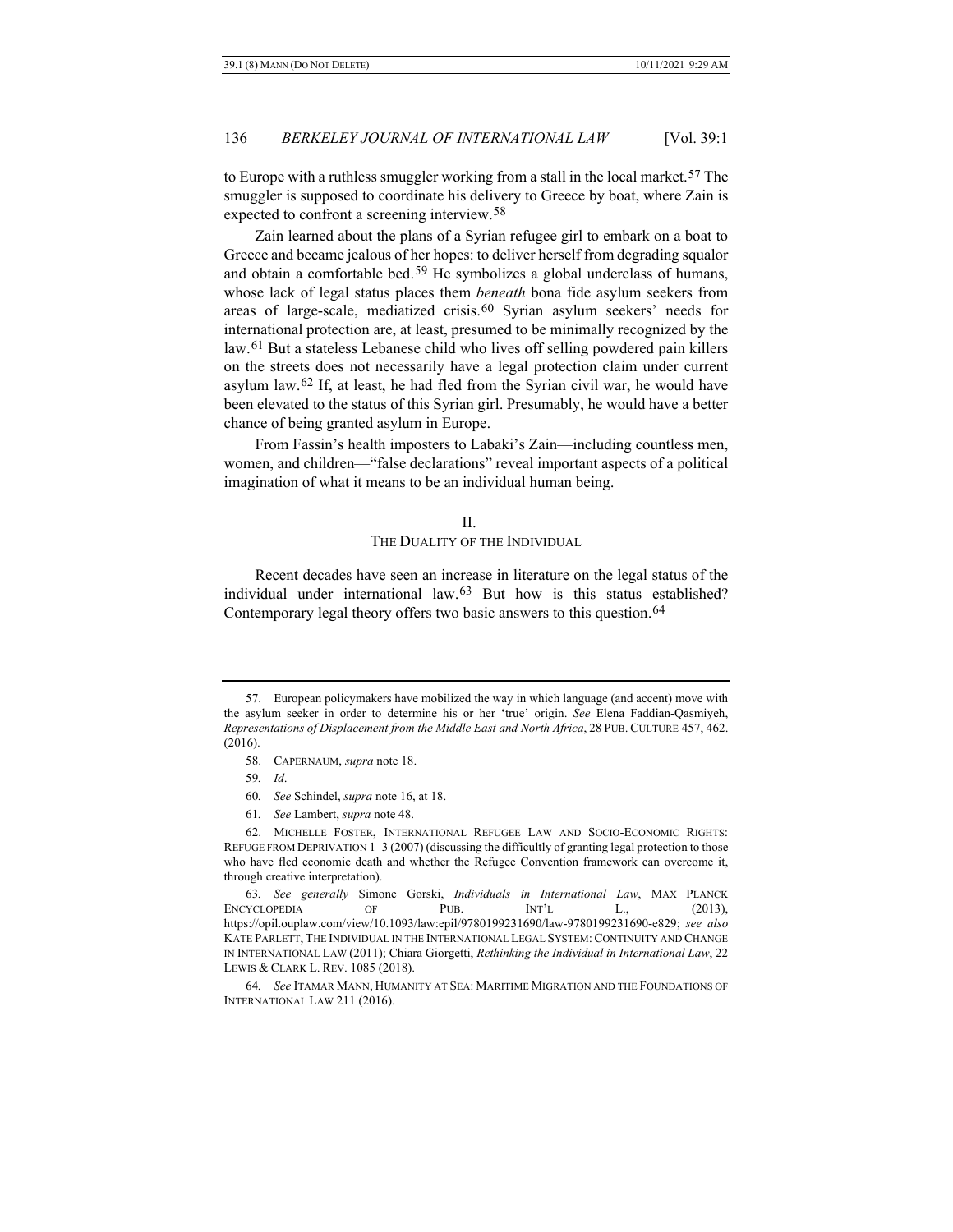<span id="page-10-9"></span><span id="page-10-7"></span>One basis, conceptualized in political theory and often in domestic public law, is that the source of individual rights is citizenship[.65](#page-10-0) Every citizen is granted individual rights. If all States are appropriately constituted, individual rights would be protected on the global sphere as well.<sup>[66](#page-10-1)</sup> According to this understanding, rights are realized through institutionalized settings that have an implicit basis in a social contract. Members of a political community are assumed to have come together and made reciprocal promises in a social contract to uphold the law and receive fundamental political protections in return. The classical theorist of this view is Thomas Hobbes, who is sometimes also considered the earliest theorist of legal positivism.<sup>[67](#page-10-2)</sup> For Hobbes, "natural rights" are founded on an extremely thin basis, namely "that *each man protect his life and limbs as much as he can"* (emphasis in the original).<sup>[68](#page-10-3)</sup> I can only be truly protected by their membership in a "commonwealth."

<span id="page-10-8"></span>This view is implicit in international legal positivism as well. International legal positivism is often thought to have dominated the field during the nineteenth century, but probably only reached its full articulation in the twentieth century.[69](#page-10-4) With many introductory international law courses still starting with the famous Lotus case in 1927,<sup>[70](#page-10-5)</sup> positivism remains with us today. In this tradition, State consent, as reflected by treaty or custom, is the sole basis for international law. Positivism, thus, constructed "a system set up for States as the sole subjects of international law, while individuals were the subjects of the State and its internal laws."[71](#page-10-6) International law is the law of interstate agreements. As such, individuals do not have a status under international law and are protected only indirectly as citizens of their own States. An injury to a citizen of a State is conceived of as an injury to the State, with the latter expected to respond by protecting its citizens, wherever they may be.

<span id="page-10-0"></span><sup>65</sup>*. See* ALISON KESBY, THE RIGHT TO HAVE RIGHTS: CITIZENSHIP, HUMANITY, AND INTERNATIONAL LAW 67 (2012).

<span id="page-10-1"></span><sup>66.</sup> This follows from David Singh Grewal's reading of the 'realist-utopian' tradition, particularly as reflected by Thomas Hobbes and Immanuel Kant. As Grewal explains, "both claimed that political changes at the domestic level could produce a peaceful world […] Contemporary democratic peace theory is, in this respect, much more continuous with prior social-contract theory than is usually recognized." *See* David S. Grewal, *The Domestic Analogy Revisited: Hobbes on International Order*, 125 YALE L. J. 619, 663–64 (2016).

<span id="page-10-2"></span><sup>67.</sup> For a useful critical account of this view, *see* James Boyle, *Thomas Hobbes and the Invented Tradition of Positivism: Reflections on Language, Power, and Essentialism*, 135 U. PA. L. REV. 383, 390–93 (1987).

<span id="page-10-3"></span><sup>68.</sup> THOMAS HOBBES, ON THE CITIZEN 27 (Richard Tuck & Michael Silverthorne eds., Cambridge Univ. Press 2008) (1642).

<span id="page-10-6"></span><span id="page-10-5"></span><span id="page-10-4"></span><sup>69</sup>*. See* David Kennedy, *International Law and the Nineteenth Century: History of an Illusion*, 17 QUINNIPIAC L. REV. 99, 109 (1997).

<sup>70.</sup> The Case of the S.S. Lotus (Fr. v. Turk.), Judgment, 1927 P.C.I.J. (ser. A) No. 10 (Sept. 10).

<sup>71.</sup> Giorgetti, *supra* note [63,](#page-9-8) at 1087.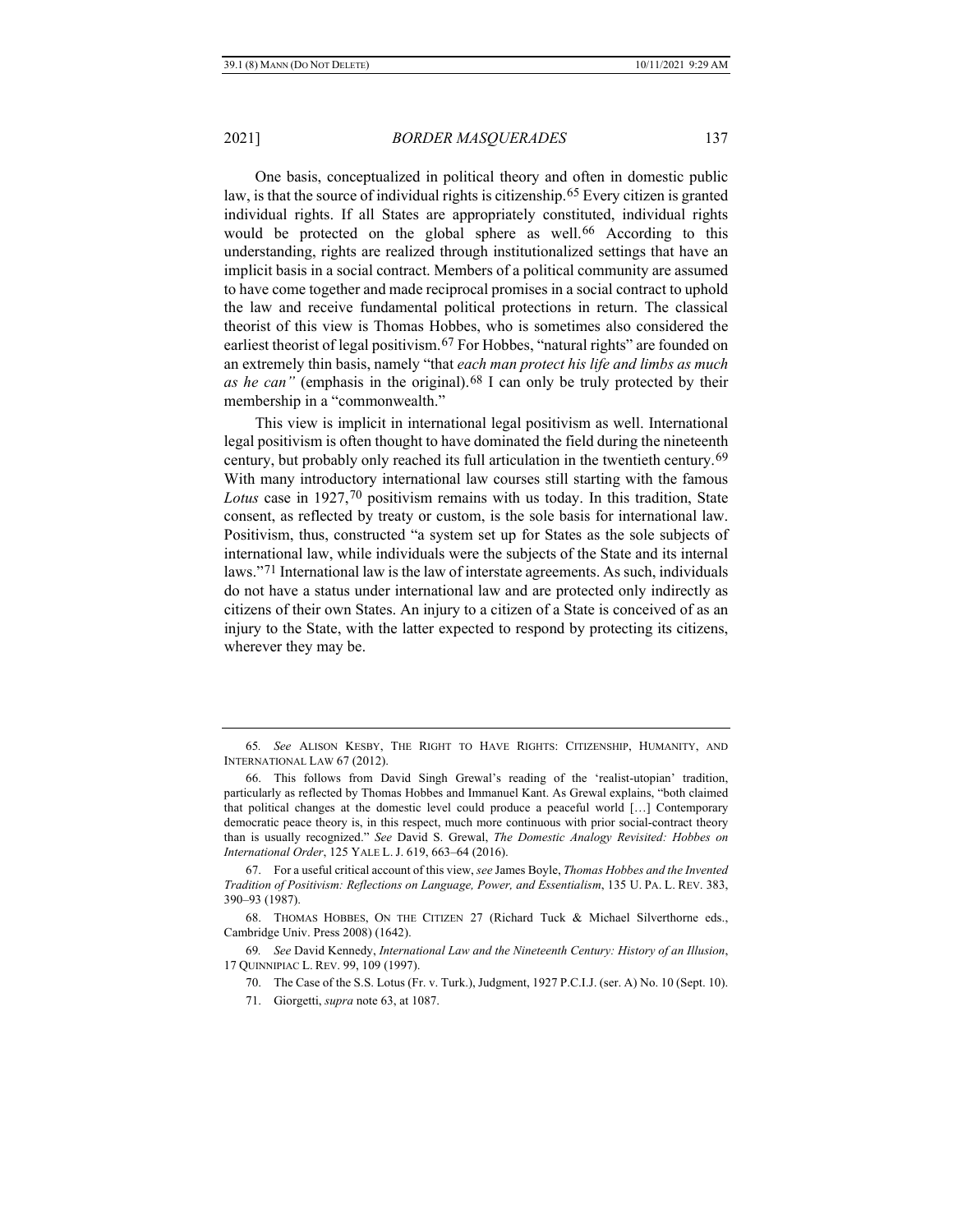Hobbes is often regarded as a theorist of absolutist sovereignty.[72](#page-11-0) But his view that individuals are only granted legal status within their own commonwealths, and that international law is simply the law of mutual promises or treaties between those commonwealths, is not necessarily an illiberal view.[73](#page-11-1) David Singh Grewal's reading aligns Hobbes' positivism with later social contract theorists, including Jean-Jacques Rousseau, Immanuel Kant, and John Rawls.[74](#page-11-2) For theorists within this tradition, ascribing a status to the individual outside a State is a useless, or perhaps even a *harmful* exercise.[75](#page-11-3) As Hobbes puts it, "[o]utside the circumstances of a commonwealth [*statum civitatis*] each man does indeed have the most complete liberty, but it does him no good. And the reason is that he who does all things of his own free will because he has his liberty, also suffers all things at the will of others, because they have their liberty."[76](#page-11-4)

As some have argued in the context of immigration, an independent status for the individual under international law may have detrimental implications for the possibility of realizing democratic self-government[.77](#page-11-5) If States are to foster mutually peaceful relations and stability, they must maintain inseverable links to their citizen-members.[78](#page-11-6) An equality among citizens across borders, it is hoped, will be realized incrementally through an enlightened foreign policy.<sup>79</sup> Since it is unlikely that States will agree on a legal status for all individuals, such a status is likely to become a way of dressing specific State interests as universally-binding.<sup>[80](#page-11-8)</sup> That, in turn, further risks inviting conflict.<sup>[81](#page-11-9)</sup> With such assumptions it is not difficult to see how the recognition of refugee rights remains subsidiary to citizenship, and how unauthorized migration is *not* an adequate channel for global redistribution.

<span id="page-11-3"></span><span id="page-11-2"></span><span id="page-11-1"></span>75*. Id.* at 74 (explaining that "Hobbesian commonwealths can afford to be less bellicose than Hobbesian individuals because they are less at risk from the anarchy of the international system").

79*. Id.*

<span id="page-11-0"></span><sup>72</sup>*. See, e.g*., Sharon A. Lloyd & Susanne Sreedhar, *Hobbes's Moral and Political Philosophy*, *in* THE STANFORD ENCYCLOPEDIA OF PHILOSOPHY (Fall 2020 ed.), https://plato.stanford.edu/archives/fall2020/entries/hobbes-moral/ (Hobbes argued that to avoid the horrible prospect of governmental collapse and return to the state of nature, people should treat their sovereign as having absolute authority.")

<sup>73.</sup> Grewal, *supra* not[e 66,](#page-10-7) at 632.

<sup>74</sup>*. Id.*

<sup>76.</sup> HOBBES, *supra* not[e 68,](#page-10-8) at 115–16.

<span id="page-11-5"></span><span id="page-11-4"></span><sup>77</sup>*. See* MICHAEL WALZER, SPHERES OF JUSTICE: A DEFENSE OF PLURALISM AND EQUALITY (1983); *see also* Chantal Thomas, *What Does the Emerging International Law of Migration Mean for Sovereignty?*, 14 MELBOURNE INT'L L. J*.* 392, 421 (2013). The premise is also common to left supporters of Brexit, *see* Richard Tuck, *The Left Case for Brexit*, DISSENT MAG. (Jun. 6, 2016), https://www.dissentmagazine.org/online\_articles/left-case-brexit.

<sup>78.</sup> Grewal, *supra* note [66,](#page-10-7) at 652.

<span id="page-11-9"></span><span id="page-11-8"></span><span id="page-11-7"></span><span id="page-11-6"></span><sup>80.</sup> I take this as a central point of Samuel Moyn's critique of my previous work in human rights, and specifically his emphasis for a need of "theoretical pluralism." *See* Samuel Moyn, *The Embarrassment of Human Rights*, 50 TEX. INT'L L. J. F. 1 (2015).

<sup>81.</sup> Jeremy Waldron, *Kant's Legal Positivism*, 109 HARV. L. REV. 1535, 1545 (1996).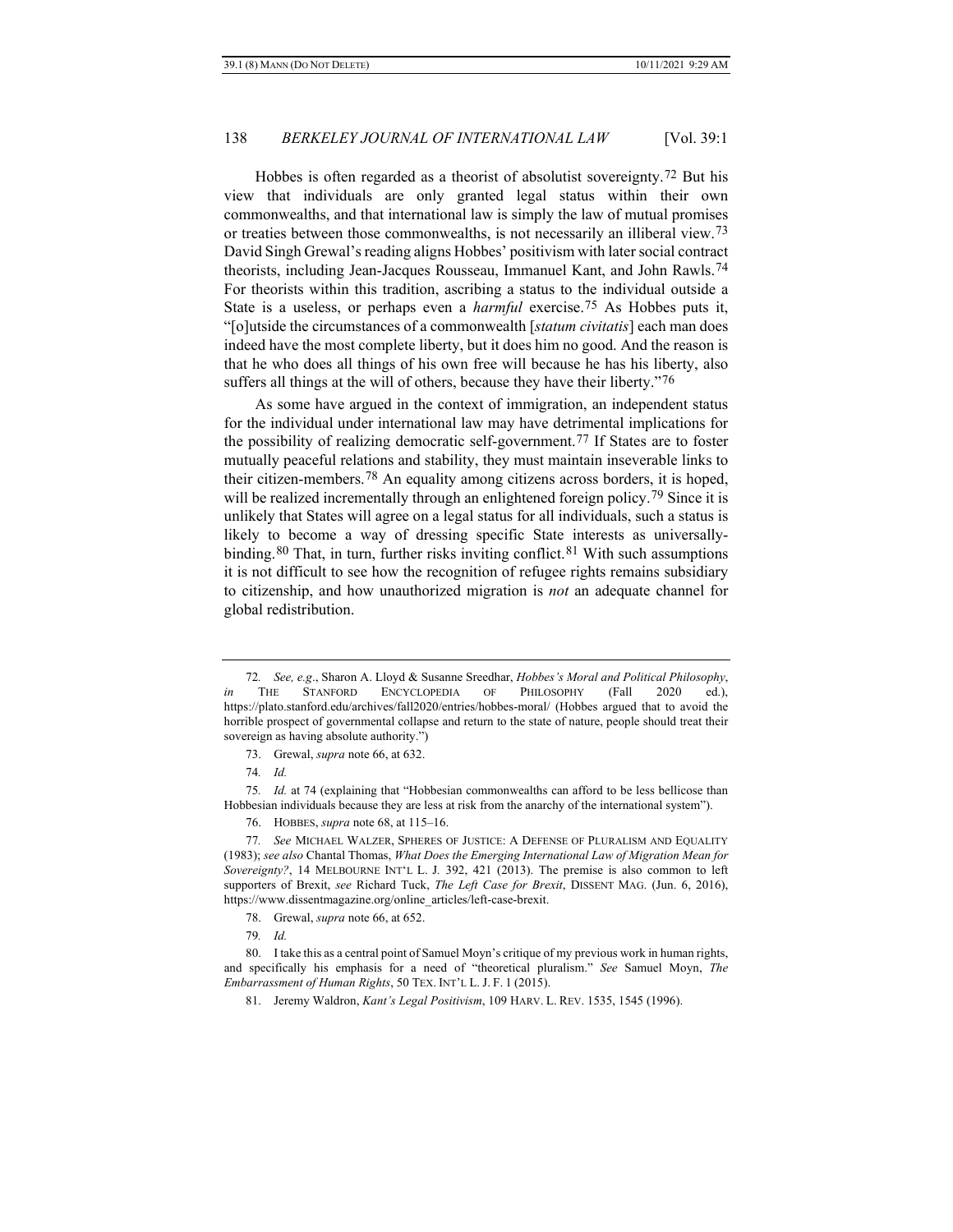<span id="page-12-9"></span>

But the individual is not only legally protected as the citizen of a specific State. Another option, which diverges somewhat from the positivist tradition but is perhaps more accepted in contemporary international law, is that individuals also enjoy a protected status as *humans*.[82](#page-12-0) The view has its roots in the natural rights tradition.[83](#page-12-1) Sir Hersch Lauterpacht—who drafted an international bill of rights, which later formed the basis for the European Convention on Human Rights—is often credited for carving a place for the individual in modern international law.[84](#page-12-2) Anne Peters has pointed out that in a variety of contexts beyond human rights law, the individual is directly recognized as a subject of international law, regardless of their citizenship.[85](#page-12-3) However, the most familiar context in which the individual is recognized is indeed that of human rights law. Under international human rights law, citizenship or nationality is *not* the basis for legal protection; notions of territoriality and jurisdiction are cited instead.[86](#page-12-4) As Article 2 of the International Covenant on Civil and Political Rights (ICCPR) provides, "Each State Party to the present Covenant undertakes to respect and to ensure to all individuals within its territory and subject to its jurisdiction the rights recognized in the present Covenant […]."[87](#page-12-5) Inasmuch as membership is upheld as a justification for this territorial-jurisdictional rule, it is membership in *civil society*, not formal citizenship.[88](#page-12-6)

It is for this reason that in Fassin's account of France migrants present on French territory could raise human rights claims before the European Court of Human Rights.<sup>[89](#page-12-7)</sup> Such claims are potentially thicker than simply refugee protection. Beyond the rights set out by refugee law, they include the entire gamut of human rights claims, including non-discrimination, the right to family, privacy, religious freedom, and more. Zain is in Beirut and is, of course, not within European jurisdiction, but his plan is to set foot on Greek soil (or otherwise within Greek jurisdiction).[90](#page-12-8) He will thus be able to make claims upon the European State, even though he is not a citizen. He does not have to be a member in the

<sup>82.</sup> KESBY, *supra* not[e 65,](#page-10-9) at 92.

<sup>83.</sup> HOBBES, *supra* not[e 68.](#page-10-8)

<span id="page-12-2"></span><span id="page-12-1"></span><span id="page-12-0"></span><sup>84.</sup> *See* SIR HERSCH LAUTERPACHT, AN INTERNATIONAL BILL OF THE RIGHTS OF MAN (Oxford Univ. Press 2013) (1945).

<span id="page-12-3"></span><sup>85.</sup> ANNE PETERS, BEYOND HUMAN RIGHTS: THE LEGAL STATUS OF THE INDIVIDUAL IN INTERNATIONAL LAW (Jonathan Huston trans., Cambridge Univ. Press 2016).

<sup>86</sup>*. See* ALLEN BUCHANAN, THE HEART OF HUMAN RIGHTS 220, 285 (2013).

<span id="page-12-5"></span><span id="page-12-4"></span><sup>87.</sup> International Covenant on Civil and Political Rights, 16 December 1966, 999 U.N.T.S. 171 (entered into force 23 March 1976) [ICCPR]. *See generally* Samantha Besson, *The Extraterritoriality of the European Convention on Human Rights: Why Human Rights Depend on Jurisdiction and What Jurisdiction Amounts to* 25 LEIDEN J. INT'L L. 857 (2012) (discussing the philosophical exploration of this important aspect of human rights law).

<span id="page-12-6"></span><sup>88</sup>*. See* Virginia Mantouvalou, *N v UK: No Duty to Rescue the Nearby Needy*, 72 MOD. L. REV. 815, 8 (2009).

<sup>89.</sup> European Convention on Human Rights, art. 1, Apr. 4, 1950, E.T.S. 5.

<span id="page-12-8"></span><span id="page-12-7"></span><sup>90</sup>*. See* Hirsi Jamaa and Others v. Italy, App. No. 27765/09, (Feb. 23, 2012), https://www.refworld.org/cases,ECHR,4f4507942.html.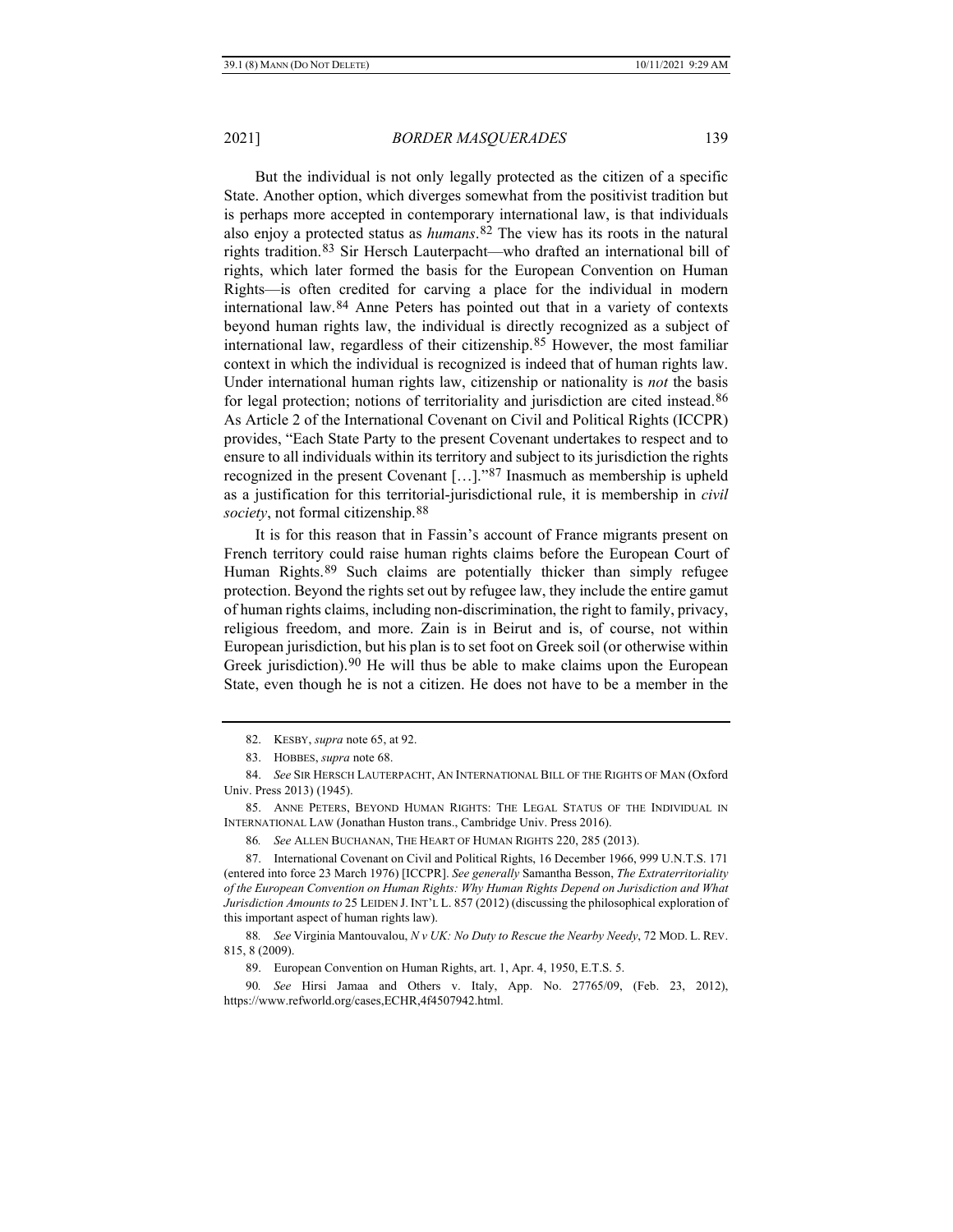*demos*—or in its supranational extensions, such as the European Union or the Council of Europe—to speak in the name of humanity.

When it comes to unauthorized migrants, a partial list of the instruments that protect humans independently of their citizenship includes the 1951 Refugee Convention and its 1967 Protocol, the 1984 Convention Against Torture, and the entire subfield of international criminal law.<sup>[91](#page-13-0)</sup> The European Convention on Human Rights joins this list as part of a host of regional instruments.<sup>[92](#page-13-1)</sup> An interlocutor from the interstate tradition may, of course, point out that all of these instruments are essentially interstate agreements, wherein obligations are only *indirectly* owed to individuals. Yet such an objection is not entirely convincing. Supranational institutions, customary international law, and peremptory norms (*jus cogens)* all seem to have firmly established a grounding for individuals directly on the international sphere.<sup>[93](#page-13-2)</sup> Whether articulated in quasi-positive or moral terms, the natural rights tradition has lasted even in cultural contexts in which its religious basis is no longer taken for granted.

<span id="page-13-5"></span>In short, the law grants both views significant purchase. In a context where the individual has a dual legal status, the border masquerades described above reflect a generalizable insight. When the former form of protection for the individual as a citizen under sovereignty is rendered defunct, the law may enable and even *invite* a substitution effect where those who can no longer obtain legal protections as individual citizens may seek to secure the individual rights of humans provided directly by international law. They may do so, for example, by appealing to obligations under international human rights treaties. As I argue below, this substitution effect is central to the mutual pressure that citizenship and human rights have exerted upon each other in the context of a protracted global "refugee crisis."

Both citizenship and human rights are, of course, formal statuses. As the ECtHR remarked in *N. v. The United Kingdom*, human rights do not in and of themselves ensure specific distributive outcomes.<sup>[94](#page-13-3)</sup> Generally, they purport to be silent on questions of distributive justice, as they are assumed to eschew partisan politics.[95](#page-13-4) And yet, basic material interests are a major driving force of migrant claims, whether they are framed in terms of citizenship or in terms of humanity. As was the case for France's migrant labor force, a gap persists between the fundamental conceptions of rights under law and the actual interests of

<span id="page-13-0"></span><sup>91</sup>*. See* Martti Koskenniemi, *Hersch Lauterpacht and the Development of International Criminal Law*, 2 J. INT'L CRIM. JUST. 810, 815 (discussing "the role of individuals in international law"").

<span id="page-13-1"></span><sup>92.</sup> Ruti Teitel aptly labeled this body of law "Humanity's Law." *See* RUTI TEITEL, HUMANITY'S LAW (2013).

<span id="page-13-2"></span><sup>93</sup>*. See generally* Jean Allain, *The* Jus Cogens *Nature of Non-Refoulement*, 13 INT'L J.REFUGEE L. 533 (2001) (referring to the context of refugees).

<sup>94</sup>*.* N. v. United Kingdom, *supra* note [42,](#page-7-9) ¶ 24.

<span id="page-13-4"></span><span id="page-13-3"></span><sup>95.</sup> For a critique, *see generally* SAMUEL MOYN, NOT ENOUGH: HUMAN RIGHTS IN AN UNEQUAL WORLD (2018).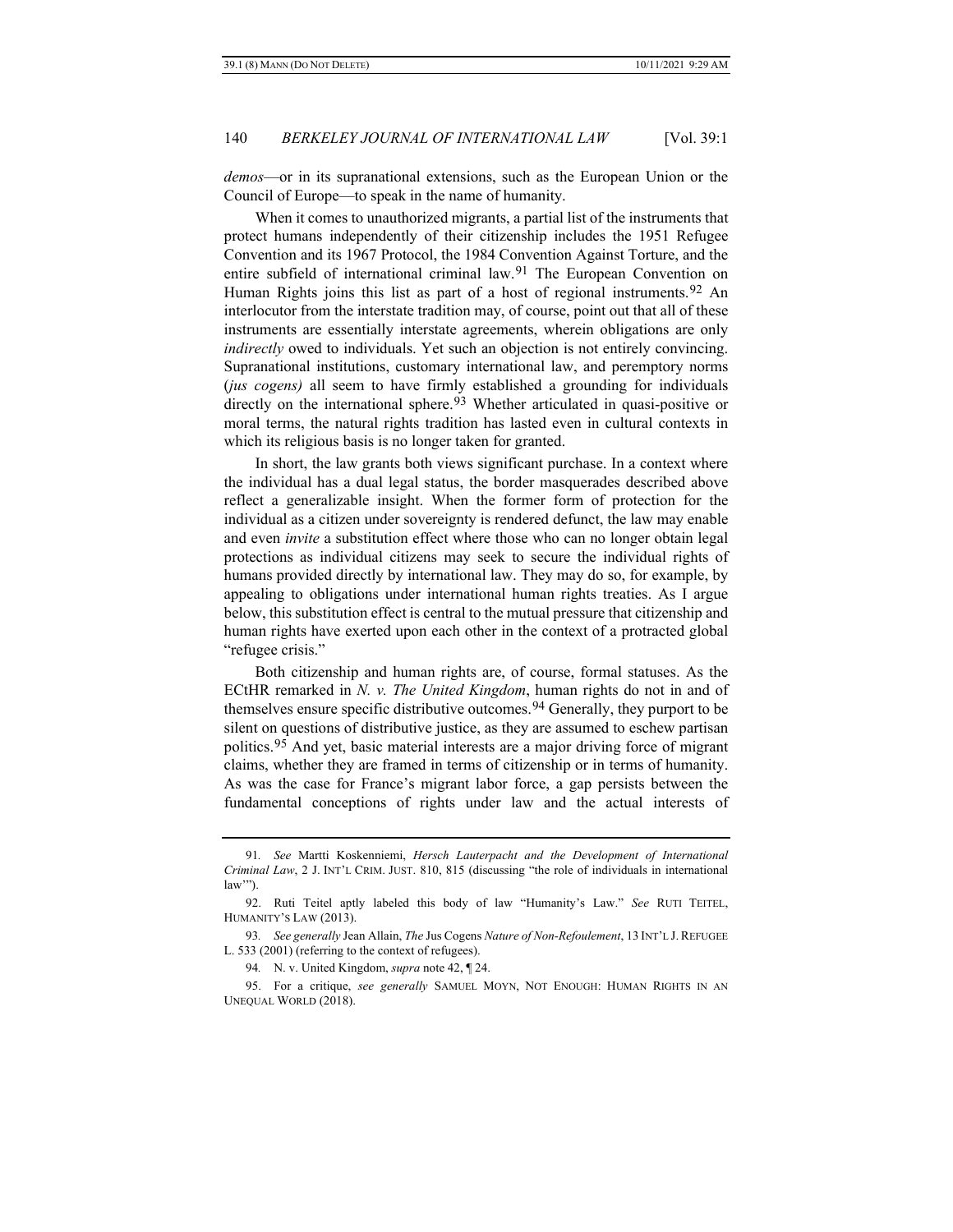<span id="page-14-8"></span>migrants.[96](#page-14-0) On the other hand, material interests can be presented through both categories—in different ways.

Global inequality, authoritarian governments, foreign military intervention, and the effects of climate change, have all rendered the citizenships of many around the world effectively useless. Such citizenships are either empty placeholders, with the corresponding States unable to ensure that their citizens can fulfill their most basic needs; or they are sometimes predatory toward their holders, such as, when the relevant States refuse to extend protections to members of specific groups.[97](#page-14-1) Such conditions lead to consequences observable in cases of false or concealed identity: those holding citizenships with negative value may instead avail themselves of the second basis for individual protection; namely, their status as humans.

<span id="page-14-6"></span>Masquerading as Somalis, the unauthorized migrants we encountered at the border seemed to be trying to substitute their citizenship in a specific State, the Dominican Republic, with that of *another specific State*, Somalia. But that is not exactly the case. Rather than retaining its institutional specificity as a State, "Somalia" functions here as a symbol of crisis: one that has become so awful as to concern international institutions and merit a protection for all humans coming from there. To follow Hilary Charlesworth, this is the kind of crisis that international lawyers savor—an opportunity to display their "universal humanism."[98](#page-14-2) The substitution, in other words, is replacing Dominican citizenship with *the status of subjects of such universal humanism*. It is precisely being human—sans the added layer of citizenship.<sup>[99](#page-14-3)</sup>

<span id="page-14-7"></span>The migrant workers that Fassin writes about try to establish a protection granted to all humans within French territory, instead of returning to the State where they originated.[100](#page-14-4) Zain, the young protagonist of *Capernaum*, found himself in a comparable condition.<sup>[101](#page-14-5)</sup> He is stateless, and State authorities have failed to give him access to the domestic social contract. This does not however, in itself, mean that international human rights law provides him with an alternative grounding. His inchoate attempt to pose as Syrian is an attempt to disguise as a member of a group that is *recognized* as requiring direct international protection. The fact that he doesn't even end up pursuing this option in the film is less important. The film unmistakably captures the tragedy of what it means to rely on one's own humanity while making demands.

<sup>96</sup>*. See* FASSIN, *supra* not[e 17,](#page-3-9) at 87.

<span id="page-14-1"></span><span id="page-14-0"></span><sup>97</sup>*. See generally* DIMITRY KOCHENOV, CITIZENSHIP (2019) (discussing the majority of world citizenships as imposing liabilities upon their holders).

<span id="page-14-2"></span><sup>98</sup>*. See* Hilary Charlesworth, *International Law: A Discipline of Crisis*, 65 MOD. L. REV. 377, 388 (2002).

<span id="page-14-5"></span><span id="page-14-4"></span><span id="page-14-3"></span><sup>99</sup>*. See generally* Peter J. Spiro, *Citizenship as Property, Not So Valuable* 7 LES ATELIERS DE L'ETHIQUE / THE ETHICS F., 63 (2012) (highlighting how different statuses may be preferred according to their material value in his review of Ayelet Shachar's *Birthright Lottery*).

<sup>100.</sup> FASSIN, *surpra* note [17,](#page-3-9) at 87–108.

<sup>101.</sup> CAPERNAUM, *supra* note [18.](#page-4-6)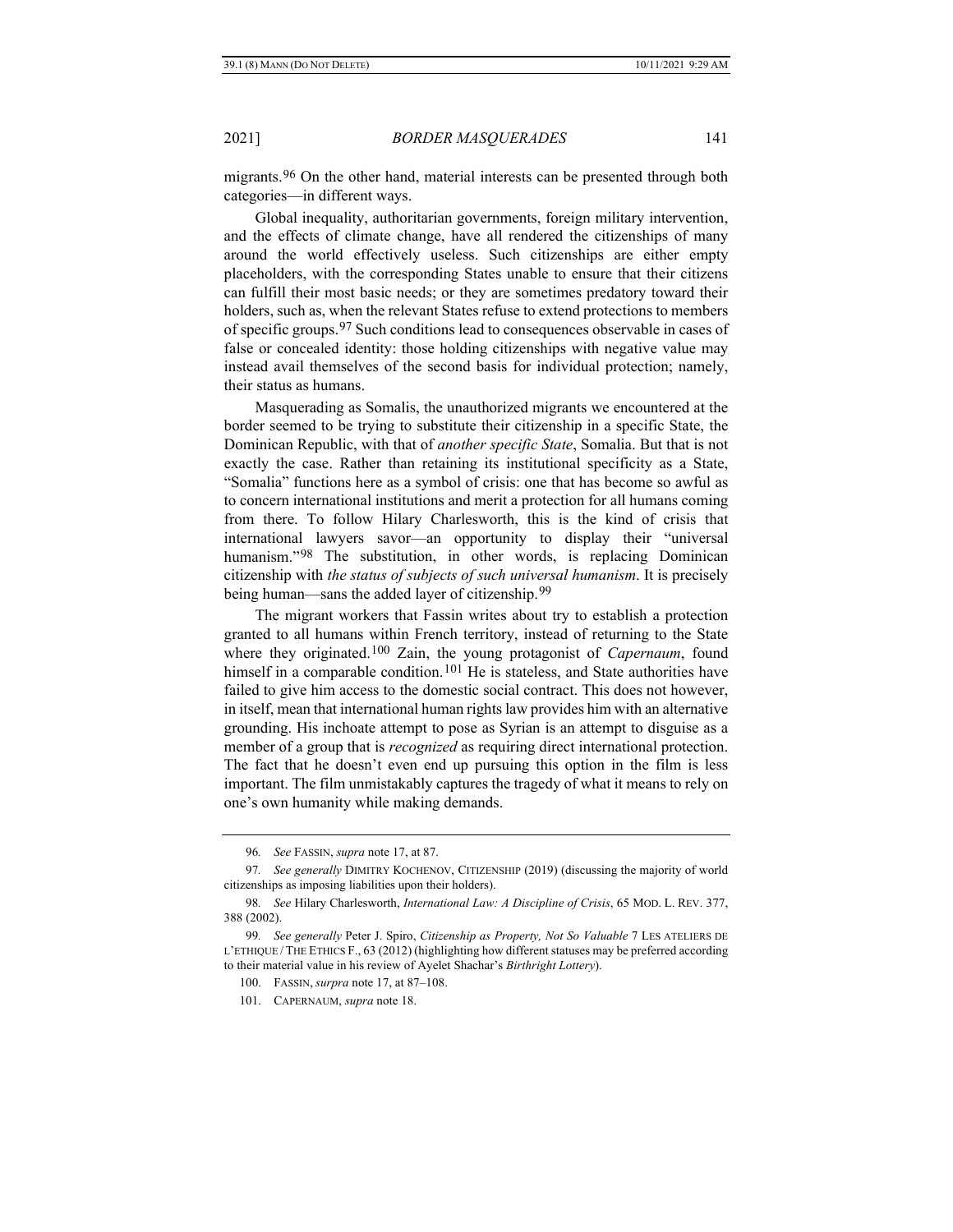All these people, whether real or fictional, determined they may gain from severing their ties to a specific nationality. If they choose another national identity, it is because that identity has come to be associated with the globalized image of a victim.[102](#page-15-1) They seek inclusion in categories of people who enjoy the protections that are recognized as forms of membership in humanity, or rather, its historically and culturally specific imagination.<sup>[103](#page-15-2)</sup> Far from being a natural category that simply includes all humans, "humanity" here should be understood as a construct of the political imagination.[104](#page-15-3)

#### <span id="page-15-0"></span>III.

#### CITIZENSHIP AS MASK

In her 1943 essay, *We Refugees*, Hannah Arendt describes the personal experiences of her generation of Post-World War II German Jews who fled Nazi persecution and reached the United States.[105](#page-15-4) She discusses how, before they reached America, these people often made fraught attempts to adopt the trappings of multiple European citizenships.[106](#page-15-5) Arendt, thus, tells the story of Mr. Cohn from Berlin, who wandered from his hometown to Prague, and from there to Vienna and Paris—each time confronting new forms of persecution and social exclusion.[107](#page-15-6) Mr. Cohn "had always been a 150 percent German, a superpatriot."<sup>[108](#page-15-7)</sup> He tried to become an authentic citizen of these places and thereby gain legal protections granted to citizens of specific countries. Yet, time and time again, his attempts to gain citizenship in a nation-state failed.<sup>[109](#page-15-8)</sup>

As Arendt later explains, these failures stemmed from the very structure of European citizenship.[110](#page-15-9) In Europe, citizenship meant belonging in a nation-state. Such citizenship is not established by a social contract among equals, but rather underwritten with the pre-political blood, cultural, or religious ties between

<span id="page-15-1"></span><sup>102.</sup> *Compare* Sara Kendall & Sarah Nouwen, *Representational Practices at the International Criminal Court: The Gap between Juridified and Abstract Victimhood* 76 L. & CONTEMP. PROBS. 235 (2013), *with* Christine Schwöbel-Patel, *The "Ideal" Victim of International Criminal Law* 29 EUR. J. OF INT'L L., 703 (2018), *and* Christine Schwöbel-Patel & Deger Ozkaramanli, *The Construction of the "Grateful" Refugee in Law and Design*, 4 QUEEN MARY HUM. RTS. REV. (2017).

<span id="page-15-2"></span><sup>103.</sup> *See generally* Bishupal Libmbu, *Illegible Humanity: The Refugee, Human Rights, and the Question of Representation*, 22 J. REFUGEE STUDS., 257 (2009).

<span id="page-15-3"></span><sup>104.</sup> *See generally* JUDITH BUTLER, PRECARIOUS LIFE: THE POWERS OF MOURNING AND VIOLENCE 33 (2004).

<span id="page-15-4"></span><sup>105.</sup> *See* Hannah Arendt, *We Refugees*, *in* THE JEWISH WRITINGS 264–74 (Jerome Kohn & Ron H. Feldman, eds., 1st ed. 2007).

<span id="page-15-9"></span><span id="page-15-8"></span><span id="page-15-7"></span><span id="page-15-6"></span><span id="page-15-5"></span><sup>106.</sup> *Cf.* Shompa Lahiri, *Performing Identity: Colonial Migrants, Passing and Mimicry Between the Wars*, 10 CULTURAL GEOGRAPHIES 408 (2003).

<sup>107.</sup> Arendt, *supra* not[e 105.](#page-15-0)

<sup>108</sup>*. Id.* at 271.

<sup>109.</sup> *Id.*

<sup>110</sup>*. See* HANNAH ARENDT, THE ORIGINS OF TOTALITARIANISM 165–67 (1973).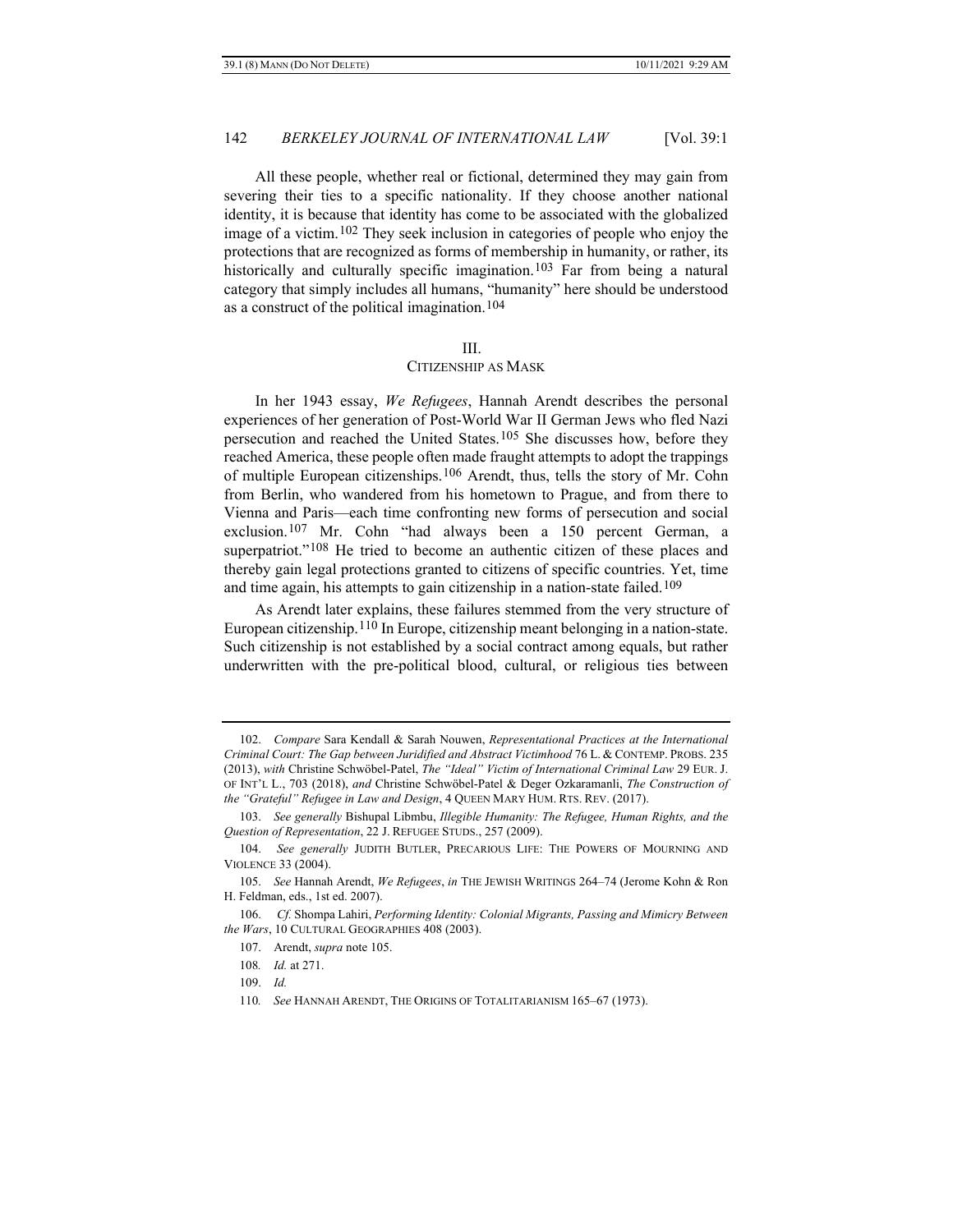members of a *nation.*[111](#page-16-1) Mr. Cohn's travails reflect how the very notion of a nation may result in discrimination. If they do not have a certain ethnic or cultural background, citizens will not be treated as equal members; they will not receive the protections granted by the law to individuals *as citizens*. Apprehending the discriminatory cultural underwriting of citizenship, they resort to disguise. Yet the United States, Arendt explained, was not a nation-state. It was "united neither by heritage, nor by memory, nor by soil, nor by language, nor by origin. . . . Only by one thing … simple consent to the Constitution."[112](#page-16-2) Arendt and her generation of European refugees could gain access into the American social contract and truly become equal.<sup>[113](#page-16-3)</sup>

<span id="page-16-12"></span><span id="page-16-11"></span><span id="page-16-0"></span>Arendt's treatment of the subject in *We Refugees*, however, did not put an end to her interests in disguise.<sup>[114](#page-16-4)</sup> The theme reappeared later in her work, in an argumentative form. Consider several passages from Arendt's *On Revolution*.[115](#page-16-5) Here, Arendt proposed the outline of a theory of *citizenship as mask*.[116](#page-16-6) Surprisingly, and perhaps unintuitively, there is a certain inversion in the text, when compared to the earlier *We Refugees*. Unlike citizenship in the European nation-state, which requires pre-political bonds and defies Mr. Cohn's hopeless resort to disguise, in *On Revolution* the mask is a condition *for* citizenship. Arendt's conception of citizenship harks back to Karl Marx's (very different) conceptualization in *On the Jewish Question*, which I return to below.[117](#page-16-7)

<span id="page-16-10"></span>Arendt's suggestion is that if citizenship is to provide an effective protection for individuals, as members of a political community of equals, they must somehow be masked.[118](#page-16-8) Arendt's starting point in the relevant part of *On Revolution* is the etymology of the Latin word *persona*: "In its original meaning, it signified the mask ancient actors used to wear in a play . . . . The mask as such obviously had two functions: it had to hide, or rather replace, the actor's own face and countenance, but in a way that would make it possible for the voice to sound through."[119](#page-16-9) Arendt explains the relationship between her theatrical observation, and the notion of a legal person:

The distinction between a private individual in Rome and a Roman citizen was that the latter had a *persona*, a legal personality, as we would say; it was as though the

<sup>111</sup>*. Id.*

<span id="page-16-2"></span><span id="page-16-1"></span><sup>112.</sup> *See* HANNAH ARENDT, HANNAH ARENDT: THE LAST INTERVIEW AND OTHER CONVERSATIONS (2013).

<span id="page-16-4"></span><span id="page-16-3"></span><sup>113.</sup> To be sure, the American immigration system was, in fact, then, as it is now, rife with racism. *See* Sherally Munshi, *Race, Geography, and Mobility,* 30 GEO. IMMIGR. L.J. 245 (2015).

<sup>114.</sup> HANNAH ARENDT, ON REVOLUTION 97 (Viking Press 2006) (1963).

<sup>115</sup>*. Id.*

<span id="page-16-6"></span><span id="page-16-5"></span><sup>116.</sup> Paraphrasing Leora Bilsky, *Citizenship as Mask: Between the Imposter and the Refugee*, 15 CONSTELLATIONS 72 (2008).

<span id="page-16-9"></span><span id="page-16-8"></span><span id="page-16-7"></span><sup>117.</sup> Karl Marx, *On the Jewish Question, in* THE MARX-ENGELS READER 26 (Robert C. Tucker ed., 1978).

<sup>118.</sup> ARENDT, *supra* note [114.](#page-16-0)

<sup>119</sup>*. Id.*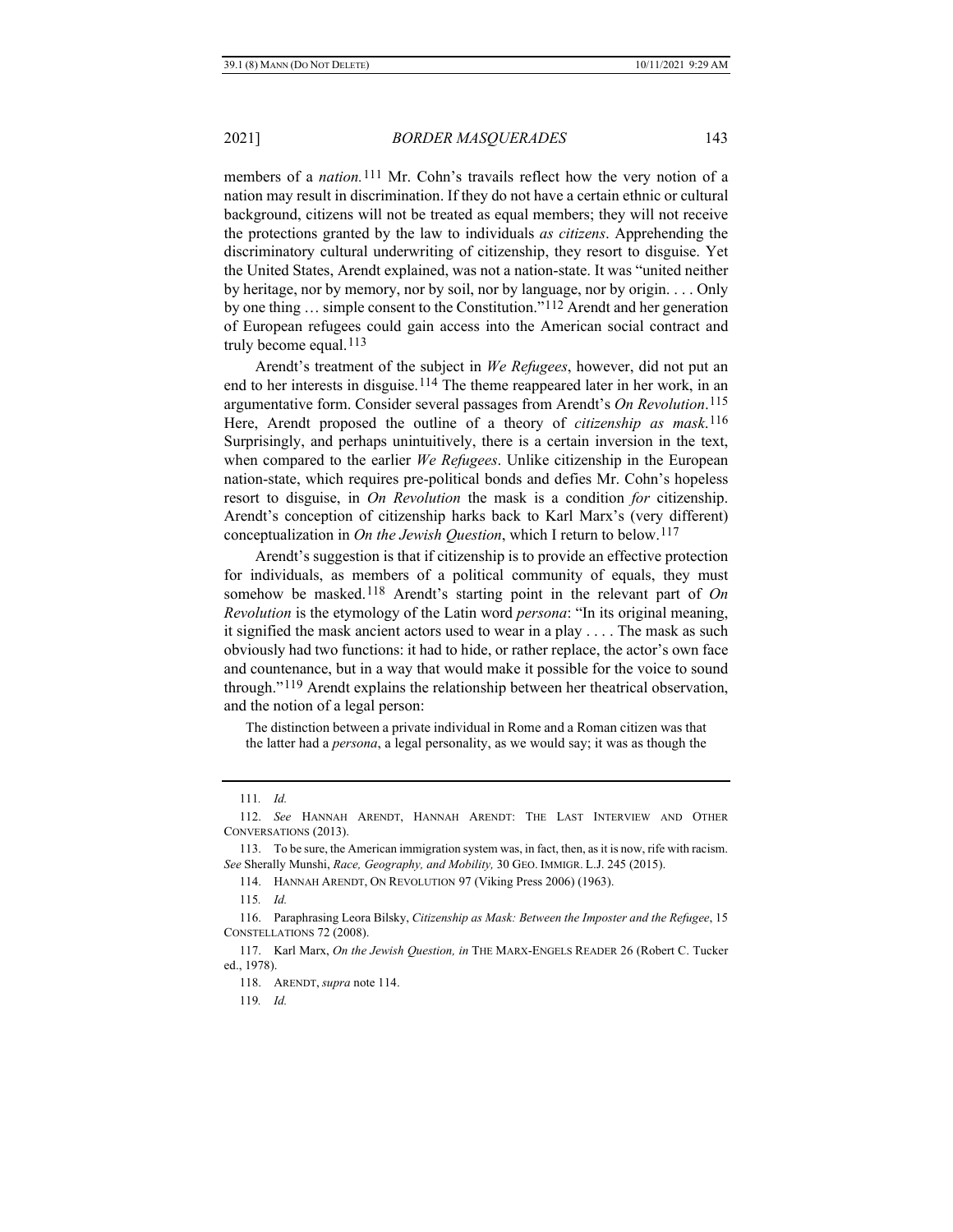<span id="page-17-5"></span>law had affixed to him the part he was expected to play on the public scene, with the provision, however, that his own voice would be able to sound through. The point was that 'it is not the natural Ego which enters a court of law. It is a rightand-duty-bearing person, created by law, which appears before the law.' Without his *persona*, there would be an individual without rights and duties, perhaps a 'natural man' – that is, a human being or *homo* in the original meaning of the word, indicating someone outside the range of law and the body politic of citizens, as for instance a slave – but certainly a politically irrelevant being.<sup>[120](#page-17-0)</sup>

<span id="page-17-6"></span>Arendt had a well-known ambivalence about the State, yet the metaphor of the masked person refers to the protection of a person *as a citizen*.[121](#page-17-1) The individual covered by a mask is protected in a social contract of equals. Unlike the citizen in the nation-state, which purports to be based upon pre-political ties, this citizenship is artificial, a man-made outcome of agreement and institutional design. Citizenship resembles a mask precisely due to this artifice. And, because such equal citizenship establishes a political community, each citizen can meaningfully participate through discourse: by covering their faces, the true voices of citizens are revealed. As for the individual member of humanity, Arendt suggests that ultimately, there is no such thing. At best, such an individual is protected by natural law. But, as in Hobbes' political theory, natural law grants no meaningful protections whatsoever; the individual member of humanity might as well be "a slave".

<span id="page-17-7"></span><span id="page-17-4"></span>To be equal, politically, is to equally enjoy the privilege and the protection of an artificial *façade*, covering our complexion but leaving us a hole for speech. This conception of citizenship as a mask is intimately related to Arendt's privatepublic distinction.[122](#page-17-2) For Arendt, citizenship allows us to shed our contingent, and essentially *private*, characteristics.[123](#page-17-3) The latter distinguish and differentiate among us. Private characteristics may tie us together in relationships of friendship or of love (and probably those of dislike and of animosity, as well). However, as much as these private characteristics define who we are to our friends, they have no place in politics. When we enter the public realm, we must be made equal *artificially*. This formal equalization is precisely what allows our voices to resound. We act politically through participation in a community of equals, and through membership in a social contract. It is membership in this social contract that secures our protections under the law.

- 122. HANNAH ARENDT, THE HUMAN CONDITION 22–78 (Univ. of Chi. Press, 1998) (1958).
- <span id="page-17-3"></span>123. ARENDT, *supra* note [114,](#page-16-0) at 96–98.

<span id="page-17-2"></span><span id="page-17-1"></span><span id="page-17-0"></span><sup>120.</sup> Arendt, *supra* note [105,](#page-15-0) at 97; *see also* Ayten Gündoğdu's masterful discussion of legal personhood and Arendt's understanding of the mask of citizenship in AYTEN GÜNDOĞDU, RIGHTLESSNESS IN AN AGE OF RIGHTS: HANNAH ARENDT AND THE CONTEMPORARY STRUGGLES OF MIGRANTS 99–107 (2015).

<sup>121.</sup> KESBY, *supra* not[e 65,](#page-10-9) at 77–78.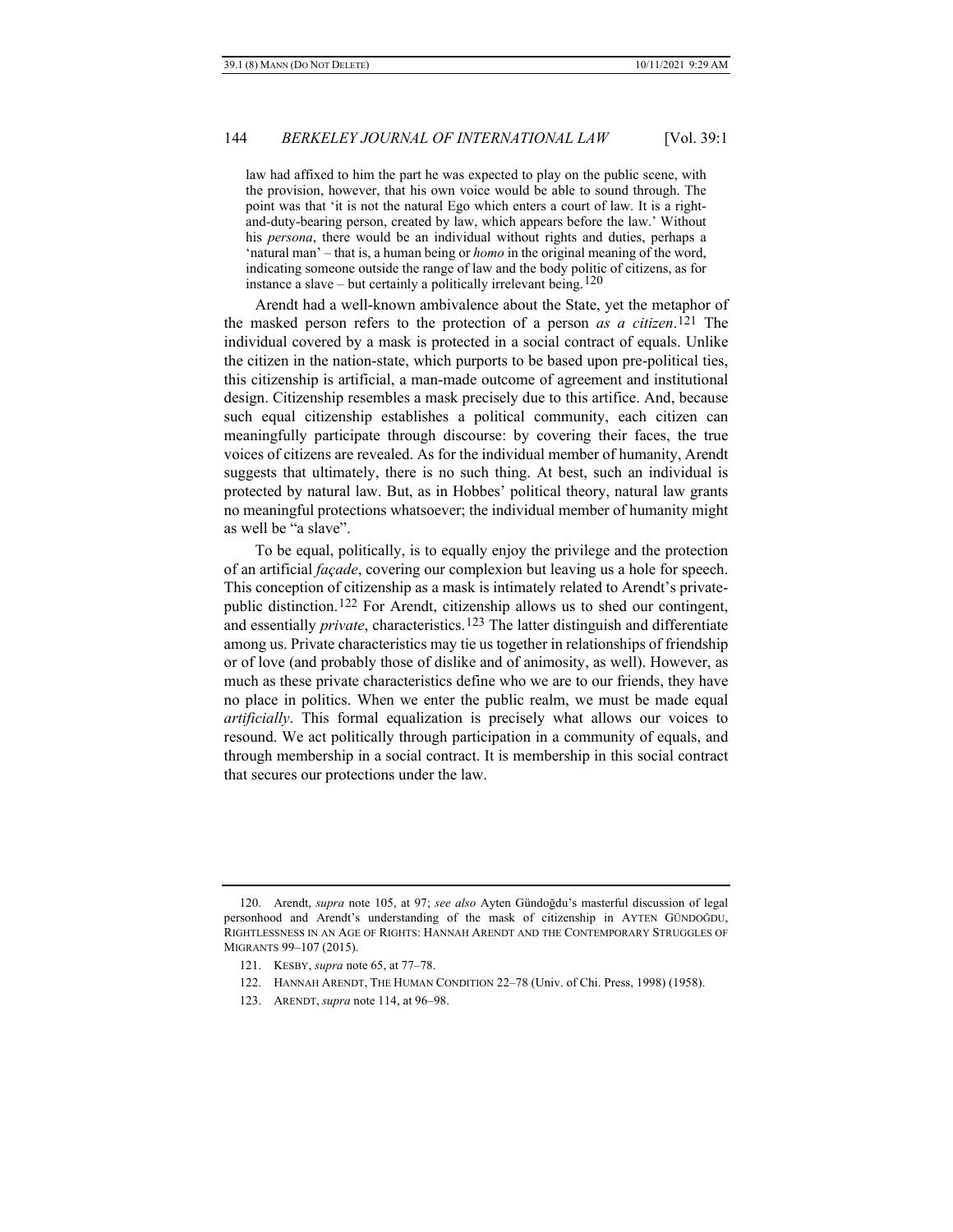"Mere" humanity is removed from the law in this argument.[124](#page-18-0) Humanity is private and associated with material existence.[125](#page-18-1) It signals the loss of all forms of protection that are normally granted by citizenship. While public life is an artifice, private life is natural. While the life of a citizen allows one to speak in public, the life of humans renders one publicly mute and irrelevant.[126](#page-18-2) Arendt did not write much about health, but it is safe to assume that within her typology, a medical condition belongs to the natural, private, and apolitical aspect of experience. But the border masquerades described above shed a different light on Arendt's conceptual distinctions. Just like citizenship, humanity, too, can function as a mask. In a world where the status of the individual is directly anchored in international law, humanity—regardless of citizenship—can become the great equalizer.[127](#page-18-3)

Even if "all men are created equal" within the context of citizenship; within a global context, all citizenships are not equal.<sup>[128](#page-18-4)</sup> Arendt did not consider that some of the world's citizenships do not grant those who hold them the minimal protections that make citizenship worth having.[129](#page-18-5) This reverses Arendt's categorization, revealing a substitution effect between citizenship and human rights: when citizenship is defunct, exposing one's mere humanity becomes a way of participating in a global political community.[130](#page-18-6) Fassin's migrants project political participation—for a certain period and under difficult circumstances by transforming their own private medical condition into their public voice.[131](#page-18-7) When one seeks to appear on the global public sphere as a member of humanity, one's true citizenship may become a quintessentially *private* matter.

#### IV.

### HUMANITY AS MASK

What, then, are the conditions that made Somali, Afghan, or Palestinian nationalities desirable at a specific historical moment? To assume such identities

<span id="page-18-1"></span><span id="page-18-0"></span><sup>124.</sup> *See* HANNAH ARENDT, ORIGINS OF TOTALITARIANISM 269 (Harcourt Inc., 1976) (1951)*; see also* Kesby, *supra* not[e 65.](#page-10-9)

<sup>125.</sup> ARENDT, *supra* not[e 122.](#page-17-4)

<sup>126.</sup> On speech and muteness, *see* Arendt, *supra* note 88, at 26.

<span id="page-18-3"></span><span id="page-18-2"></span><sup>127.</sup> *See* GÜNDOĞDU, *supra* not[e 120](#page-17-5) (discussing the implications of the international legal status of the individual for Arendt's theory).

<span id="page-18-4"></span><sup>128.</sup> KOCHENOV, *supra* not[e 97.](#page-14-6) Notwithstanding the principle of "sovereign equality," which is central to public international law.

<sup>129.</sup> *See* Macklin, *supra* note [19,](#page-4-7) at 349–50.

<sup>130.</sup> *Cf.* MANN, *supra* note [64.](#page-9-9)

<span id="page-18-7"></span><span id="page-18-6"></span><span id="page-18-5"></span><sup>131.</sup> Such action can be characterized, following Catherine Malabou, as a form of "biopolitical resistance." *See* Catherine Malabou, *One Life Only: Biological Resistance, Political Resistance*, trans. Carolyn Shread, 42 CRITICAL INQUIRY 429, 429–30 (2016); *see also* Schindel, *supra* note [16,](#page-3-10) at 23 (arguing that "[t]he paradox of this humanitarian operation is that those who qualify for admission do so precisely in virtue of their disqualification, since their status is being degraded to that of *a life to protect.*" [emphasis in the original]).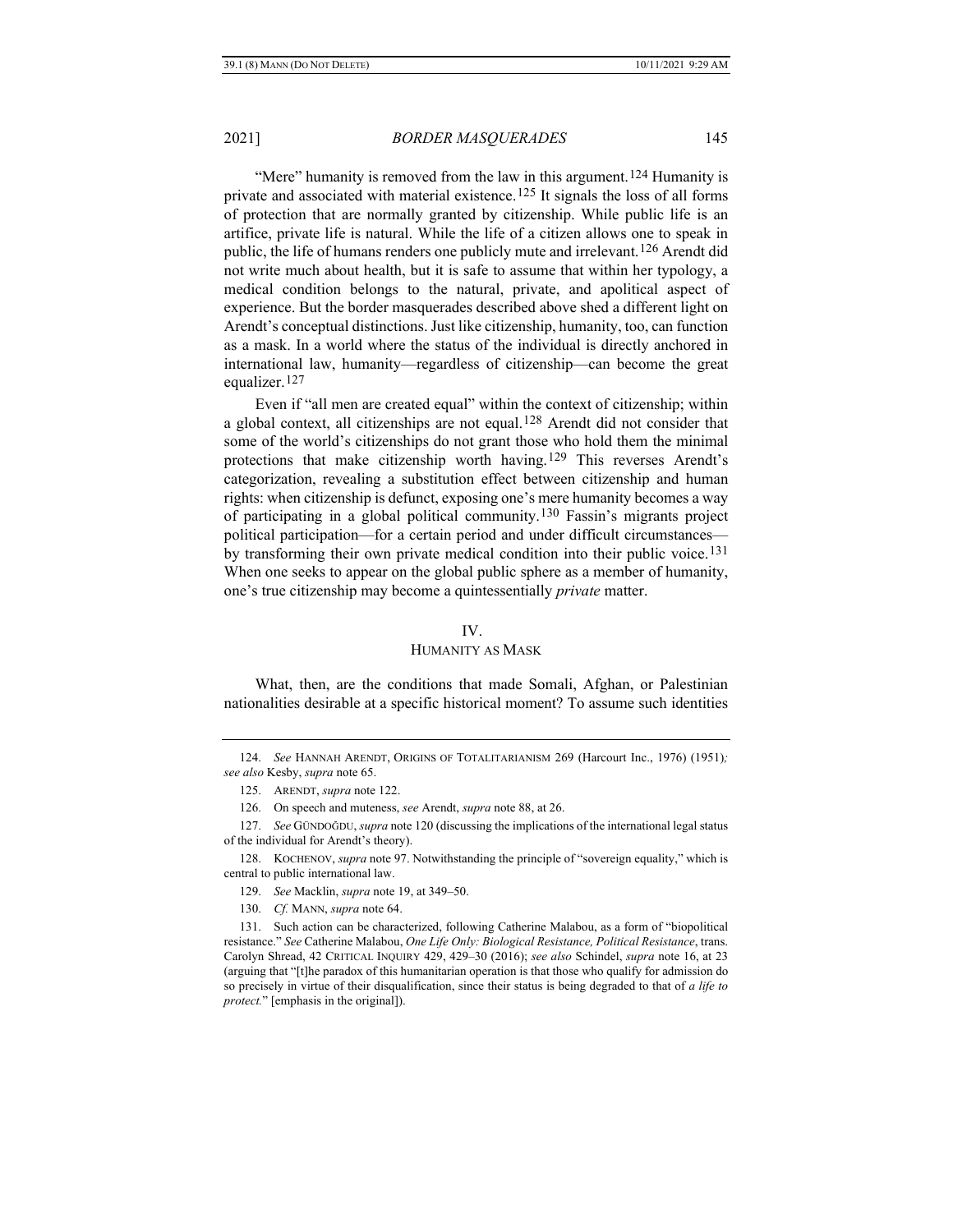means, first and foremost, putting a spoke in the wheels of the deportation machine; ceasing for a moment its constant churn, and perhaps being released from detention.[132](#page-19-0) After the immediate phase, it may also mean finding a job, earning some money, and participating in the realm Marx called "civil society."[133](#page-19-1) But, it also means performing a historically-specific understanding of what it means to be human. It will, thus, affect who receives direct protection of their membership in humanity under international law. There are three observations worth considering in this example on how such an inability to be deported works.[134](#page-19-2)

One aspect of this inability to be deported has to do with the existence of ungoverned spaces and stateless territories across the globe. There are certain people that cannot be returned to their countries simply because their countries are not functioning, and so do not exist as such (*de facto* or *de jure*). If effective control over territory is a condition for statehood,<sup>[135](#page-19-3)</sup> then many populated territories around the world may not be States (even if from the perspective of international law, they are still formally recognized as States until another State is established.)<sup>[136](#page-19-4)</sup> With regard to a significant percentage of the world, such definitions are purely fictitious.[137](#page-19-5) Consider a few examples. Commentators who have written about Somalia express the view that it is not a sovereign State.<sup>[138](#page-19-6)</sup> Currently, Libya may also be considered an ungoverned territory.[139](#page-19-7) People who migrated from, or through, such countries cannot be returned to them because these States are purely nominal: there is no State to return them to.<sup>[140](#page-19-8)</sup> This is also

<span id="page-19-4"></span>136. JAMES R. CRAWFORD, THE CREATION OF STATES IN INTERNATIONAL LAW 667–91 (2d ed. 2007).

<span id="page-19-0"></span><sup>132.</sup> *See* Macklin, *supra* note [19,](#page-4-7) at 345 (discussing the *de facto* stateless (the *apatride*) and analyzing relevant case law on detention, from Australia, the US, and the UK).

<sup>133.</sup> Marx, *supra* note [117,](#page-16-10) 34–36.

<span id="page-19-2"></span><span id="page-19-1"></span><sup>134.</sup> The analysis that follows is quite similar to that in MAAIKE VANDERBRUGEN ET AL., POINT OF NO RETURN: THE FUTILE DETENTION OF UNRETURNABLE MIGRANTS (2014), http://pointofnoreturn.eu/unreturnable/.

<span id="page-19-3"></span><sup>135</sup>*. See* Montevideo Convention on the Rights and Duties of States, art 1, Dec. 26, 1933, 49 Stat. 3097, 165 LNTS 19. For the purposes of legal responsibility*, see generally* Military and Paramilitary Activities in and Against Nicaragua (Nicaragua v. United States of America), Judgement, 1986 I.C.J. 14 (June 27).

<span id="page-19-5"></span><sup>137</sup>*. See* Brian Finuncane, *Fictitious States, Effective Control, and the Use of Force Against Non-State Actors*, 30 BERKELEY J. INT'L L. 35, ¶ 1 (2012) ("Fictitious states possess international legal personality but they lack effective control over their territories and populations. Examples of fictitious states include Pakistan, Yemen, and Somalia."); *see also* Nii Lante Wallace-Bruce, *Of Collapsed, Dysfunctional and Disoriented States: Challenges to International Law,* 53 NETH. INT'L L. REV. (2000); *see also* Dapo Akande, *Recognition of Libyan National Transitional Council as Government of Libya*, EJIL: TALK! (Jul. 23, 2011), https://www.ejiltalk.org/recognition-of-libyan-nationaltransitional-council-as-government-of-libya/.

<span id="page-19-6"></span><sup>138</sup>*. See, e.g.*, Yemi Osinbajo, *Legality in a Collapsed State: The Somali Experience*, 45 INT'L & COMP. L.Q., 910, 910–11 (1996).

<span id="page-19-8"></span><span id="page-19-7"></span><sup>139</sup>*. See, e.g.*, Tarek Megerisi, *Governing Ungoverned Spaces: The Case of Libya*, ATL. CMTY. (Mar. 7, 2019), https://atlantic-community.org/governing-ungoverned-spaces-the-case-of-libya/#.

<sup>140</sup>*. Cf.* Macklin, *supra* not[e 19,](#page-4-7) at 347–49.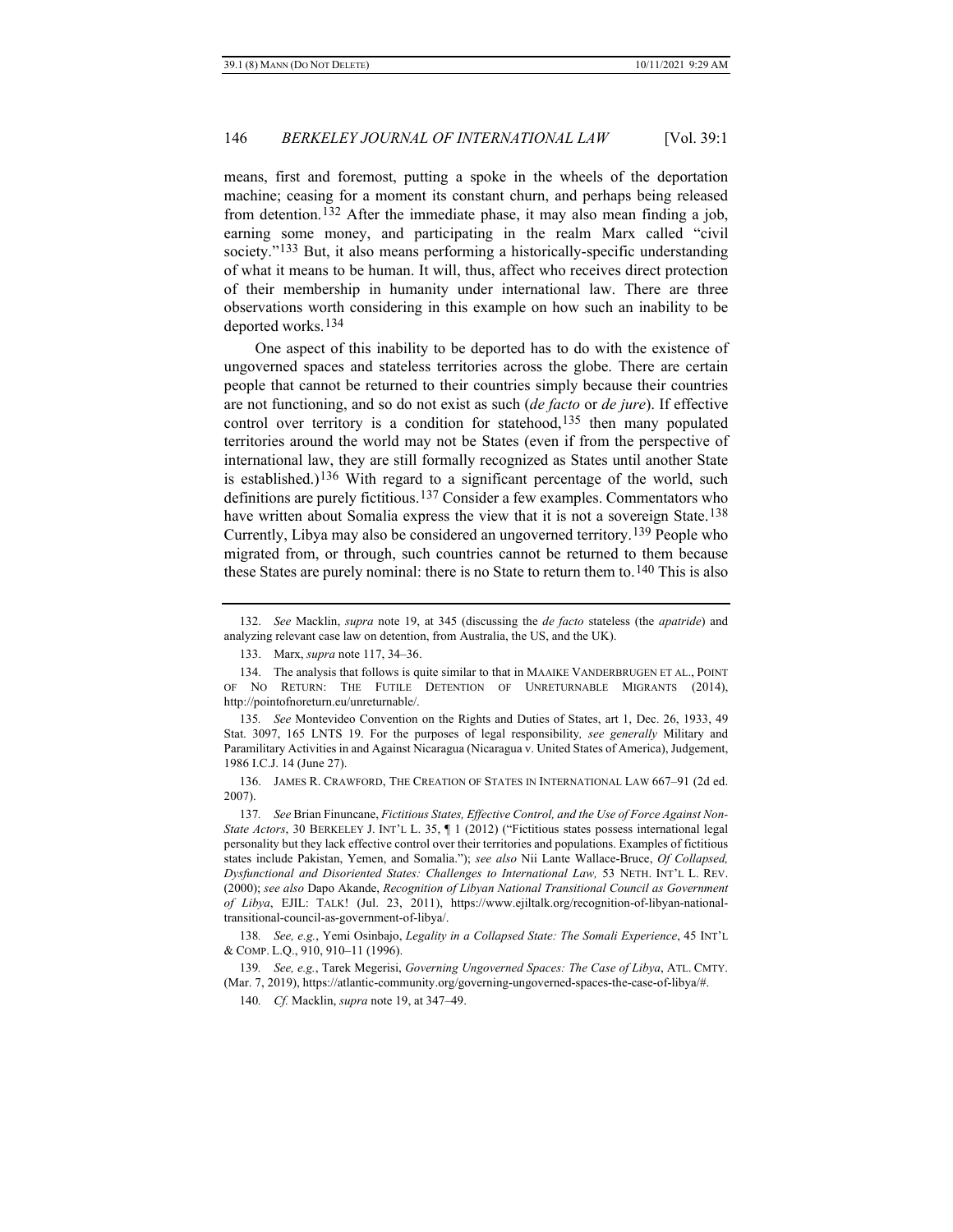true, in some sense, about Palestine. Though Palestine has in recent years been recognized as a State by many countries and international organizations, it has no *de facto* control over its occupied territory.[141](#page-20-0) Israel is actively preventing it from functioning as an independent State.[142](#page-20-1)

A second aspect of this non-deportability more directly relates with the status of the individual under international law. Human rights rules and standards come into play, specifically concerning the risk that one may face if deported.[143](#page-20-2) Such a risk is part of the story in all three examples above–Afghanistan, Somalia, and Palestine. People coming from countries such as these may face a high probability of harm upon return, which they have a legal right to be protected from. Though anchored in interstate relations, the individual's right to be protected from harm is not understood merely as an interstate obligation.<sup>[144](#page-20-3)</sup> Rather, it is a reflection of an individual's status as a member of humanity. The relevant rule is *nonrefoulement*, enshrined in Article 33 of the 1951 Refugee Convention.<sup>[145](#page-20-4)</sup> The rule's outer limits are constantly negotiated when it comes to human rights law, particularly in regards to the prohibition of torture and inhuman and degrading treatment.[146](#page-20-5)

Today, anyone present in Europe who is at risk of suffering from torture or inhuman and degrading treatment may enjoy a protection from *refoulement.*[147](#page-20-6) While its status as peremptory law (*jus cogens*) is not entirely clear, <sup>[148](#page-20-7)</sup> the rule of *non-refoulement* is not ordinarily understood as an interstate obligation. Several catastrophic regions around the world stand out as necessitating *non-refoulement* protections for anyone who leaves them.[149](#page-20-8) In such cases, presumptive protection is often collectively granted.<sup>[150](#page-20-9)</sup> Following Charlesworth, these regions are crises

144. Allain, *supra* note [93.](#page-13-5)

145. Convention Relating to the Status of Refugees, art. 33, Jul. 28, 1951, 189 U.N.T.S. 137.

<span id="page-20-5"></span><span id="page-20-4"></span>146*. See* Cathryn Costello, *The Search for the Outer Edges of Non-refoulement in Europe: Exceptionality and Flagrant Breaches*, *in* HUMAN RIGHTS AND THE REFUGEE DEFINITION 180 (Bruce Burson & David James Cantor, eds., 2016); Jari Pirjola, *Shadows in Paradise – Exploring Non-Refoulement as an Open Concept*, 19 INT'L L J. REFUGEE L. 639 (2007).

147*. See*, *e.g.*, Saadi v. Italy*,* App. No. 37201/06, (Feb. 28, 2008), https://hudoc.echr.coe.int.

<span id="page-20-7"></span><span id="page-20-6"></span>148. Cathryn Costello & Michelle Foster, *Non-Refoulement as Custom and Jus Cogens? Putting the Prohibition to the Test*, 46 NETH. Y.B. INT'L L., 273 (2016).

<span id="page-20-9"></span><span id="page-20-8"></span>149. Under the doctrine of "complementary" or "subsidiary" protection. *See, e.g.*, JANE MCADAM, COMPLEMENTARY PROTECTION IN INTERNATIONAL REFUGEE LAW (2007); Marjoleine Zieck, *Guidelines on International Protection No. 11: Prima Facie Recognition of Refugee Status (UNHCR)*, 54 INT'L LEGAL MATERIALS 1115, 1129 (2015).

150*. Id.*

<span id="page-20-0"></span><sup>141</sup>*. See* Paul Eden, *Palestinian Statehood: Trapped Between Rhetoric and Realpolitik,* 62 INT'L & COMP. L.Q. 225 (2013).

<span id="page-20-1"></span><sup>142</sup>*. See, e.g.*, AEYAL GROSS, THE WRITING ON THE WALL: RETHINKING THE INTERNATIONAL LAW OF OCCUPATION 253 (2017) (asking the pertinent question: "Can a state that has never been a state before emerge under occupation, when the ability to exercise control over the territory, one of the conditions of statehood, *is in fact denied because of the occupation*? [emphasis added]).

<span id="page-20-3"></span><span id="page-20-2"></span><sup>143.</sup> Due to the principle of *non-refoulement*, *see*, *e.g.*, Clare Frances Moran, *Strengthening the principle of non-refoulement*, INT'L J. OF HUM. RTS. 1–21 (2020).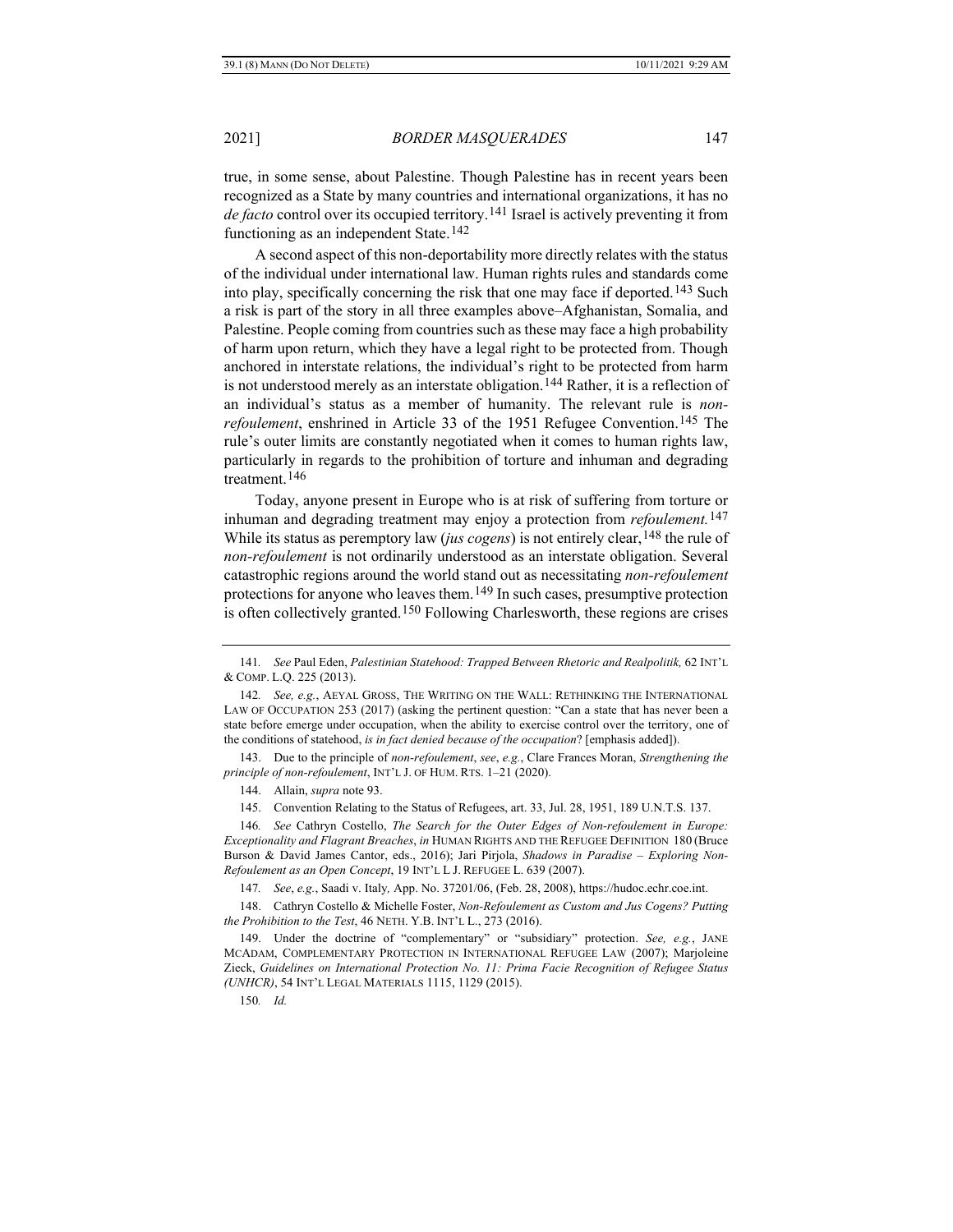of the "public realm, of war and conflict and violence, while crises now occur under the glare of television lights."[151](#page-21-0) Examples can be found in places like Somalia, Afghanistan, and perhaps, Palestine. Today Syria,[152](#page-21-1) Libya,[153](#page-21-2) and Myanmar[154](#page-21-3) may join this list. International organizations, including the United Nations High Commissioner on Refugees (UNCHR), are highly influential in determining the applicable risk assessments.[155](#page-21-4) But, of course, other less visible, yet equally catastrophic forms of structural violence are prevalent elsewhere.[156](#page-21-5) The latter violence is "seen as part of the status quo, and not truly the business of international law."[157](#page-21-6) While asylum seekers arriving from the former category have come to stand for the suffering of humanity, migrants from the latter category are prone to be labelled as "economic."[158](#page-21-7)

<span id="page-21-11"></span>A third aspect of non-deportability is more practical. It has to do with whether the State receiving migrants has the necessary level of cooperation with the "sending" or "transit" State to conclude deportation. It is not enough that one is illegally present, or that their State of origin exists as a functioning State, but there normally needs to be a State *willing* to accept that person back.[159](#page-21-8) For example, it has often been the case that the Israeli government will not accept Palestinians back.[160](#page-21-9)

<span id="page-21-10"></span>In the last two decades, bilateral and multilateral "readmission agreements" and "safe third country agreements" have established an international legal

<sup>151.</sup> Charlesworth, *supra* not[e 98](#page-14-7) at 388.

<span id="page-21-1"></span><span id="page-21-0"></span><sup>152.</sup> *See* UNHCR position papers quoted in S.Z. v. Greece ECtHR, *supra* note [46,](#page-7-10) ¶¶ 30–32, including *Position on Returns to the Syrian Arabic Republi*c and *International Protection Considerations with regard to people fleeing the Syrian Arab Republic*.

<span id="page-21-2"></span><sup>153</sup>*. See* U.N. HIGH COMM'R FOR REFUGEES (UNHCR), *Protection considerations with regard to people fleeing from Libya - UNHCR's recommendations* (Mar. 29, 2011), https://www.refworld.org/docid/4d959bf62.html.

<span id="page-21-3"></span><sup>154.</sup> U.N. NEWS SERV., *New identity cards deliver recognition and protection for Rohingya refugees in Bangladesh*, (Jul. 6, 2018), https://www.refworld.org/docid/5b83c73f4.html.

<span id="page-21-4"></span><sup>155</sup>*. See, e.g*,*.* U.N. HIGH COMM'R FOR REFUGEES (UNHCR), *Roundtable on Temporary Protection: 19-20 July 2012. International Institute of Humanitarian Law, San Remo, Italy: Discussion Paper*, (Jul. 20, 2012), https://www.refworld.org/docid/506d8ff02.html.

<span id="page-21-5"></span><sup>156</sup>*. See* Johan Galtung, *Violence, Peace, and Peace Research*, 6(3) J. OF PEACE RES. 167 (1969) (discussing structural violence).

<sup>157.</sup> Charlesworth, *supra* not[e 98](#page-14-7) at 389.

<span id="page-21-7"></span><span id="page-21-6"></span><sup>158</sup>*. See generally* SCOTT VEITCH, LAW AND IRRESPONSIBILITY: ON THE LEGITIMATION OF HUMAN SUFFERING (2007) (regarding the separation between the political and the economic, and the legal production of suffering).

<span id="page-21-8"></span><sup>159</sup>*. See* Jama v. Immigr. and Customs Enf't, 543 U.S. 335 (2005), and the informative discussion of its aftermath in Macklin, *supra* note [19,](#page-4-7) at 350; *see also* Arjen Leerkes & Marieke Van Houte, *Beyond the deportation regime: differential state interests and capacities in dealing with (non- ) deportability in Europe*, 24 CITIZENSHIP STUD. 319, 324 (2020) (emphasizing the "de-facto compliance of origin states with readmission agreements" as a condition for concluding deportation).

<span id="page-21-9"></span><sup>160</sup>*. See Study on the situation of third-country nationals pending return/removal in the EU Member States and the Schengen Associated Countries, supra* not[e 9,](#page-2-7) at 110.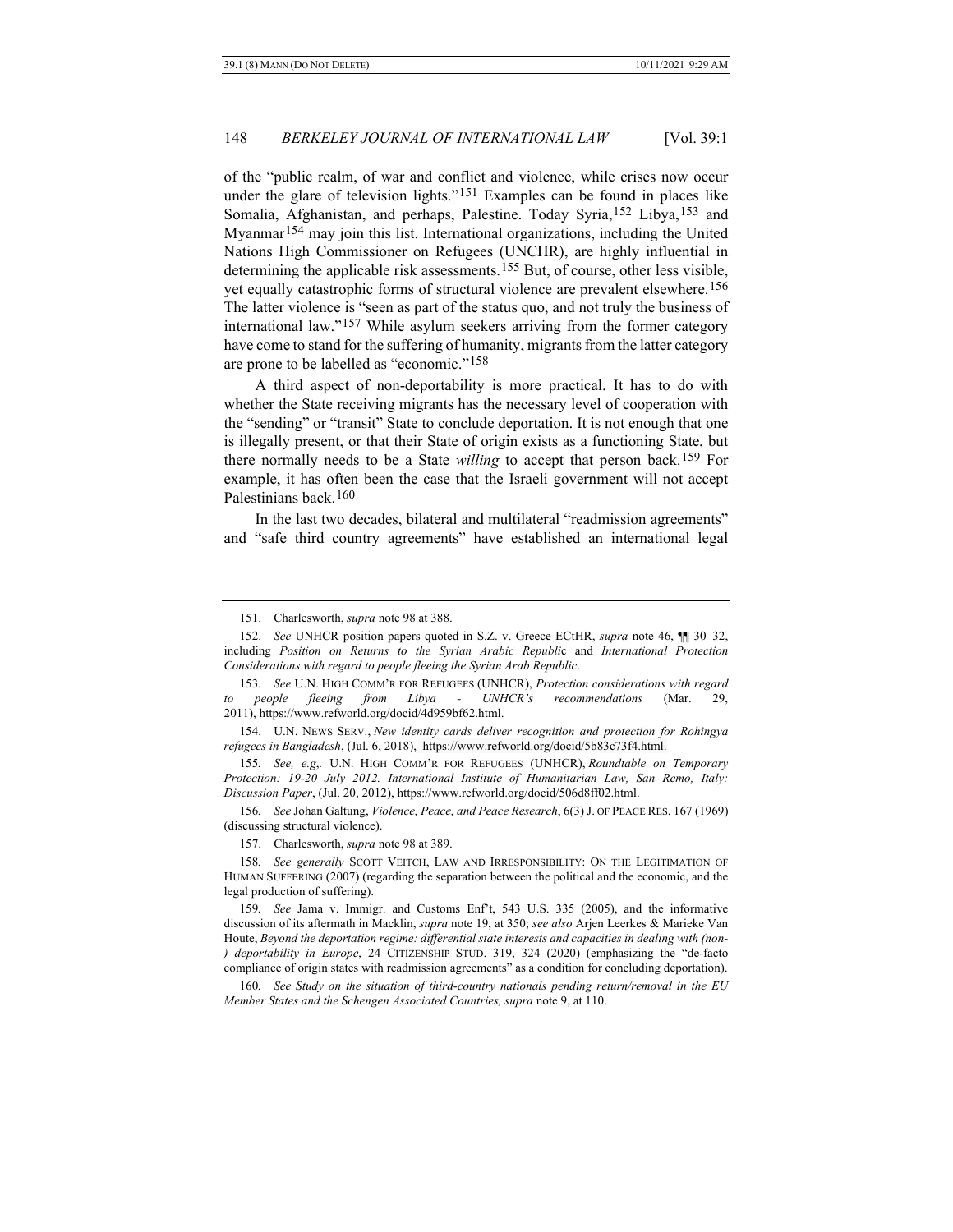infrastructure for deportations.[161](#page-22-0) Such agreements have, at times, allowed States to deport migrants to States that are not their own, where they may have only a few ties.[162](#page-22-1) "Hosting" and detaining unauthorized migrants has consequently become a kind of global market for services.[163](#page-22-2) Alexander Aleinikoff asked in 2016, "Is it possible to imagine a day where communities will compete for refugees, knowing that refugees bring labor, skills and access to significant public and private funding for development?"[164](#page-22-3) Three years later, the answer seems clear: developing and poor States receive consideration in the form of aid money or other assistance for "cooperating" with wealthier States and holding their unwanted populations.[165](#page-22-4) As was recently the case between the United States and Mexico, rarely does the diplomatic arm-twisting in such processes become publicly visible. More often it is kept under the table, or at some distance from the former US President's Twitter feed.[166](#page-22-5)

The practice of some migrants who try to shed their citizenship is closely related to the way readmission agreements work. By becoming "merely human," rightless migrants can try to prevent their deportation through such agreements. Dominicans who dress up as Somalis strategically make that decision. They are implicitly saying: *we are not citizens* of a functioning State*, we are merely human*. They understand that the human does not fit as comfortably into bureaucracy as the citizen. Moreover, the specific costumes they choose are important. They are costumes of people who enjoy the individual protections granted to humans.<sup>[167](#page-22-6)</sup> They are the disguises of humans that do not have the safety net of statehood to fall back on.

<span id="page-22-0"></span><sup>161</sup>*. See* Thomas Spijkerboer, *The Global Mobility Infrastructure* 20(4) EUR. J. OF MIGRATION L., 452 (2018); *see also* Leerkes and Van Houte, *supra* not[e 159,](#page-21-10) at 329.

<span id="page-22-1"></span><sup>162</sup>*. See* Shani Bar-Tuvia, *Australian and Israeli Agreements for the Permanent Transfer of Refugees: Stretching Further the (Il)legality and (Im)morality of Western Externalization Policies*, 30 INT'L J. REFUGEE L. 474, 486 (2018) (stressing deportation agreements to countries where refugees did not "transit").

<span id="page-22-2"></span><sup>163.</sup> The clearest example is the so-called 'EU-Turkey Deal', *see* EUR. COUNCIL, *EU-Turkey Statement* (Mar. 18, 2016), https://www.consilium.europa.eu/en/press/press-releases/2016/03/18/euturkey-statement/; *see also* Caitlin L. Chandler, *Inside the EU's Flawed \$200 Million Migration Deal with Sudan*, NEW HUMANITARIAN (Jan. 30, 2018), https://www.thenewhumanitarian.org/specialreport/2018/01/30/inside-eu-s-flawed-200-million-migration-deal-sudan.

<span id="page-22-3"></span><sup>164.</sup> T. Alexander Aleinikoff, *Rethinking the International Refugee Regime*, 41 YALE J. INT'L L., 1, 8 (2016).

<span id="page-22-4"></span><sup>165.</sup> JEAN-PIERRE CASSARINO, UNBALANCED RECIPROCITIES: COOPERATION ON READMISSION IN THE EURO-MEDITERRANEAN AREA (2010).

<span id="page-22-5"></span><sup>166.</sup> US President Donald Trump declared on Twitter: "Now with our new deal, Mexico is doing more for the USA on Illegal Immigration than the Democrats. In fact, the Democrats are doing NOTHING, they want Open Borders, which means Illegal Immigration, Drugs and Crime." Donald J. Trump (@realDonaldTrump), TWITTER (June 10, 2019, 3:00 AM).

<span id="page-22-6"></span><sup>167.</sup> Juxtapose this Muslim disguise to Giorgio Agamben's discussion of the *Muselmann*  (literally "the Muslim"). GIORGIO AGAMBEN, REMNANTS OF AUSCHWITZ: THE WITNESS AND THE ARCHIVE 41 (Zone Books, 4th ed. 2008).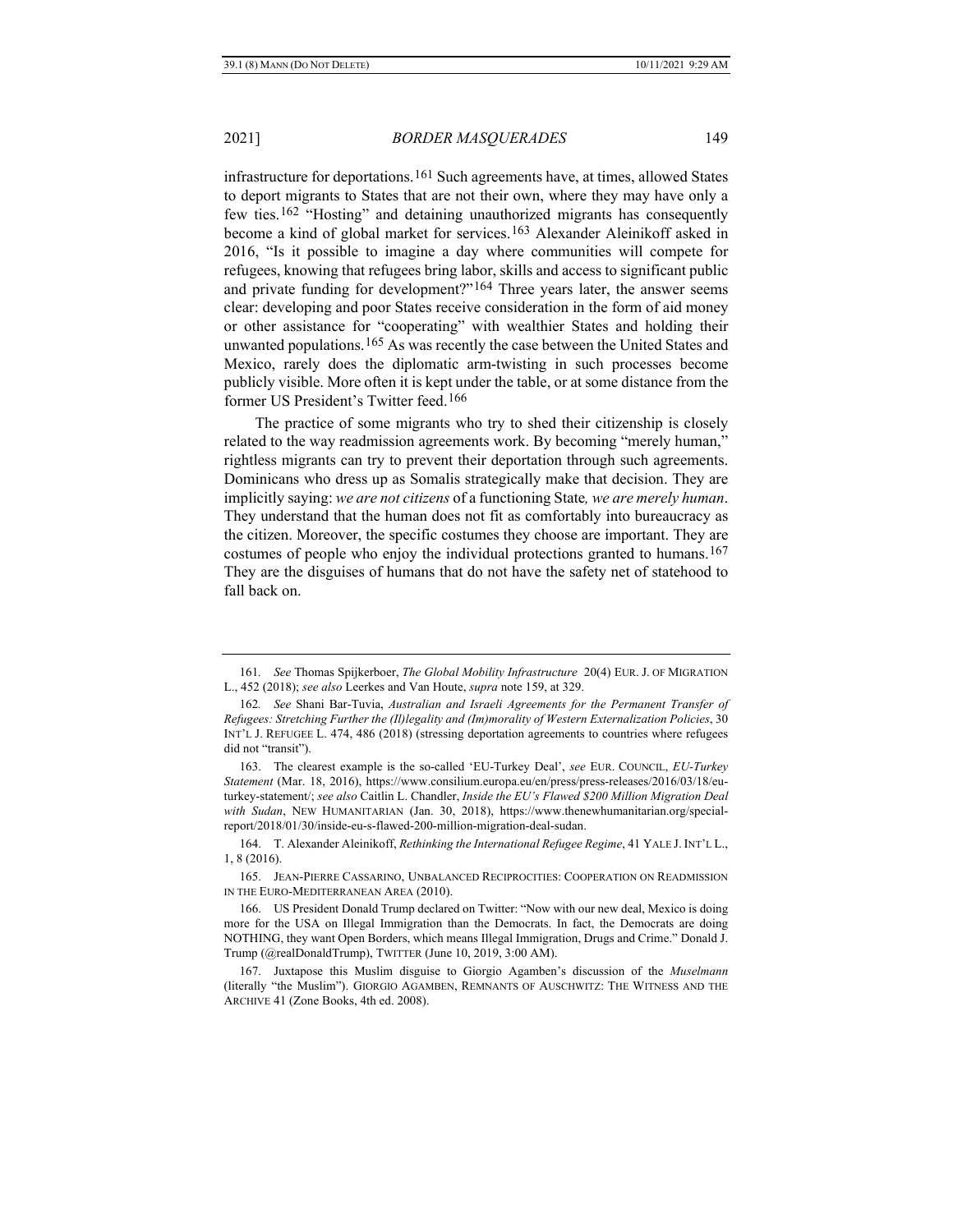Contrary to Arendt's contention, the human is not constructed "outside the range of the law."[168](#page-23-0) The legal construction of the human is surely one of a precarious entity. In many countries—maybe even all of them—the legal protections granted to humans are inferior to those granted to citizens.[169](#page-23-1) Yet, some rules, such as those of international human rights law, seem to protect the human qua human, regardless of State consent.<sup>[170](#page-23-2)</sup> Such rules grant real-life humans the opportunities to come close to the State's body politic and enjoy its shade. Other rules, such as those generated by readmission agreements, seek to exclude the human, keeping her at an arm's length from the body politic she wishes to access. However, they can typically do so only after determining that a given human is not only human, but a citizen of a State for which the readmission agreement applies.[171](#page-23-3) In such cases, citizenship becomes predatory, and determining the nationality of migrants may become a way of dehumanizing them.

These rules, whether inclusive or exclusive, are interwoven in a thick legal tapestry, constructing a status for the individual human under international law. Legally, the results may differ considerably: the protection of *non-refoulement* is very different from recognition as a Convention refugee. The latter comes with a larger set of rights, including freedom of movement, a work permit, and greater access to health care and education.<sup>[172](#page-23-4)</sup> More generally, a commitment to protect humans and the bureaucratic need to deport unwanted humans create legal ambiguities, gaps, and overlaps between contradictory rules. Those rules, in turn, generate a significant measure of uncertainty as to whether one will stay in, or leave, the country she chose to clandestinely enter, or where she will end up.

There are plenty of ways to shed one's citizenship and instead opt for the uncertain legal status of a human. On the most general level, crossing a border and placing oneself in the territory or control of another State may amount to such

<sup>168.</sup> GÜNDOĞDU, *supra* not[e 120.](#page-17-5)

<span id="page-23-1"></span><span id="page-23-0"></span><sup>169.</sup> But, consider the envy Eastern German racist protestors have expressed due to the so-called 'welcome culture,' mainly in West Germany. Jefferson Chase, *Lessons from Chemnitz: Eastern Germany's Right Wing Protestors Awash in Anxiety*, DEUTSCHE WELLE (DW) (Sept. 2, 2018), https://www.dw.com/en/lessons-from-chemnitz-eastern-germanys-right-wing-protesters-awash-inanxiety/a-45326613.

<span id="page-23-2"></span><sup>170</sup>*. See* MANN, *supra* not[e 64,a](#page-9-9)t 188; ADIL AHMAD HAQUE, LAW AND MORALITY AT WAR 99 (1st ed. 2017) (*see also* sources cited herein).

<span id="page-23-3"></span><sup>171.</sup> SERGIO CARRERA, IMPLEMENTATION OF EU READMISSION AGREEMENTS: IDENTITY DETERMINATION DILEMMAS AND THE BLURRING OF RIGHTS 13–18 (2016).

<span id="page-23-4"></span><sup>172.</sup> U.N. HIGH COMM'R FOR REFUGEES, *Protecting Refugees: questions and answers*, (Feb. 1, 2002), https://www.unhcr.org/publications/brochures/3b779dfe2/protecting-refugees-questionsanswers.html ("A refugee has the right to safe asylum. However, international protection comprises more than physical safety. Refugees should receive at least the same rights and basic help as any other foreigner who is a legal resident, including freedom of thought, of movement, and freedom from torture and degrading treatment.

Economic and social rights are equally applicable. Refugees should have access to medical care, schooling and the right to work.").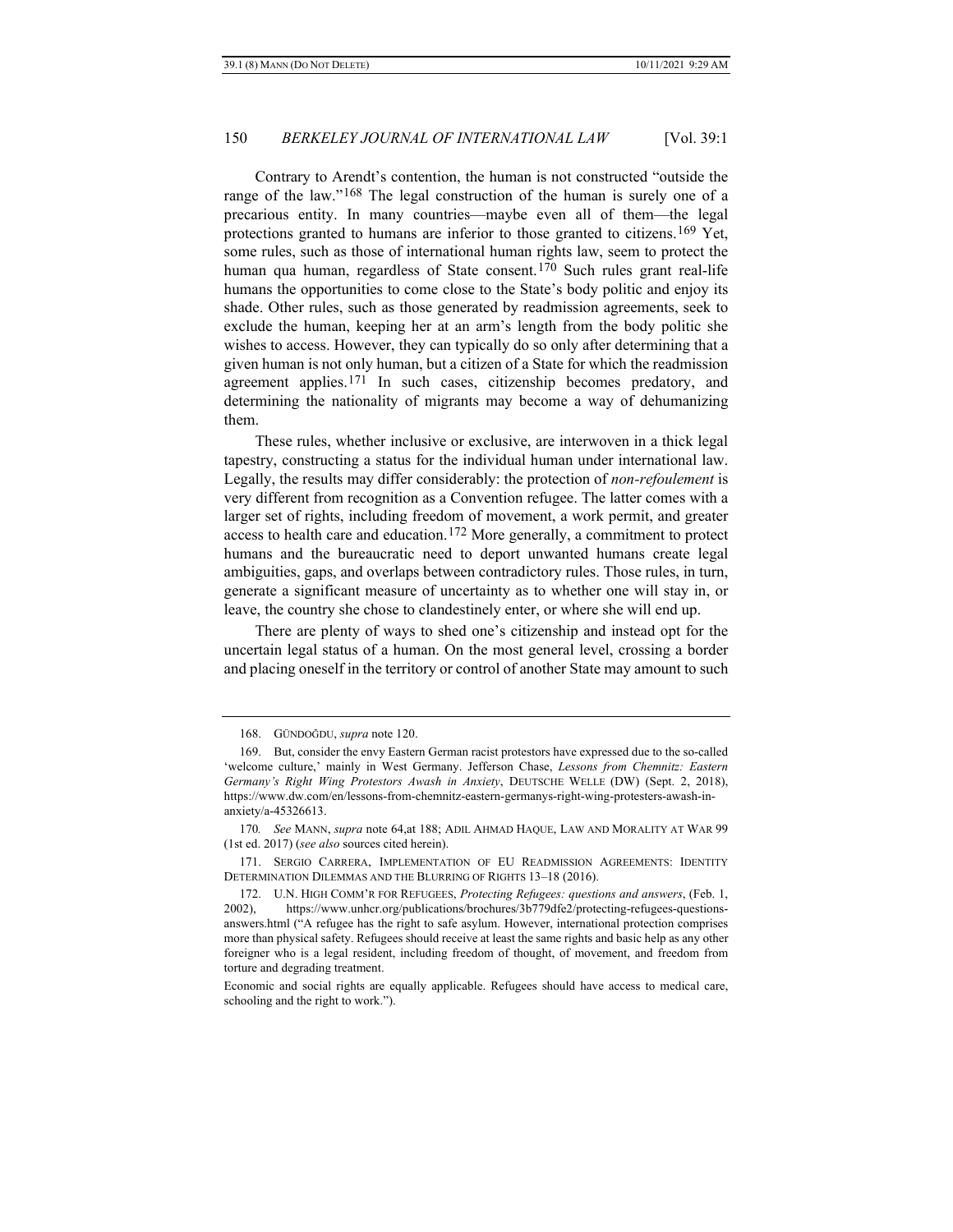action.[173](#page-24-0) Another common way of doing so is by destroying one's travel documents[174](#page-24-1) If I do not have a passport, I have at least temporarily severed my links to any specific citizenship. Because my citizenship is no longer immediately identifiable, I can now remove myself from the most effective legal infrastructures of deportation. I can present myself with a mask of humanity at the doorstep of another country. The hope is that the mask of humanity will allow my voice to be heard.[175](#page-24-2) Contrary to the very fact of presence, which may grant access to an asylum application, and thus provide a way of making a claim, my true citizenship remains an utterly private matter. Some migrants have even reportedly tried to abrade their own fingertips.[176](#page-24-3) As a result of border control increasingly relying on biometric data, the symbolic value of such a gesture may outlast its efficiency.[177](#page-24-4)

Additionally, the practice of lip-sewing, which migrant detention centers around the world regularly employ, is a revealing case in point.<sup>[178](#page-24-5)</sup> When she described citizenship as a kind of mask, Arendt referred to the ancient Roman design.[179](#page-24-6) These terracotta masks concealed the face, but had a large opening for the mouth, so the actor's voice could be heard.<sup>[180](#page-24-7)</sup> Imagining Athenian democracy, Arendt thought of speech as the paradigmatic medium for politics.[181](#page-24-8) Diametrically opposed to Arendt's ancient Roman mask, sewing one's lips leaves one's face exposed. It is the mouth that must be shut, and speech is thus prevented.

<sup>173.</sup> MANN, *supra* note [64,](#page-9-9) at 101 (on migration as a self-help remedy).

<span id="page-24-1"></span><span id="page-24-0"></span><sup>174</sup>*.* Peter Hille, *Thousands of deportations fail due to lack of papers*, DEUTSCHE WELLE (Apr. 2, 2018), [https://www.infomigrants.net/en/post/8404/thousands-of-deportations-fail-due-to-lack-of](https://www.infomigrants.net/en/post/8404/thousands-of-deportations-fail-due-to-lack-of-papers)[papers.](https://www.infomigrants.net/en/post/8404/thousands-of-deportations-fail-due-to-lack-of-papers)

<span id="page-24-2"></span><sup>175.</sup> Thus, broadening the basis for political participation beyond the *demos*. *See, e.g.*, Tamara Caraus, *Migrant Protests as Acts of Cosmopolitan Citizenship*, 22(8) CITIZENSHIP STUD. 791 (2018).

<span id="page-24-3"></span><sup>176.</sup> L. Sears, *Asylum Seekers Sanding off Fingerprints: Report*, THE LOCAL CH (Feb. 6, 2012), https://www.thelocal.ch/20120206/2485.

<span id="page-24-4"></span><sup>177.</sup> Steve Scherer, "*No Fingerprints!" Chant Migrants in Italy as EU Cracks Down,* REUTERS (Dec. 17, 2015), https://www.reuters.com/article/us-europe-migrants-lampedusa-fingerprintidUSKBN0U02H720151217.

<span id="page-24-7"></span><span id="page-24-6"></span><span id="page-24-5"></span><sup>178</sup>*. See* Jenny Edkins & Véronique Pin-Fat, *Through the Wire: Relations of Power and Relations of Violence*, 34(1) MILLENNIUM: J. OF INT'L STUD., 1 (2005); Pierre Monforte & Pascal Durour, *Comparing the Protests of Undocumented Migrants Beyond Contexts: Collective Actions as Acts of Emancipation*, 5(1) EUR. POL. SCI. REV., 83, 85 (2013).

<sup>179.</sup> ARENDT, *supra* not[e 114.](#page-16-0)

<sup>180</sup>*. Id.*

<span id="page-24-8"></span><sup>181</sup>*. See* ARENDT, THE HUMAN CONDITION, *supra* not[e 122,](#page-17-4) at 25–27.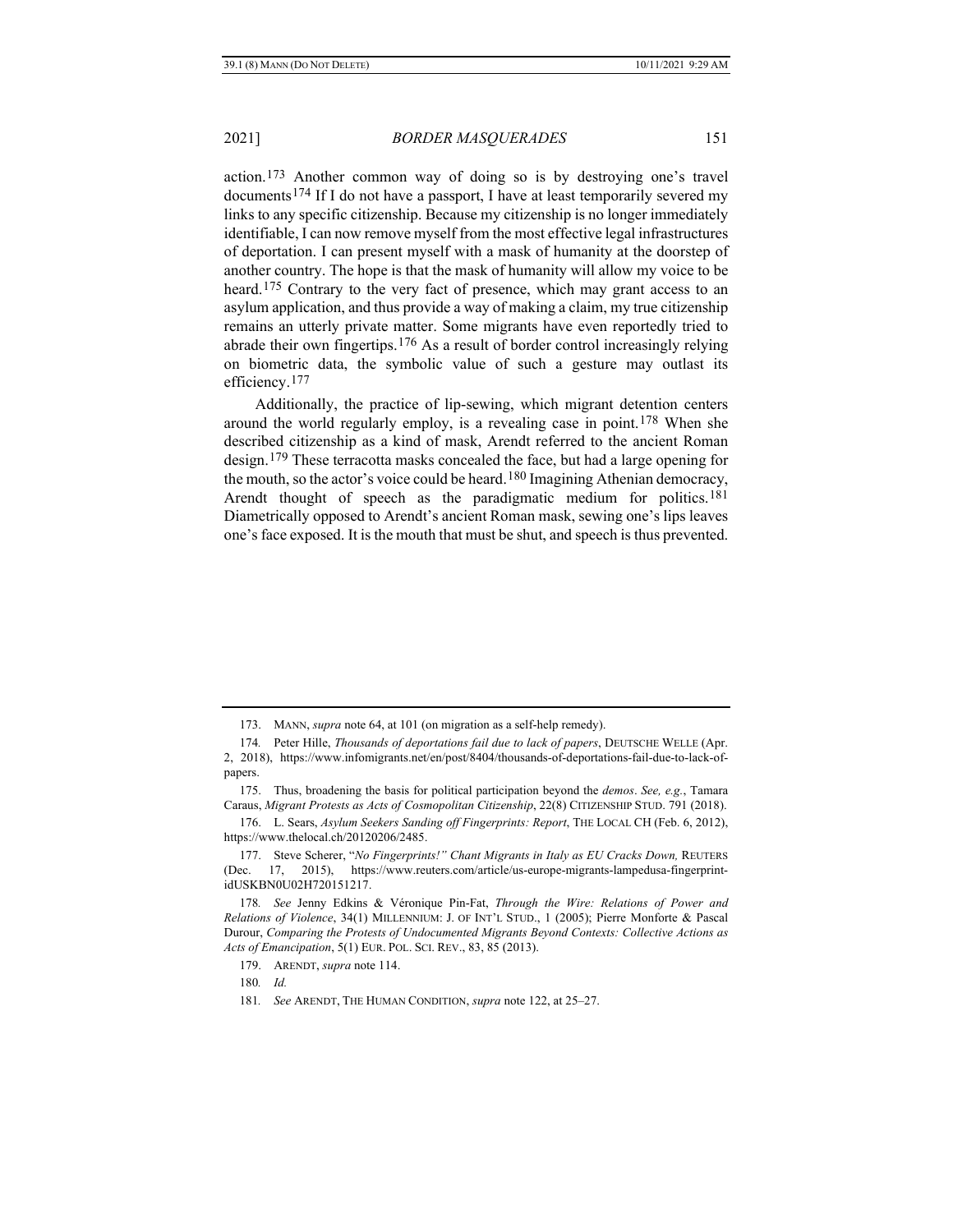Whereas the voice was effective within a political community, presence under State jurisdiction triggers the protections of international human rights law.[182](#page-25-0) *Former Australian Prime Minister Tony Abbott Sewing the Lips of an Asylum Speaker, by James Fosdike (2015).*



Another related set of practices that migrants have engaged in—perhaps more familiar from prisoners' protest vocabularies—are hunger strikes and self-harm.<sup>[183](#page-25-1)</sup> Posing as a refugee from a war-torn country and seeking collective protection appeals to the consciousness of humanity associated with the crisis. Hunger strikes and self-harm are appeals to humanity evocative of the presence of a suffering human body. They echo Fassin's examples discussed above;[184](#page-25-2) as Virginia Mantouvalou comments, in *N v. United Kingdom*, the ill, HIV-positive applicant was not considered close enough to death to be able to stay her removal.[185](#page-25-3) Hunger strikes and self-harm bring migrants and asylum seekers closer to dying.

<span id="page-25-0"></span><sup>182</sup>*. Cf.* Paulina Ochoa Espejo, *Taking Place Seriously: Territorial Presence and the Rights of Immigrants*, 24 J. POL. PHIL. 67, 68 (2016) (arguing that "Physical presence in specific places can confer political rights and obligations on individuals.")

<span id="page-25-3"></span><span id="page-25-2"></span><span id="page-25-1"></span><sup>183</sup>*. See* Richard Bailey, *Up Against the Wall: Bare Life and Resistance in Australian Immigration Detention* 20 L. & CRITIQUE 113, 130 (2009).

<sup>184.</sup> FASSIN, *supra* not[e 17.](#page-3-9)

<sup>185</sup>*. See* Mantouvalou, *supra* note [42,](#page-7-9) at 817.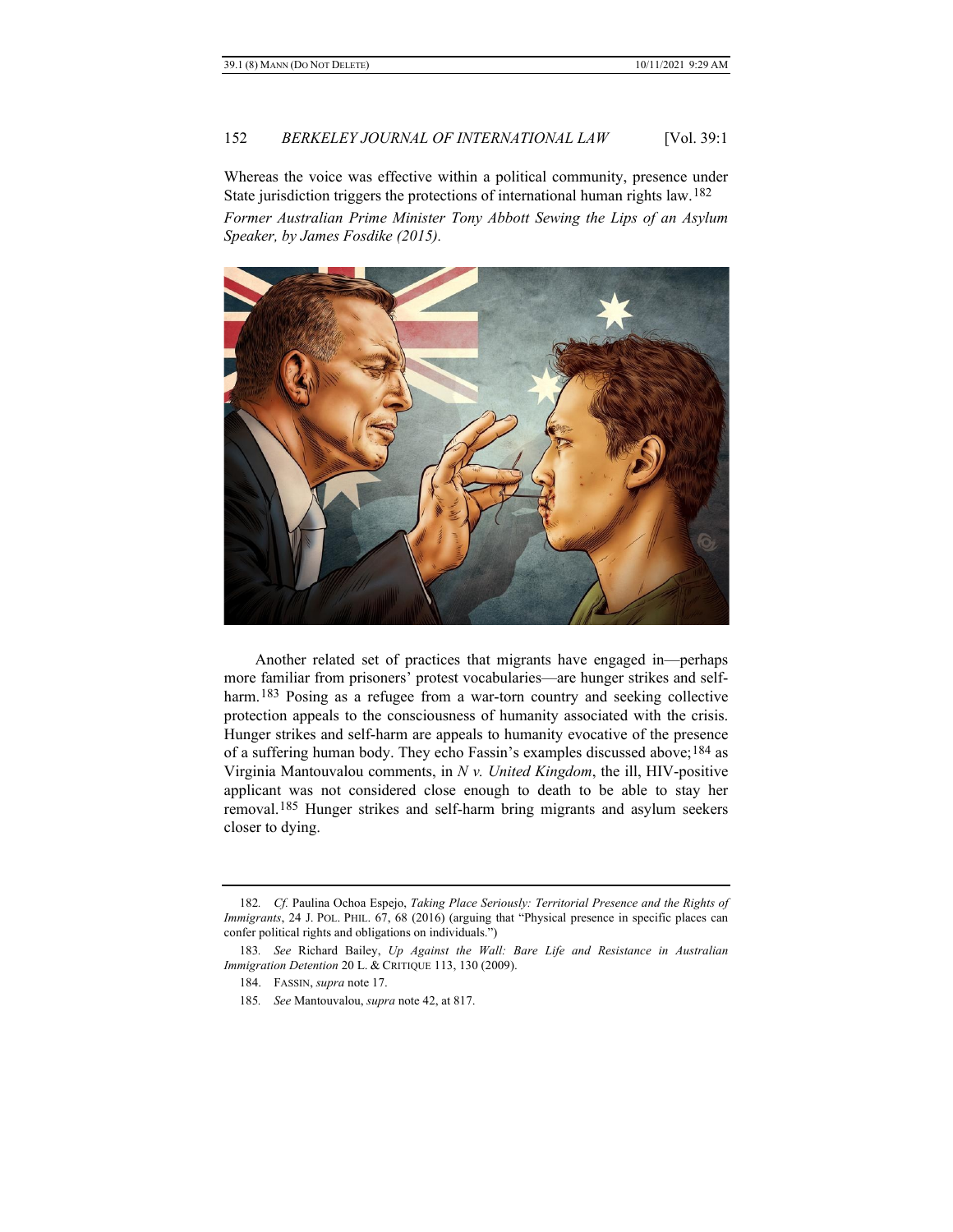<span id="page-26-0"></span>Often, to be human means to be "vulnerable"; that is, vulnerable according to a specific set of priorities that reflect the proclivities and biases of international human rights law.[186](#page-26-1) For example, a victim of torture is often able to substantiate a protection claim and become non-deportable. In the United Kingdom, a complex discussion has emerged on the forensics of torture and its relationship to deportability. Take the case of Mr. KV, an asylum seeker who said he had been active in the Tamil Tigers.[187](#page-26-2) Mr. KV appealed to the UK Supreme Court. The issue was whether to rely on expert testimony that found Mr. KV's scars were "SIBP"–"self-inflicted by proxy."[188](#page-26-3) A finding of SIBP means that an asylum seeker has intentionally been tortured by a service giver, in order to leave a mark that would help establish a protection claim.<sup>[189](#page-26-4)</sup> Refugee advocates say such government allegations are "inherently unlikely," and perhaps they are right.[190](#page-26-5) In Mr. KV's case, both the trial and appeals courts attempted to discern precisely how the striped hot iron burns on his back were imprinted, relying on their pattern and shape.[191](#page-26-6) The Supreme Court finally remitted Mr. KV's appeal to the Upper Tribunal for fresh determination, while giving considerable weight to the fact that SIBP injuries are likely to be extremely rare.<sup>[192](#page-26-7)</sup>

Evidence of torture is significant when demonstrating that one would be in danger if deported; hence the possible motivation to forge evidence.<sup>[193](#page-26-8)</sup> At the same time, the fact that torture plays such a central role in immigration proceedings reflects the heightened status of the prohibition on torture in international law. Victims of torture are protected not only because their rights have been violated, but because they suffered a violation of enormous cultural magnitude.[194](#page-26-9) While torture becomes a kind of "trump card" in the game of

<span id="page-26-1"></span><sup>186.</sup> There is a large literature in law and the humanities on cultural biases reflected in human rights law. *See, e.g.,* José-Manuel Barreto, *Decolonial Strategies and Dialogue in the Human Rights Field: A Manifesto*, 3 TRANSNAT'L LEGAL THEORY 1–2 (2012) (addressing the need for "a radical reconceptualization of the human rights paradigm" due to its Eurocentric progeny); MAKAU MUTUA, HUMAN RIGHTS: A POLITICAL AND CULTURAL CRITIQUE 10 (2002) (discussing the "demining metaphor" of human rights, "pitting savages, on the one hand, against victims and saviors, on the other").

<span id="page-26-2"></span><sup>187</sup>*. KV (Sri Lanka) v Sec'y of State for the Home Off.* [2019] UKSC 10, https://www.supremecourt.uk/cases/docs/uksc-2017-0124-judgment.pdf.

<sup>188</sup>*. Id*. at 2.

<span id="page-26-4"></span><span id="page-26-3"></span><sup>189.</sup> Bernard Robertson & Charles Berger, *Interpreting Evidence of Torture*, 27 MED. L. REV. 687, 688 (2019).

<span id="page-26-5"></span><sup>190.</sup> Michael Spencer, *Self-inflicted torture by proxy: inherently unlikely*, UK HUM. RTS. BLOG (Mar. 15, 2019), https://ukhumanrightsblog.com/2019/03/15/self-inflicted-torture-by-proxyinherently-unlikely/.

<sup>191</sup>*. KV (Sri Lanka) v Sec'y of State for the Home Off., supra* not[e 187,](#page-26-0) at 4.

<sup>192</sup>*. Id*.

<span id="page-26-8"></span><span id="page-26-7"></span><span id="page-26-6"></span><sup>193</sup>*. See generally* U.N. HIGH COMM'R FOR REFUGEES (UNHCR)*, UNHCR and IDC (2016), Vulnerability Screening Tool - Identifying and addressing vulnerability: a tool for asylum and migration systems* (2016), https://www.refworld.org/docid/57f21f6b4.html.

<span id="page-26-9"></span><sup>194.</sup> PAUL W. KAHN, SACRED VIOLENCE: TORTURE, TERROR, AND SOVEREIGNTY (2008) (asking the simple, yet provocative question, "if we are quite willing to kill, why not torture?").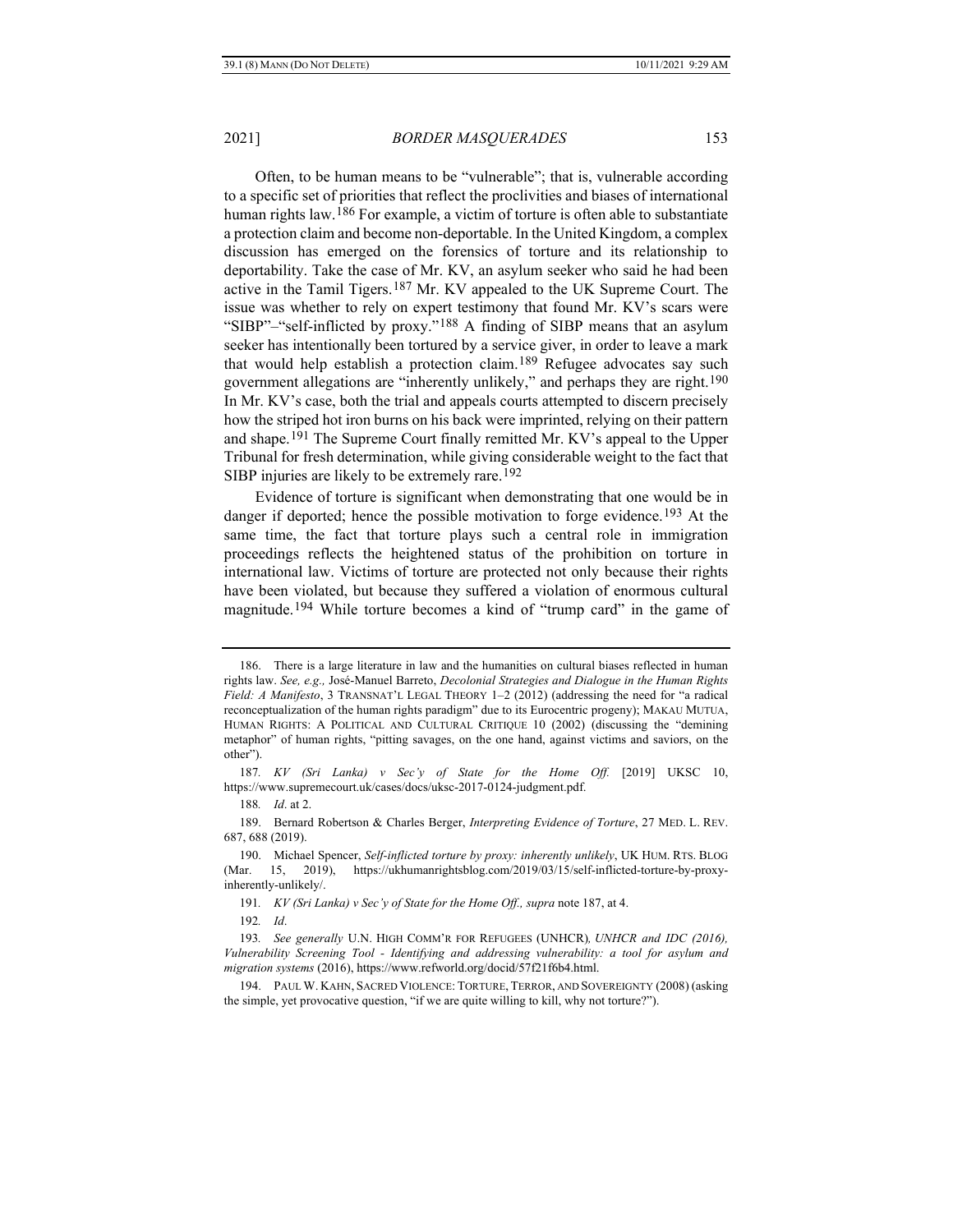evading deportation, evidence that one has suffered abject poverty, or a lack of access to health or education, means nothing. No asylum seeker ever forges evidence that they cannot possibly sustain themselves in their country. For a migrant who engages in SIBP to avoid being returned to abject poverty, it is apparent that in their view abject poverty is worse than being tortured.[195](#page-27-0)

As I have emphasized, wearing humanity as a mask is not only about the law–refugee law, or international human rights law, more generally. Political imagination of what it means to protect "humanity" is also at stake. Whoever wants to avail herself of the protections granted to humanity must become human in a way that comports with a cultural imagination in which human rights are central. Karl Marx famously observed this when he commented, "it is not man as citizen but man as bourgeois who is taken to be the true and authentic."[196](#page-27-1) For contemporary thinkers in the Global North, the relevant imagination of humanity is often consonant with a specifically liberal, Anglo-European understanding of human rights.<sup>[197](#page-27-2)</sup> Being human then is associating oneself with one of various identities that liberalism champions: a member of the opposition in a nondemocratic context or a member of a persecuted minority. Closely related are protections for a woman or a child (hence, the frequent reports about misrepresentations of age among migrants.)<sup>[198](#page-27-3)</sup> And if those do not work, at the very least, one may cut one's links to a specific citizenship. This means not only interfering with the bureaucracy of deportation, but also fitting oneself into a conception of humanity as a stateless, peripatetic, and globally homeless community—which we all belong to on some level.

Of course, one may contend, that these methods of cutting the link between a person and their citizenship do not bring anyone "within the range of law"[199](#page-27-4) for a simple reason: they are deceptive and sometimes illegal choices. No one enters the range of law by committing perjury. While such an argument may sound compelling, it is ultimately unconvincing. Even if one does have an obligation to tell the truth, it remains unclear whether that obligation necessarily overcomes other considerations. One such consideration is a person's claim that no matter what they say, they deserve to have a life worth living. It is inevitable that people misrepresent parts of their accounts, but their "half-truths are not thought to undermine the moral basis of the claim."[200](#page-27-5)

<span id="page-27-0"></span><sup>195</sup>*. Cf.* Josh Rogin, *Cheney: We waterboarded U.S. soldiers, so it's not torture*, FOREIGN POL'Y (Sept. 9, 2011) https://foreignpolicy.com/2011/09/09/cheney-we-waterboarded-u-s-soldiers-so-itsnot-torture/.

<sup>196.</sup> Marx, On the Jewish Question, *supra* not[e 117,](#page-16-10) at 38, 46.

<sup>197</sup>*. Cf.* Hayden, supra not[e 14,](#page-3-11) at 482.

<span id="page-27-3"></span><span id="page-27-2"></span><span id="page-27-1"></span><sup>198.</sup> EASO AGE ASSESSMENT PRACTICE IN EUROPE 12–14 (2013), https://www.easo.europa.eu/sites/default/files/public/EASO-Age-assessment-practice-in-Europe1.pdf,

<sup>199.</sup> Paraphrasing Arendt, *supra* not[e 105,](#page-15-0) at 97.

<span id="page-27-5"></span><span id="page-27-4"></span><sup>200.</sup> TOBIAS KELLY, THIS SIDE OF SILENCE: HUMAN RIGHTS, TORTURE, AND THE RECOGNITION OF CRUELTY 92 (2012); *see also* Beneduce, *supra* not[e 29,](#page-5-9) at 557.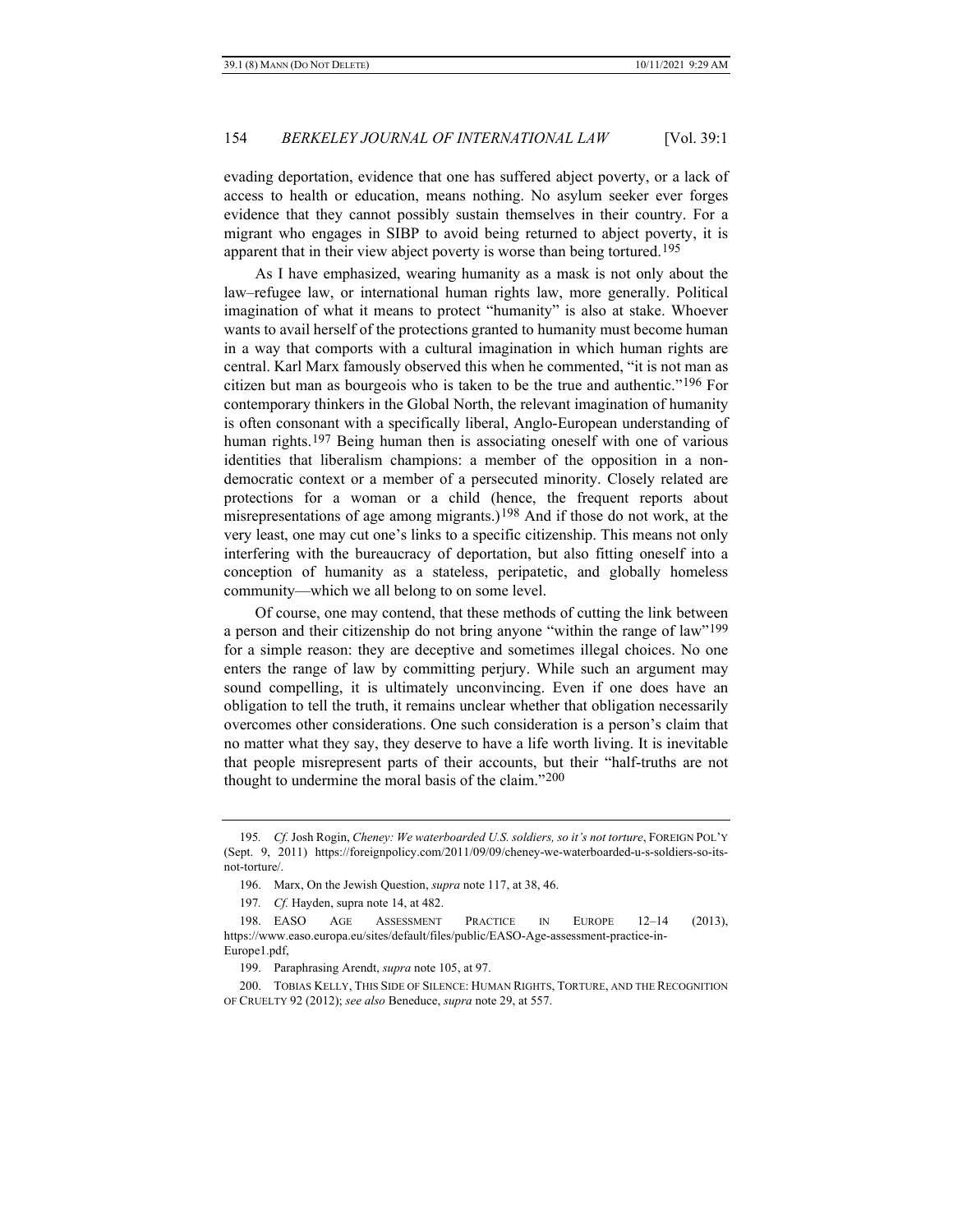Claims of membership in humanity may be more important, more pressing, and ultimately, have a stronger legal defense than any other factor. Membership in humanity arguably governs refugee protection under existing treaty law. Article 31 of the Refugee Convention provides, "The Contracting States shall not impose penalties, on account of their illegal entry or presence, on refugees who, coming directly from a territory where their life or freedom was threatened in the sense of Article 1, enter or are present in their territory without authorization …."[201](#page-28-0) Legally recognized refugees do not normally lose their status just because they have lied, as long as they suffer a "well-founded" (i.e. true) fear of persecution.<sup>[202](#page-28-1)</sup> Perhaps more importantly, all these lies reveal a fundamental truth: while a migrant may not be a member of the "humanity" that a Anglo-European culture champions, she is doubtlessly a human being.

To summarize, when migrants seek protection by crossing international borders, Arendt's categories are inverted. Arendt implies one's mask of citizenship is the very condition of public life within a political community.[203](#page-28-2) This is not the case when one moves across borders, especially when one's citizenship has become useless or detrimental to oneself. When migrants wander without a reliable citizenship, their belonging through citizenship becomes a private aspect of their life. Humanity, rather than citizenship, becomes their public appearance. Movement and physical presence, rather than voice and speech, are their channels for political participation. In a world where all citizenships are not created equal, hope may emerge that humanity becomes the equalizer among otherwise vastly disparate statuses.

### V.

### DIALECTICS OF CITIZENSHIP AND HUMANITY

If humanity can be the mask providing one's measure of equality, what does this substitution effect mean for citizenship? Can citizenship still, at the same time, function as the basis for political community? With the liberal political imagination of "humanity" growing ever more controversial within Anglo/European societies, this is one of the most important questions of our time. To consider it, however, we must remember that membership through citizenship and membership through human rights are both formal statuses. They reflect

<span id="page-28-2"></span>203. ARENDT, *supra* not[e 114.](#page-16-0)

<span id="page-28-0"></span><sup>201</sup>*. See also* Immigration and Asylum Act 1999, c. 33, § 31 (UK); R v. Asfaw [2008] UKHL 31 (appeal taken from Eng.) (including interpretation of the *travaux préparatoires* and analysis of English case law on the matter).

<span id="page-28-1"></span><sup>202.</sup> UNHCR, NOTE ON THE CANCELLATION OF REFUGEE STATUS 9 (2004), https://www.refworld.org/pdfid/41a5dfd94.pdf (explaining that "A change in the credibility assessment will justify cancellation only if the initial finding on credibility regarding core aspects related to an applicant's eligibility for refugee status is clearly contradicted by elements contained in the record of the case at the time of the original determination, or inconsistent with new and reliable information that has come to light with regard to facts which were material to the credibility determination").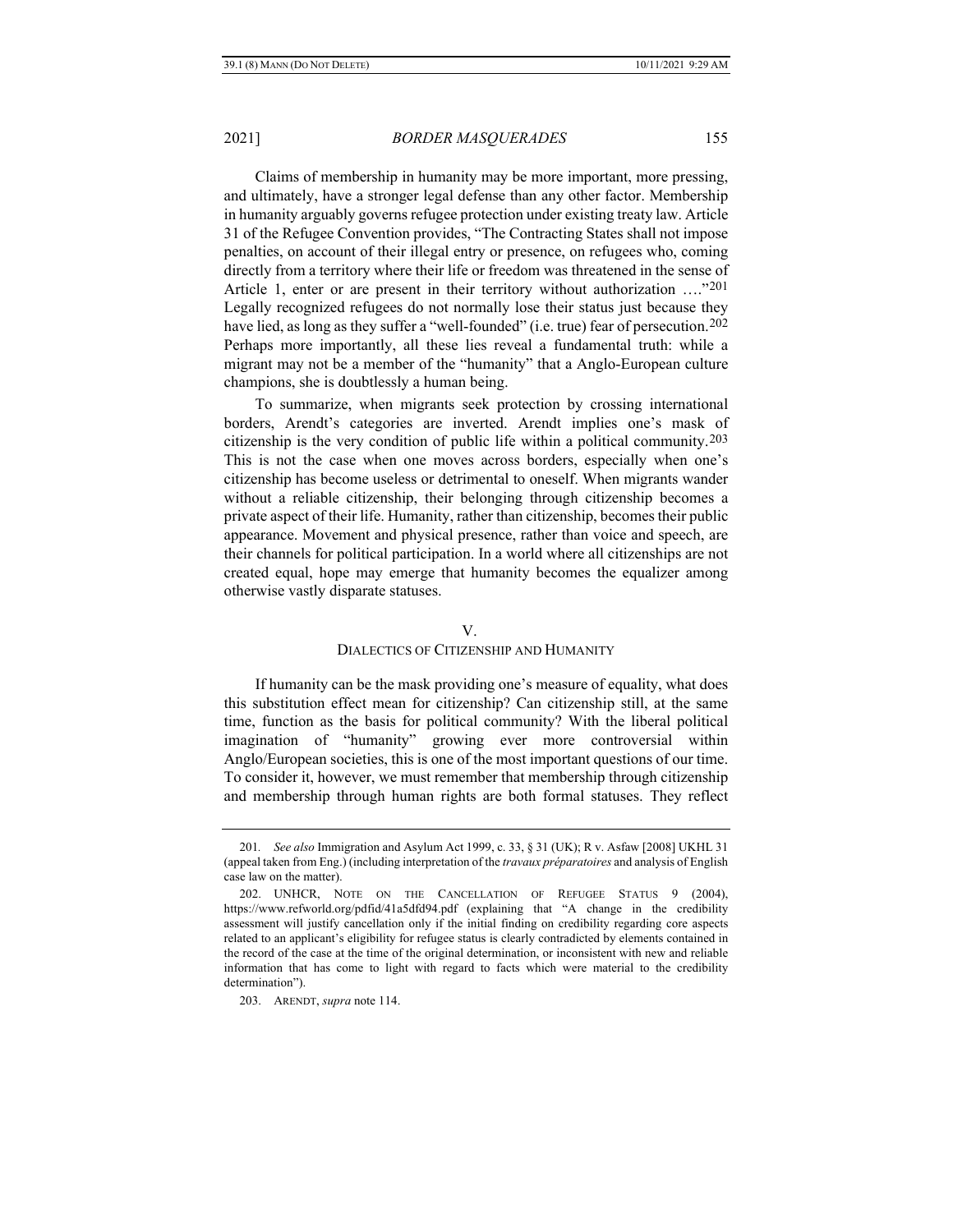neither the fully human experience, nor the conditions in which such experience appears. Importantly, neither represent the economic relations they rest upon. Yet, such relations surely matter from the perspectives of migrants. Today, for example, which citizenship one holds matters much more than the *de jure* status of citizenships. The latter question cannot be severed from global economic relations.

<span id="page-29-9"></span>Some States may grant their citizens a 'political community' through political participation on formally equal footing, as well as a sufficient level of subsistence and welfare. In such conditions, citizenship may reflect a formal equality among otherwise different members, as Arendt imagined.[204](#page-29-0) Citizenship is a kind of mask separating public from private life. Karl Marx, who wrote about citizenship as such an overlay on humanity in *On the Jewish Question*, characterizes it as citizenship in the secular State.[205](#page-29-1) This does not coincidentally echo Arendt's critique of European citizenship—discussed above—and her preference for American citizenship; indeed, they both focus their analysis on this matter in the United States.[206](#page-29-2) For both Marx and Arendt, the State establishes distinctions between the public and private realms. [207](#page-29-3) For both, in such a State, not only faith, but also property can be held as private.[208](#page-29-4) As Marx explains, only in such a State can the market perfect its separation in a sphere distinct from the State–one he calls "civil society."[209](#page-29-5) In Marx's words: "The *droits de l'homme*, the rights of man, are, as such, distinct from the *droits du citoyen*, the rights of the citizen. Who is *homme* as distinct from *citoyen*? None other than the *member of civil society*."[210](#page-29-6)

While the citizen is constituted by political participation through voting, the human (*homme*) proclaims the rights "of enjoying and of disposing at his discretion of his goods and income, of the fruits of his labor and industry."[211](#page-29-7) Of course, Marx's analysis is not true across time or for all States, nor is it accurate for all countries' citizenships.<sup>[212](#page-29-8)</sup> A crucial question in terms of how these distinctions work is whether one's citizenship provides one with a legal status preferable to that of a human. A would-be migrant may perceive that presenting

- 207*. See* Arendt, *supra* note [121,](#page-17-6) at 50–67; Marx, *supra* not[e116,](#page-16-11) at 41–43.
- 208. Marx, *supra* note [116,](#page-16-11) at 34.

<span id="page-29-0"></span><sup>204.</sup> In her last interview, Arendt famously argued that "America is not a nation state." *See*  https://www.youtube.com/watch?v=3OFKx3yqJvw&t=284s..

<span id="page-29-1"></span><sup>205.</sup> Marx, *supra* note [116.](#page-16-11) For an illuminating analysis of Marx's critique of rights in *On the Jewish Question*, see Paul O'Connell, *On the Human Rights Question,* 40 HUM. RTS Q. 962, 965–67 (2018).

<span id="page-29-4"></span><span id="page-29-3"></span><span id="page-29-2"></span><sup>206</sup>*. See* ARENDT, *supra* note [113,](#page-16-12) at 85–86, 97; Marx, *supra* not[e116,](#page-16-11) at 41–43 (in both cases the analysis appears in the context of a comparison between American and French revolutionary traditions).

<sup>209</sup>*. Id.* at 34.

<span id="page-29-8"></span><span id="page-29-7"></span><span id="page-29-6"></span><span id="page-29-5"></span><sup>210</sup>*. Id.* at 41.

<sup>211</sup>*. Id.* at 42.

<sup>212</sup>*. See supra* note [96.](#page-14-8)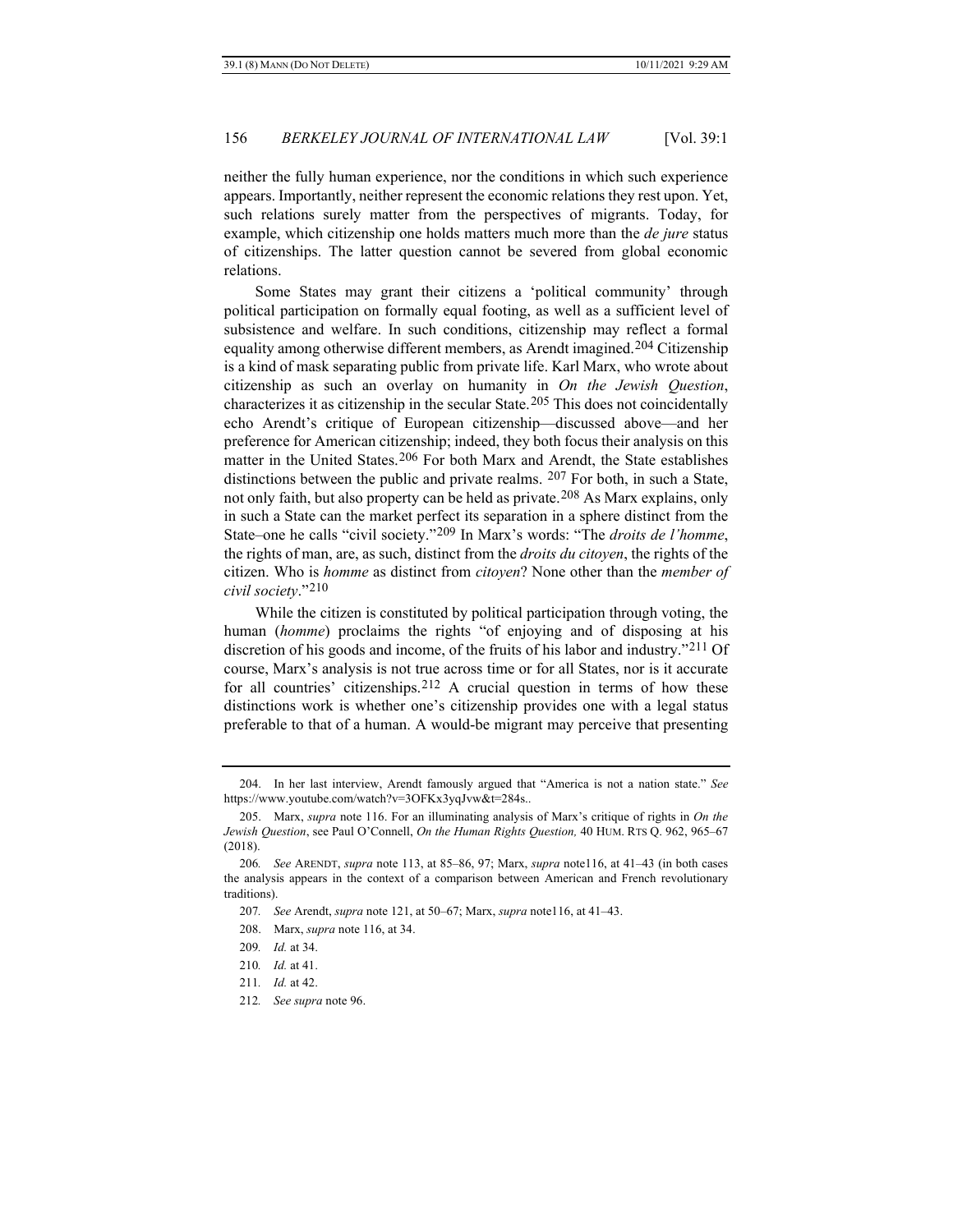herself as a "mere human" in another country is more beneficial than expecting her citizenship rights to be realized at home. The hope would be to become a member of "civil society" through the exertion of labor and the earning of income, even if it is impossible to access citizenship.[213](#page-30-0) Such an expectation, whether warranted or not, may make one decide to move and leave home. (The same holds true regardless of whether such a would-be migrant also happens to be a refugee. As one Afghan, a member of the Hazara minority and a legally recognized refugee residing in Greece, once told me: "if you are persecuted because of your political opinion, you can always change your mind; if you don't have food to put on the table, you have no choice but seeking asylum elsewhere."[214\)](#page-30-1)

The substitution effect between citizenship and humanity, identified above, reflects an underlying contradiction between the two kinds of social membership. The most determinant factor—*their respective material value*—is not prescribed by either of their formal structures. While some citizenships function as a form of property, others are loads of debt. [215](#page-30-2)

Unlike Arendt, Marx *criticizes* the masking aspect of citizenship and the way it has perfected a separation between the State and the market.<sup>[216](#page-30-3)</sup> For Marx, "Legal, formal equality – the domain of rights – is but a guise that masks true relations within civil society. It is a veneer of public sameness beneath which lies a "real" structure of difference in the private sphere."[217](#page-30-4) While for Arendt, such a separation is a condition for a political community of equals, for Marx, it demonstrates the limits of "political emancipation." He thus calls for "human emancipation" to supersede it.<sup>[218](#page-30-5)</sup>

Following his cue, it is important to do away with any *a priori* distinction between political action to advance "public" interests and action intended to advance family or even personal interests.[219](#page-30-6) If you are a citizen, you can participate in your own domestic realm: whether through voting or through participation in a capitalistic market. If you are a human, you carry with you a body against which certain forms of violence are, at least in theory, always prohibited under human rights law. This makes possible an option of action,

<sup>213.</sup> BOSNIAK, *supra* note [19,](#page-4-7) at 18 (developing the notion of "citizenship as membership").

<sup>214.</sup> Field notes from a visit to Izmir, Turkey.

<sup>215</sup>*. See* Spiro, *supra* not[e 85;](#page-12-9) SHACHAR, *supra* not[e 51.](#page-8-8)

<span id="page-30-3"></span><span id="page-30-2"></span><span id="page-30-1"></span><span id="page-30-0"></span><sup>216.</sup> Interestingly, this may bring him closer to the earlier Arendt of *We Refugees*, where she seems to marshal a critique of rights *as such*. *See* Lyndsey Stonebridge, *Refugee Style: Hannah Arendt and the Perplexities of Rights*, 25 TEXTUAL PRAC. 71, 76 (2011).

<span id="page-30-4"></span><sup>217.</sup> Raef Zreik, *Rights, Respect, and the Political: Notes from a Conflict Zone*, *in* LIVING TOGETHER: JACQUES DERRIDA'S COMMUNITIES OF VIOLENCE AND PEACE 107 (Elisabeth Weber ed., 2012).

<sup>218.</sup> Marx, *supra* note [116,](#page-16-11) at 40.

<span id="page-30-6"></span><span id="page-30-5"></span><sup>219.</sup> Indeed, in the context of migration and the need to provide documentation the very limits of the 'family' may be negotiated and re-defined. *See* Leslie Butt et al*.*, *False Papers and Family Fictions: Household Reponses to "Gift Children" Born to Indonesian Women During Transnational Migration,* 20 CITIZENSHIP STUD. 795 (2016).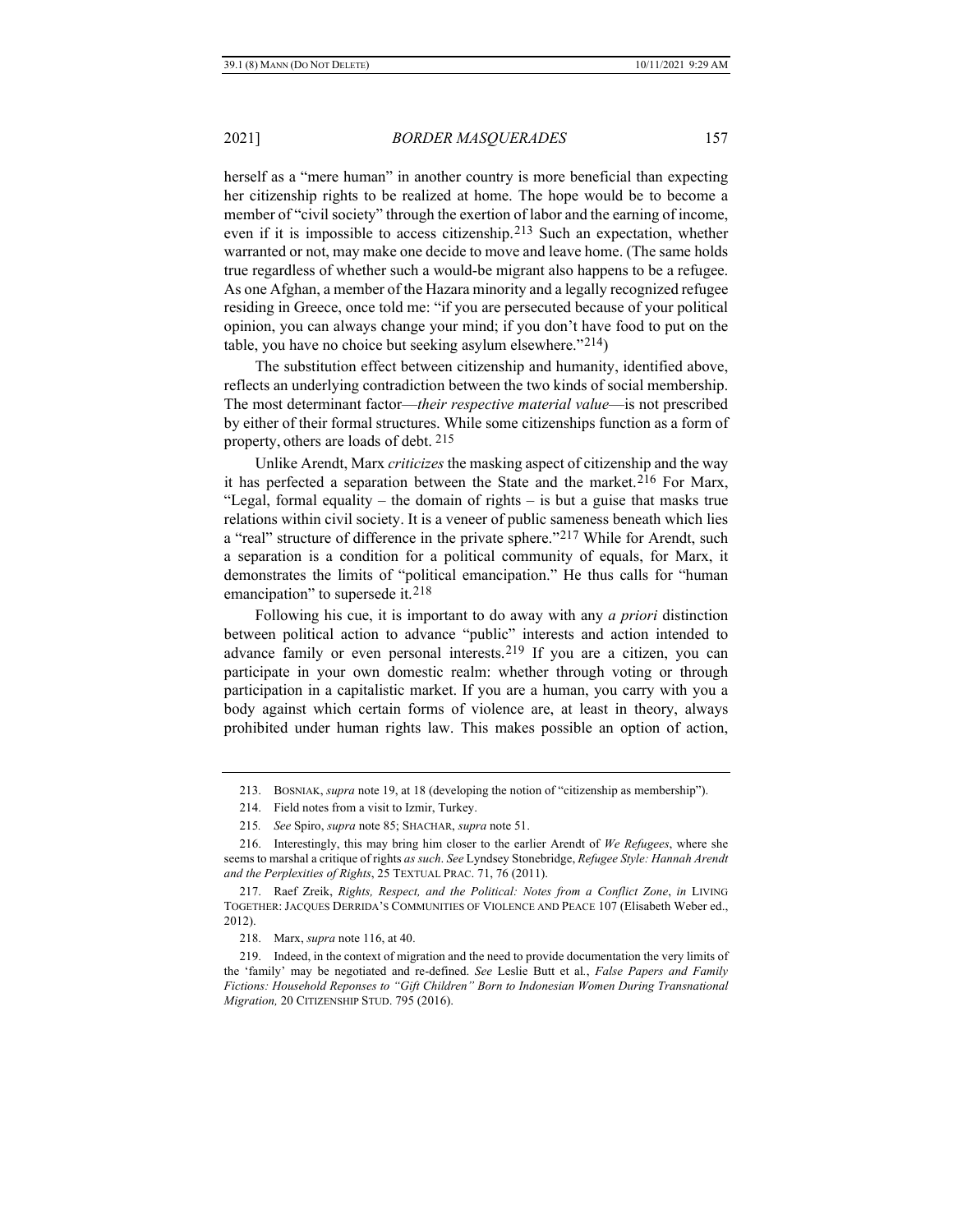crossing borders, and claiming protection from such violence. Such action, in turn, opens possibilities of participation in informal markets abroad (and in a particular part of "civil society"). Distinctions between the 'private' and 'public' spheres of one's life will be *an outcome* of the decision on how to act, not a *precondition* for action.[220](#page-31-0)

In a decision whether to express one's interests as a citizen of a State, one will consider how one's own State serves as an instrument to remove them from resources and opportunities abroad. Due to the thickening web of deportation agreements, some citizenships have become instruments of border policing. Rather than ensuring or protecting rights, participatory or other, citizenship in particular States has become a technology of fixing human bodies to specific territories in the Global South.[221](#page-31-1) Such a reality may lead a person to shed her citizenship and wear the mask of humanity.

The thinner and scarcer the protections granted by citizenship, the more likely it is that the preferred mode of action will be crossing borders. The law makes a place for both options, but from between them an aspiration to advance a "human emancipation" emerges that neither option embodies: a kind of emancipation that is both political and economic at one and the same time.

State agencies often try to determine a migrant's citizenship, while migrants may try to conceal it. The allocation of nationality and its attachment to certain bodies is sometimes meant to enable deportation and to open certain possibilities of violence towards those bodies. Determining that one is from the Dominican Republic allows her deportation to the Dominican Republic. Determining that one is from Ghana allows her deportation to Ghana. For a State that seeks to deport migrants, sometimes discovering the truth of one's belonging becomes less important than making a determination. To reiterate, it is much more difficult to deport mere humans, or those coming from places that symbolize mass human catastrophes.

A contradictory relationship between citizenship and humanity is observable in a dynamic that is familiar to lawyers representing unauthorized migrants: in their motivation to enforce borders, States may resort to misrepresentation or lying to force migrants, with potentially genuine and legally recognized needs for protection, into deportable legal categories.[222](#page-31-2) The border masquerade is a macabre dance between States and migrants in which both sides participate. Perhaps the most familiar example is the endless cat and mouse chase regarding

<span id="page-31-0"></span><sup>220</sup>*. Cf.* Simon Behrman, *Legal Subjectivity and the Refugee* 26 INT'L J. OF REFUGEE L. 1 (2014) (calling for a re-politicization of the refugee category).

<span id="page-31-1"></span><sup>221.</sup> Tendayi Achiume has thus described migration as an act of decolonization. E. Tendayi Achiume, *Migration as Decolonization* 71 STAN. L. REV. 1509 (2019).

<span id="page-31-2"></span><sup>222</sup>*. Cf.* Melanie Griffiths, *'Establishing Your True Identity': Immigration Detention and Contemporary Identification Debates*, *in* IDENTIFICATION AND REGISTRATION PRACTICES IN TRANSNATIONAL PERSPECTIVE: PEOPLE, PAPERS AND PRACTICES 281, 293 (James Brown & Gayle Lonegran, eds. 2013) (discussing the systematic pressure identification practices put on individuals to "invent" aspects of their identity including age, name, nationality).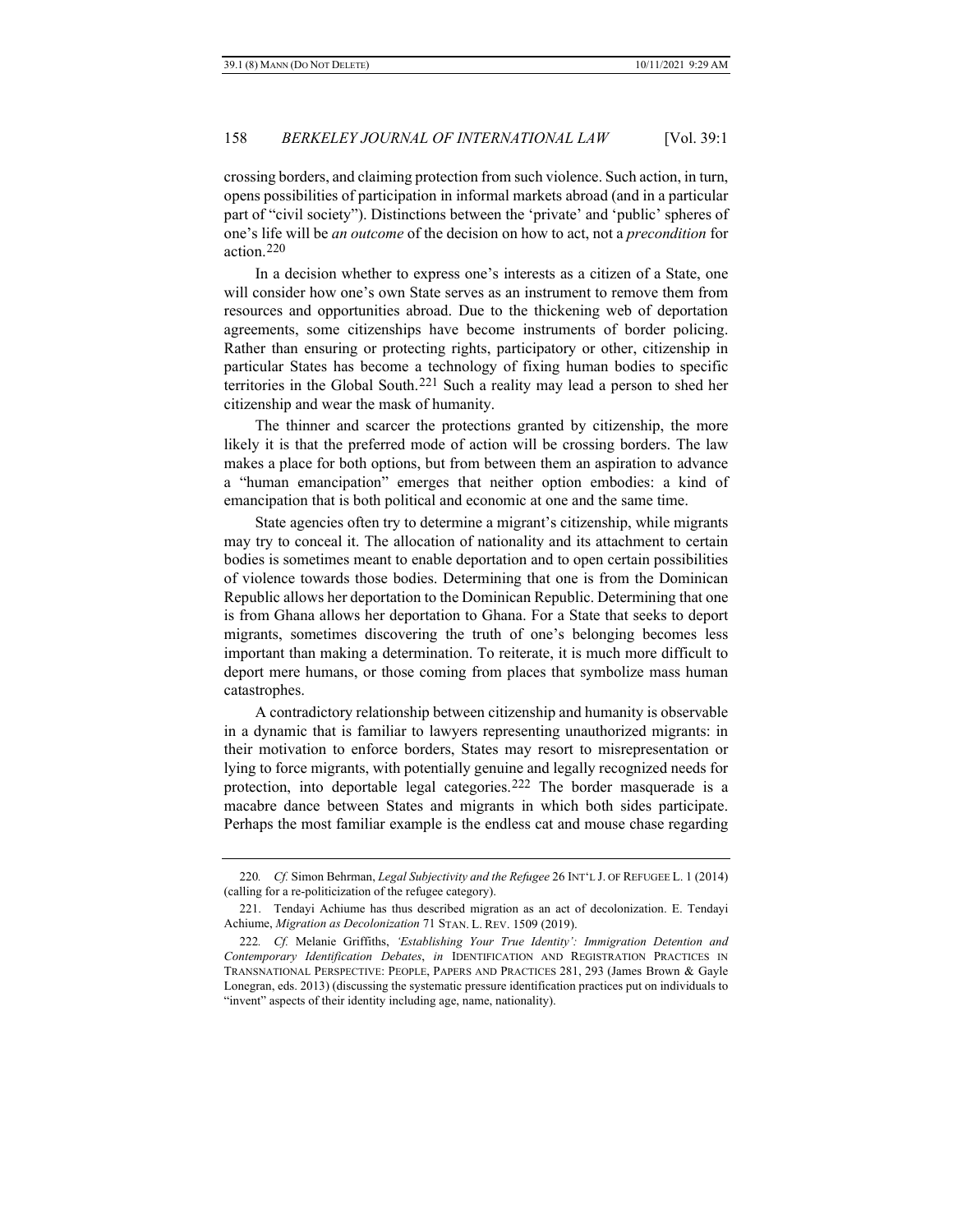the identity of Eritrean refugees. Since Eritrean nationals have long been recognized as deserving international protection, government lawyers often insist that asylum seekers are not truly Eritreans but Ethiopians.[223](#page-32-1) The substitution effect between citizenship and humanity thus comes full circle: a migrant's humanity is in the final stage substituted with a citizenship that is not their own for the bureaucratic purposes of the State.

Among other measures, global inequality is a disparity in the quality of citizenship held by people around the world. Since the so-called "refugee crisis" hit the headlines in 2015, we have been witnessing an outcome that can be articulated in terms of a tension between citizenship and humanity.[224](#page-32-2) Vast disparities in the quality of citizenship have resulted in the movement of enormous populations, with many migrants hoping to put the mask of humanity to beneficial use.

This increase puts pressure on domestic citizenship. It perhaps trite to comment that "sovereignty is back."[225](#page-32-3) Attacks on human rights in multiple parts of the world demonstrate a fear that humanity will dilute citizenship and end up rendering both categories dysfunctional. But this is nothing new. Arendt describes such attacks in her writing on the interwar period.<sup>[226](#page-32-4)</sup> Fassin documents them with the decline of "humanitarian reason" in France, about a decade ago.<sup>[227](#page-32-5)</sup> "Populist" discourse against migrants, and its culmination during the Covid-19 pandemic, <sup>228</sup> are only the latest iteration. But as long as States survive, it is likely that human rights survive as well. Human rights' legal source is independent from States even if, discursively and dialectically, they are bound up with States.<sup>229</sup> Human rights will thus remain a vocabulary for action, the ultimate goals of which inevitably include the global redistribution of wealth.<sup>230</sup> Which vocabulary is more useful for "human emancipation," citizenship or human rights, is a judgment to be made in the context of specific struggles.

<span id="page-32-0"></span>

<span id="page-32-1"></span><sup>223</sup>*. See, e.g.*, THE AFRICAN REFUGEES DEVELOPMENT CENTER (ARDC), "YOU ARE ETHIOPIAN UNTIL PROVEN OTHERWISE": CONTESTED NATIONALITY, ETHNIC ERITREANS AND STATELESS PERSONS IN ISRAEL (2013), https://www.issuelab.org/resources/21673/21673.pdf.

<span id="page-32-2"></span><sup>224</sup>*. Cf.* Anne McNevin, *The Liberal Paradox and the Politics of Asylum in Australia,* 42 AUSTL. J. OF POL. 611 (2007).

<span id="page-32-3"></span><sup>225.</sup> Roland Paris, *The Right to Dominate: How Old Ideas About Sovereignty Pose New Challenges for World Order*, 74 INT'L ORG. 453 (2020).

<sup>226.</sup> Arendt, *supra* note [123.](#page-17-7)

<sup>227.</sup> McNevin shows similar developments in Australia at the time, *supra* not[e223,](#page-32-0) at 622.

<span id="page-32-5"></span><span id="page-32-4"></span><sup>228</sup>*. See generally* E. Tendayi Achiume, Thomas Gammeltoft-Hansen & Thomas Spijkerboer, *Introduction to the Symposium on COVID-19, Global Mobility and International Law*, 114 AM. J. OF INT'L L. 312 (2020).

<sup>229.</sup> MANN, *supra* not[e 63](#page-9-8) (conclusion).

<sup>230</sup>*. See* O'Connell, *supra* note [204,](#page-29-9) at 988.